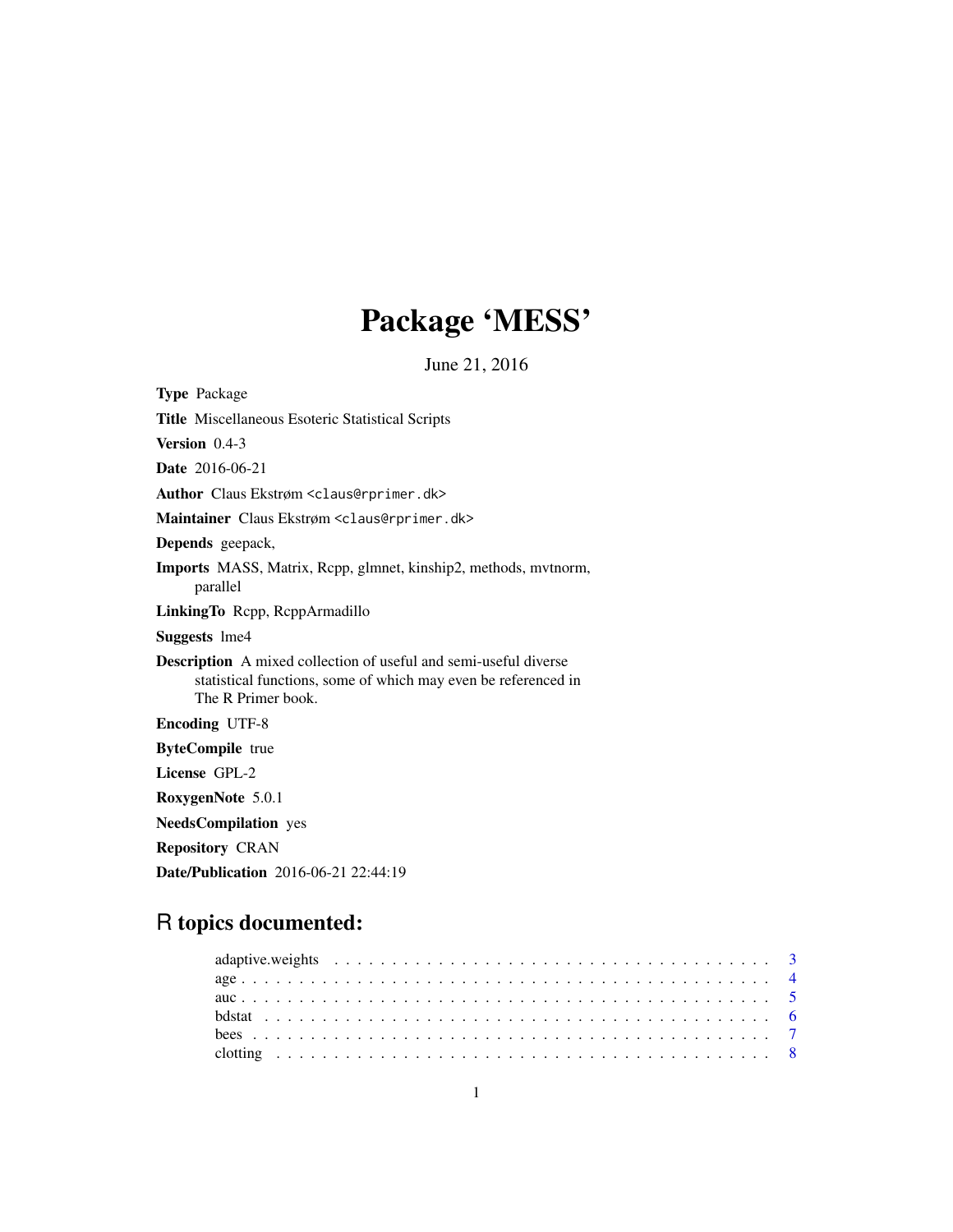|                                                                         | 9  |
|-------------------------------------------------------------------------|----|
|                                                                         | 10 |
|                                                                         | 11 |
|                                                                         | 11 |
|                                                                         | 12 |
|                                                                         | 13 |
|                                                                         | 14 |
|                                                                         | 15 |
|                                                                         | 16 |
|                                                                         | 17 |
|                                                                         | 19 |
|                                                                         | 20 |
|                                                                         | 22 |
|                                                                         | 23 |
|                                                                         | 24 |
|                                                                         | 25 |
|                                                                         | 26 |
|                                                                         | 26 |
|                                                                         | 27 |
|                                                                         | 28 |
|                                                                         | 29 |
|                                                                         | 29 |
|                                                                         | 30 |
| nh4                                                                     | 31 |
|                                                                         | 31 |
|                                                                         | 32 |
|                                                                         | 33 |
|                                                                         | 34 |
|                                                                         | 34 |
|                                                                         | 37 |
|                                                                         | 38 |
|                                                                         | 39 |
|                                                                         | 40 |
|                                                                         | 42 |
|                                                                         | 43 |
|                                                                         | 43 |
|                                                                         | 45 |
|                                                                         | 46 |
|                                                                         | 47 |
| rmytnorm.pedigree                                                       | 49 |
|                                                                         | 50 |
| scorefct<br>$\mathbf{1}$ and $\mathbf{1}$ and $\mathbf{1}$              | 51 |
| segregate.genes                                                         | 52 |
| siny<br>$\mathbf{r}$ and $\mathbf{r}$ and $\mathbf{r}$ and $\mathbf{r}$ | 53 |
| smokehealth                                                             | 53 |
|                                                                         | 54 |
|                                                                         | 55 |
|                                                                         | 56 |
|                                                                         |    |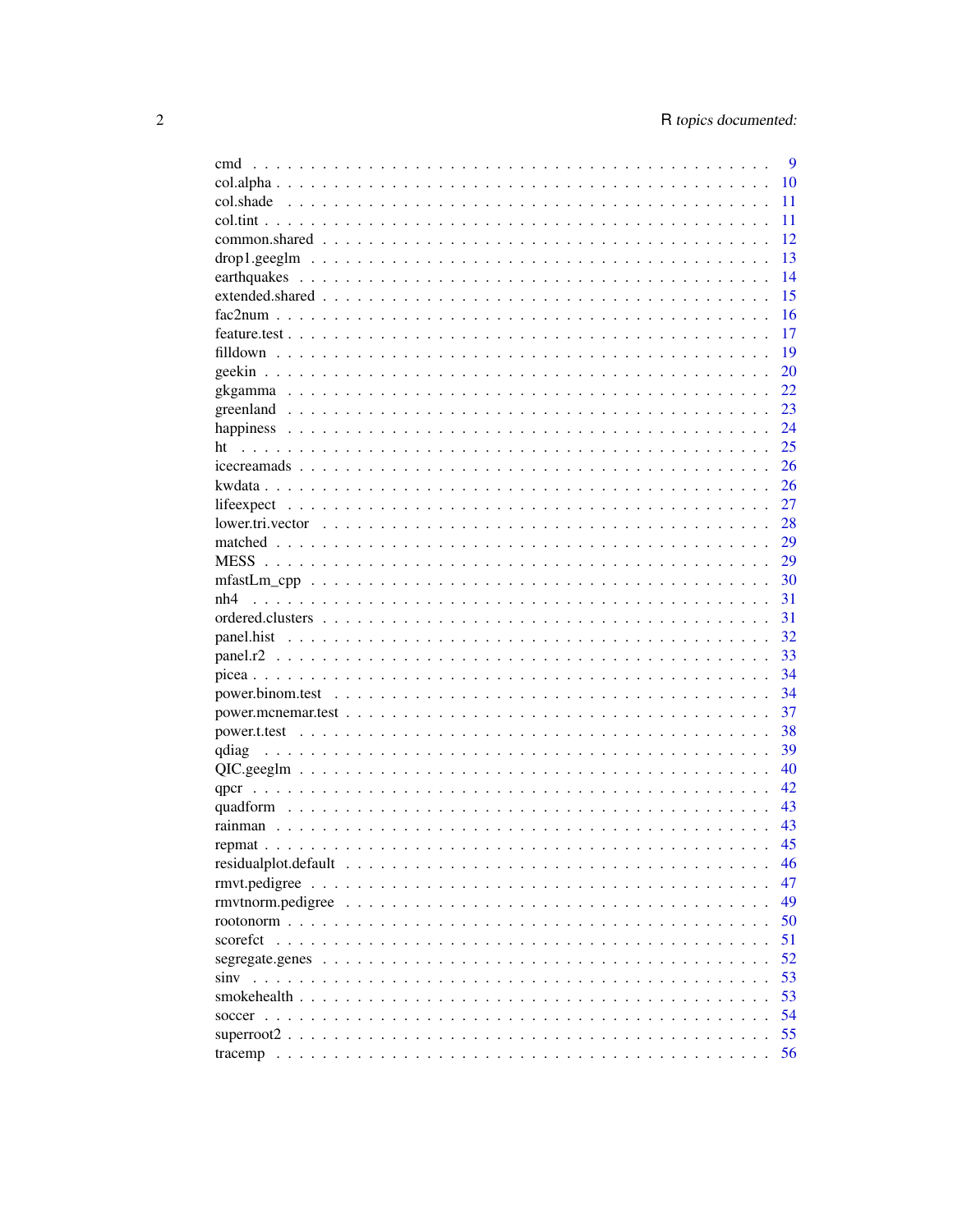<span id="page-2-0"></span>

| Index |  |  |  |  |  |  |  |  |  |  |  |  |  |  |  |  |
|-------|--|--|--|--|--|--|--|--|--|--|--|--|--|--|--|--|

adaptive.weights *Compute weights for use with adaptive lasso.*

#### Description

Fast computation of weights needed for adaptive lasso based on Gaussian family data.

#### Usage

```
adaptive.weights(x, y, nu = 1, weight.method = c("multiplicative","univariate"))
```
#### Arguments

| X             | input matrix, of dimension nobs x nyars; each row is an observation vector.                                                                                                                                                      |
|---------------|----------------------------------------------------------------------------------------------------------------------------------------------------------------------------------------------------------------------------------|
| y             | response variable.                                                                                                                                                                                                               |
| nu            | non-negative tuning parameter                                                                                                                                                                                                    |
| weight.method | Should the weights be computed for multivariate regression model (only possi-<br>ble when the number of observations is larger than the number of parameters)<br>or by individual marginal/"univariate" regression coefficients. |

#### Details

The weights returned are 1/abs(beta\_hat)^nu where the beta-parameters are estimated from the corresponding linear model (either multivariate or univariate).

#### Value

Returns a list with two elements:

| weights | the computed weights                      |
|---------|-------------------------------------------|
| nu      | the value of nu used for the computations |

#### Author(s)

Claus Ekstrom <claus@rprimer.dk>

#### References

Xou, H (2006). The Adaptive Lasso and Its Oracle Properties. JASA, Vol. 101.

#### See Also

glmnet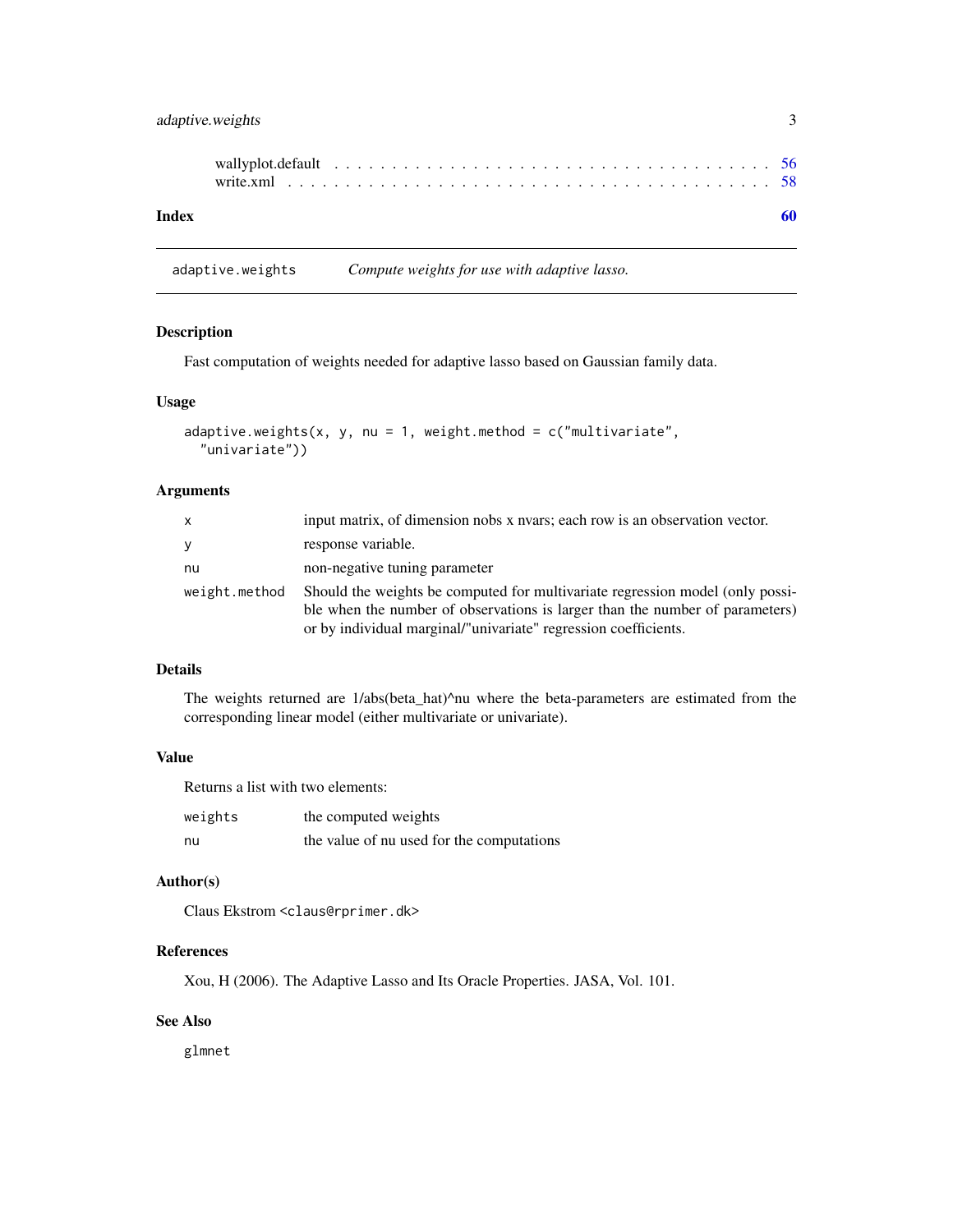#### <span id="page-3-0"></span>Examples

```
library(glmnet)
set.seed(1)
x <- matrix(rnorm(50000), nrow=50)
y <- rnorm(50, mean=x[,1])
weights \leq adaptive.weights(x, y)
glmnet(x, y, penalty.factor=weights$weights)
```
age *Compute the age of a person from two dates.*

#### Description

Compute the age in years of an individual based on the birth date and another date

#### Usage

age(from, to)

#### Arguments

| from | a vector of dates (birth dates) |
|------|---------------------------------|
| to   | a vector of current dates       |

#### Details

For linear interpolation the auc function computes the area under the curve using the composite trapezoid rule. For area under a spline interpolation, auc uses the splinefun function in combination with the integrate to calculate a numerical integral. The auc function can handle unsorted time values, missing observations, ties for the time values, and integrating over part of the area or even outside the area.

#### Value

A vector of ages (in years)

#### Author(s)

Claus Ekstrom <claus@rprimer.dk>

#### See Also

[as.POSIXlt](#page-0-0)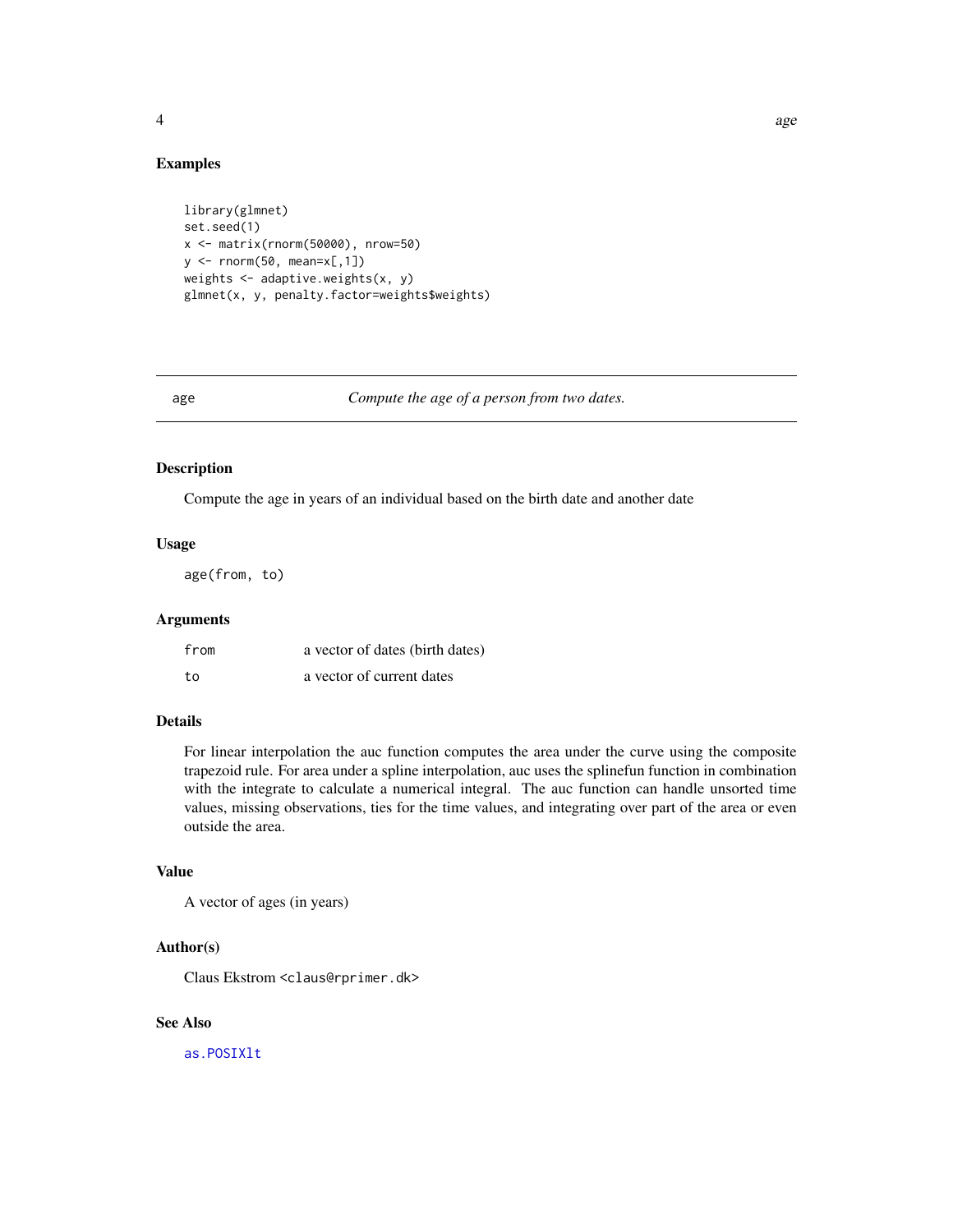<span id="page-4-0"></span> $\frac{1}{5}$  auch  $\frac{1}{5}$   $\frac{1}{5}$   $\frac{1}{5}$   $\frac{1}{5}$   $\frac{1}{5}$   $\frac{1}{5}$   $\frac{1}{5}$   $\frac{1}{5}$   $\frac{1}{5}$   $\frac{1}{5}$   $\frac{1}{5}$   $\frac{1}{5}$   $\frac{1}{5}$   $\frac{1}{5}$   $\frac{1}{5}$   $\frac{1}{5}$   $\frac{1}{5}$   $\frac{1}{5}$   $\frac{1}{5}$   $\frac{1}{5}$   $\frac{1}{$ 

#### Examples

```
born <- c("1971-08-18", "2000-02-28", "2001-12-20")
check <- c("2016-08-28")
age(born, check)
```
auc *Compute the area under the curve for two vectors.*

#### Description

Compute the area under the curve using linear or natural spline interpolation for two vectors where one corresponds to the x values and the other corresponds to the y values.

#### Usage

```
\text{auc}(x, y, \text{ from } = \min(x), \text{ to } = \max(x), \text{ type } = \text{c("linear", "spline"), }absolutearea = FALSE, ...)
```
#### Arguments

| X            | a numeric vector of x values.                                                                                                                                                                                                                                                      |
|--------------|------------------------------------------------------------------------------------------------------------------------------------------------------------------------------------------------------------------------------------------------------------------------------------|
| У            | a numeric vector of y values of the same length as x.                                                                                                                                                                                                                              |
| from         | The value from where to start calculating the area under the curve. Defaults to<br>the smallest x value.                                                                                                                                                                           |
| to           | The value from where to end the calculation of the area under the curve. Defaults<br>to the smallest y value.                                                                                                                                                                      |
| type         | The type of interpolation. Defaults to "linear" for area under the curve for linear<br>interpolation. The value "spline" results in the area under the natural cubic spline<br>interpolation.                                                                                      |
| absolutearea | A logical value that determines if negative areas should be added to the total area<br>under the curve. By default the auc function subtracts areas that have negative<br>y values. Set absolute area=TRUE to _add_ the absolute value of the negative<br>areas to the total area. |
|              | additional arguments passed on to approx. In particular rule can be set to deter-<br>mine how values outside the range of x is handled.                                                                                                                                            |

#### Details

For linear interpolation the auc function computes the area under the curve using the composite trapezoid rule. For area under a spline interpolation, auc uses the splinefun function in combination with the integrate to calculate a numerical integral. The auc function can handle unsorted time values, missing observations, ties for the time values, and integrating over part of the area or even outside the area.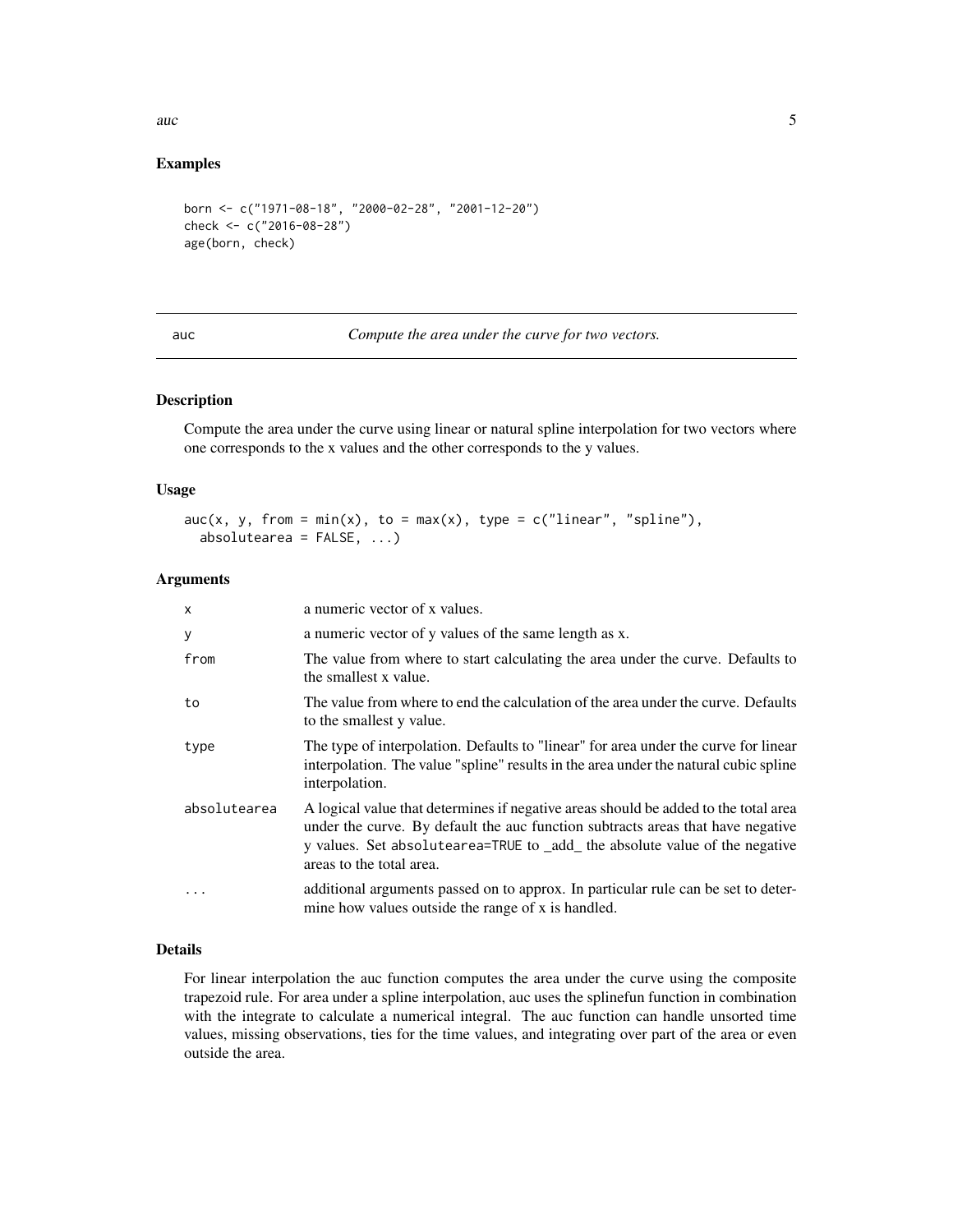<span id="page-5-0"></span>**6** bdstat **b**dstat **b**dstat **bdstat bdstat bdstat bdstat bdstat bdstat bdstat bdstat bdstat bdstat bdstat bdstat bdstat bdstat bdstat bdstat bdstat bdstat bdstat bdstat bdstat bds** 

#### Value

The value of the area under the curve.

#### Author(s)

Claus Ekstrom <claus@rprimer.dk>

#### See Also

[approx](#page-0-0), [splinefun](#page-0-0), [integrate](#page-0-0)

#### Examples

```
x < -1:4y \leq -c(0, 1, 1, 5)auc(x, y)# AUC from 0 to max(x) where we allow for extrapolation
auc(x, y, from=0, rule=2)
# Use value 0 to the left
auc(x, y, from=0, rule=2, yleft=0)
# Use 1/2 to the left
auc(x, y, from=0, rule=2, yleft=.5)
# Use 1/2 to the left with spline interpolation
auc(x, y, from=0, rule=2, yleft=0)
```
bdstat *Danish live births and deaths*

#### Description

Monthly live births and deaths in Denmark from January 1901 to March 2013.

#### Format

A data frame with 1356 observations on the following 4 variables.

year a numeric vector giving the month

month a numeric vector giving the year

births a numeric vector. The number of births for the given month and year

dead a numeric vector. The number of deaths for the given month and year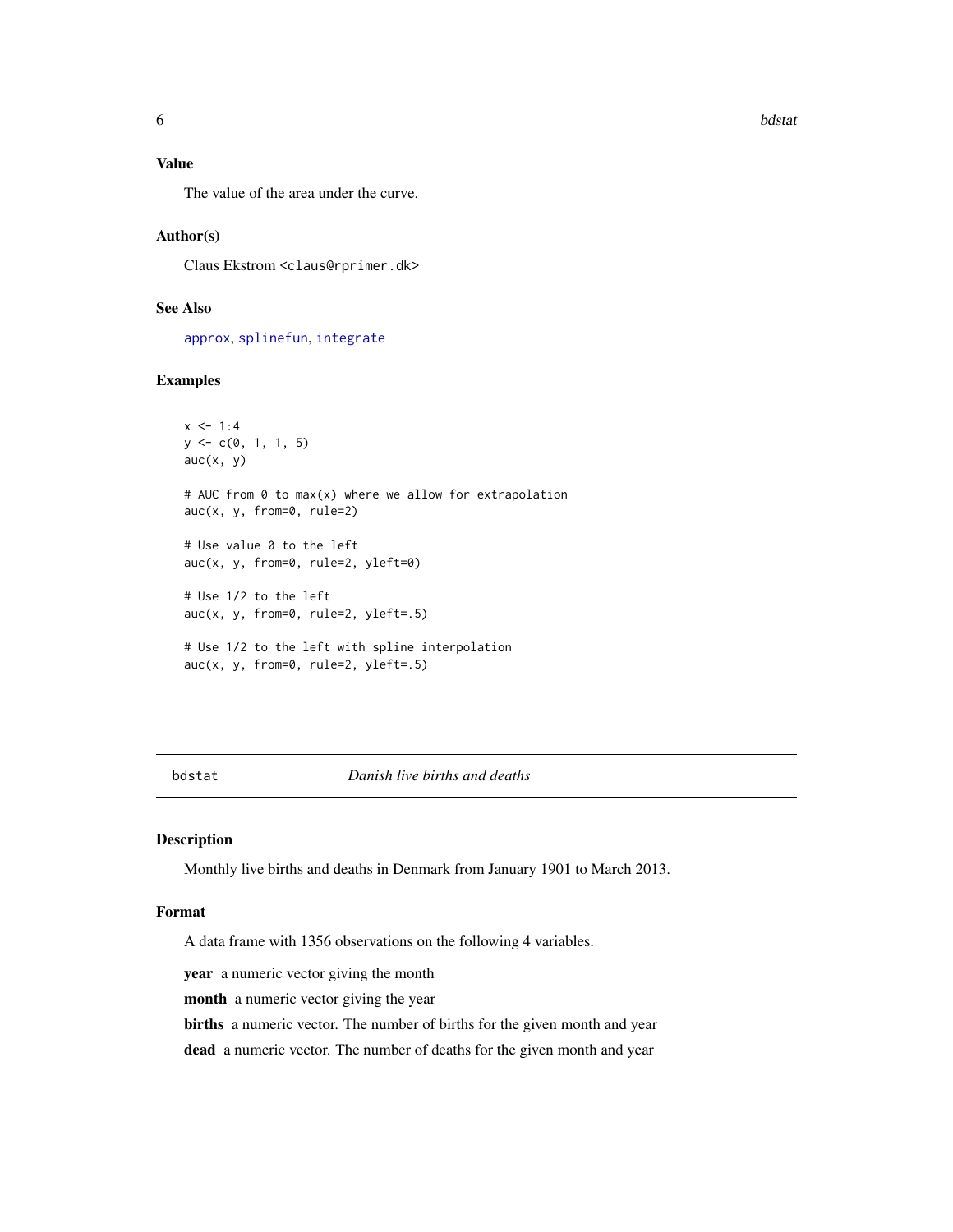<span id="page-6-0"></span>bees 7

#### Source

Data were obtained from the StatBank from Danmarks Statistik, see <http://www.statbank.dk>.

#### Examples

```
data(bdstat)
plot(bdstat$year + bdstat$month/13, bdstat$birth, type="l")
# Create table of births
# Remove year 2013 as it is incomplete
btable <- xtabs(births ~ year + month, data=bdstat, subset=(year<2013))
# Compute yearly birth frequencies per month
btable.freq <- prop.table(btable, margin=1)
```
bees *Bee data. Number of different types of bees caught.*

#### Description

Number of different types of bees caught in plates of different colours. There are four locations and within each location there are three replicates consisting of three plates of the three different colours (yellow, white and blue). Data are collected at 5 different dates over the summer season. Only data from one date available until data has been published.

#### Format

A data frame with 72 observations on the following 7 variables.

Locality a factor with levels Havreholm Kragevig Saltrup Svaerdborg. Four different localities in Denmark.

Replicate a factor with levels A B C

Color a factor with levels Blue White Yellow. Colour of plates

Time a factor with levels july1 july14 june17 june3 june6. Data collected at different dates in summer season. Only one day is present in the current data frame until the full data has been released.

Type a factor with levels Bumblebees Solitary. Type of bee.

Number a numeric vector. The response variable with number of bees catched.

id a numeric vector. The id of the clusters (each containg three plates).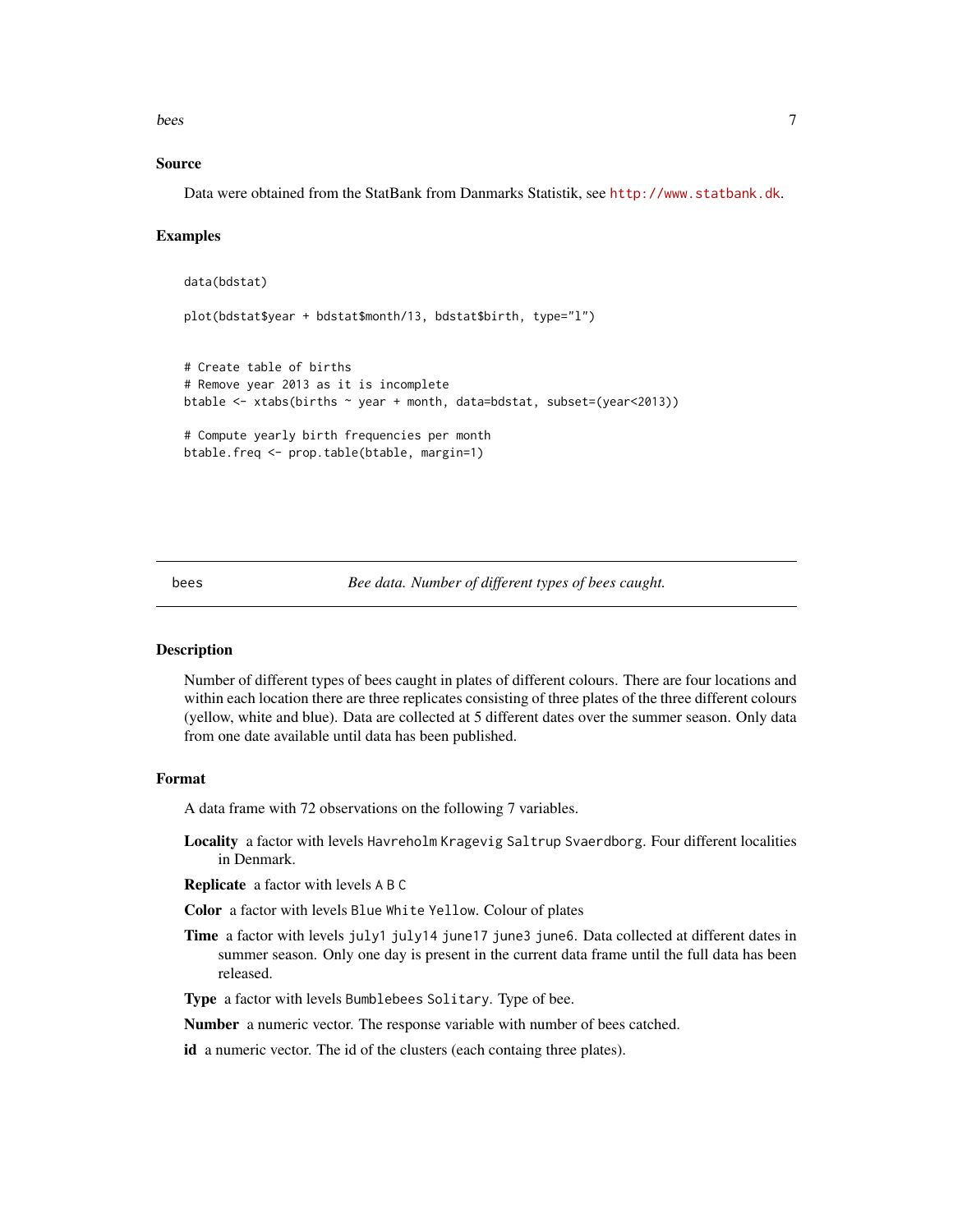#### <span id="page-7-0"></span>Source

Data were kindly provided by Casper Ingerslev Henriksen, Department of Agricultural Sciences, KU-LIFE. Added by Torben Martinussen <tma@life.ku.dk>

#### Examples

```
data(bees)
model <- glm(Number ~ Locality + Type*Color,
             family=poisson, data=bees)
```
clotting *Blood clotting for 158 rats*

#### Description

Blood clotting activity (PCA) is measured for 158 Norway rats from two locations just before (baseline) and four days after injection of an anticoagulant (bromadiolone). Normally this would cause reduced blood clotting after 4 days compared to the baseline, but these rats are known to possess anticoagulent resistence to varying extent. The purpose is to relate anticoagulent resistence to gender and location and perhaps weight. Dose of injection is, however, admistered according to weight and gender.

#### Format

A data frame with 158 observations on the following 6 variables.

rat a numeric vector

locality a factor with levels Loc1 Loc2

sex a factor with levels F M

weight a numeric vector

PCA0 a numeric vector with percent blood clotting activity at baseline

PCA4 a numeric vector with percent blood clotting activity on day 4

#### Source

Ann-Charlotte Heiberg, project at The Royal Veterinary and Agricultural University, 1999. Added by Ib M. Skovgaard <ims@life.ku.dk>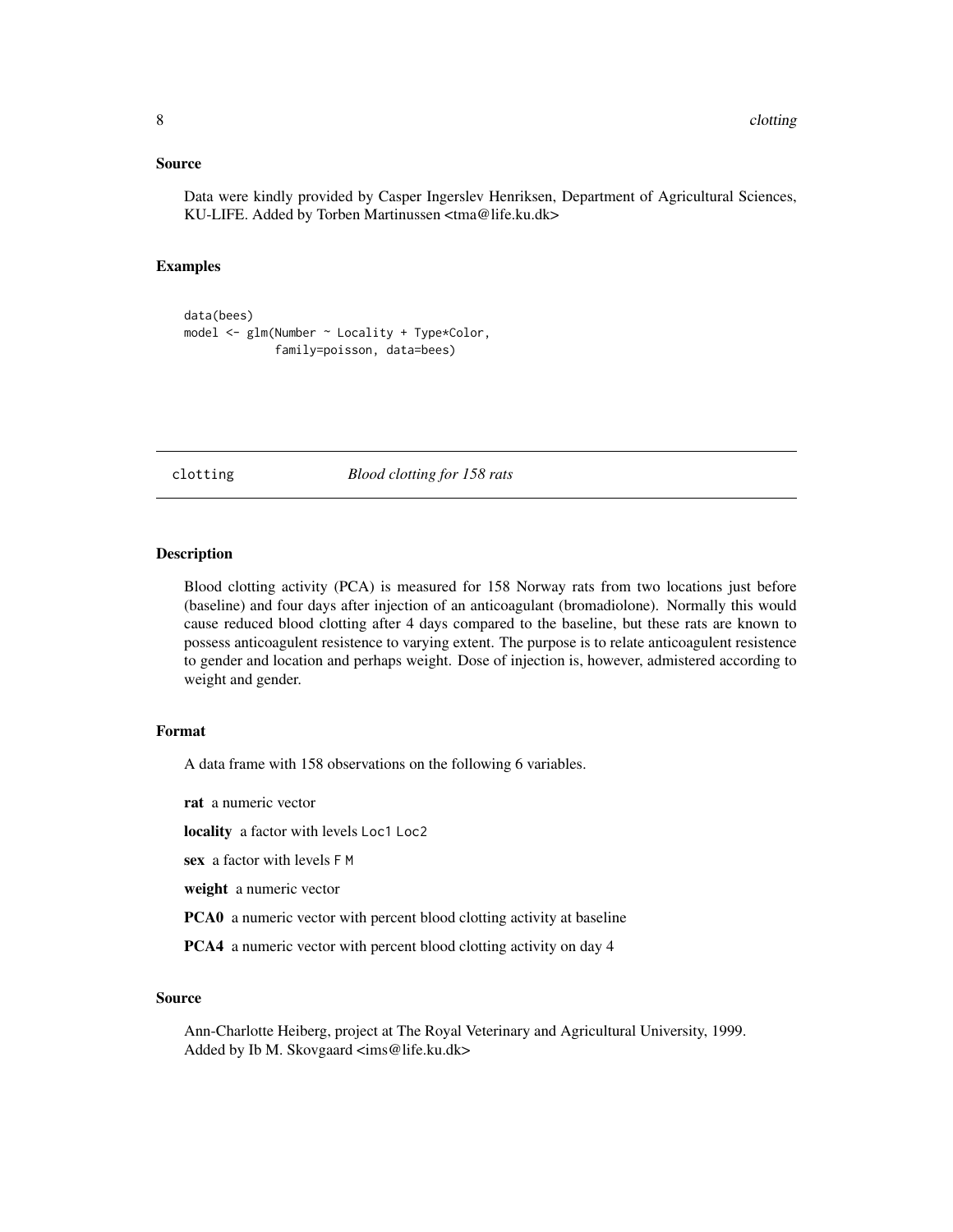#### <span id="page-8-0"></span>cmd 9

#### Examples

```
data(clotting)
dim(clotting)
head(clotting)
day0= transform(clotting, day=0, pca=PCA0)
day4= transform(clotting, day=4, pca=PCA4)
day.both= rbind(day0,day4)
m1= lm(pca \sim rat + day*locality + day*sex, data=day.both)
anova(m1)
summary(m1)
m2= lm(pca \sim rat + day, data=day.both)
anova(m2)
## Log transformation suggested.
## Random effect of rat.
## maybe str(clotting) ; plot(clotting) ...
```
#### cmd *Correlation matrix distance*

#### Description

Computes the correlation matrix distance between two correlation matrices

#### Usage

 $cmd(x, y)$ 

#### Arguments

|   | First correlation matrix  |
|---|---------------------------|
| ٧ | Second correlation matrix |

#### Value

Returns the correlation matrix distance, which is a value between 0 and 1. The correlation matrix distance becomes zero for equal correlation matrices and unity if they differ to a maximum extent.

#### Author(s)

Claus Ekstrom <claus@rprimer.dk>

#### References

Herdin, M., and Czink, N., and Ozcelik, H., and Bonek, E. (2005). *Correlation matrix distance, a meaningful measure for evaluation of non-stationary mimo channels*. IEEE VTC.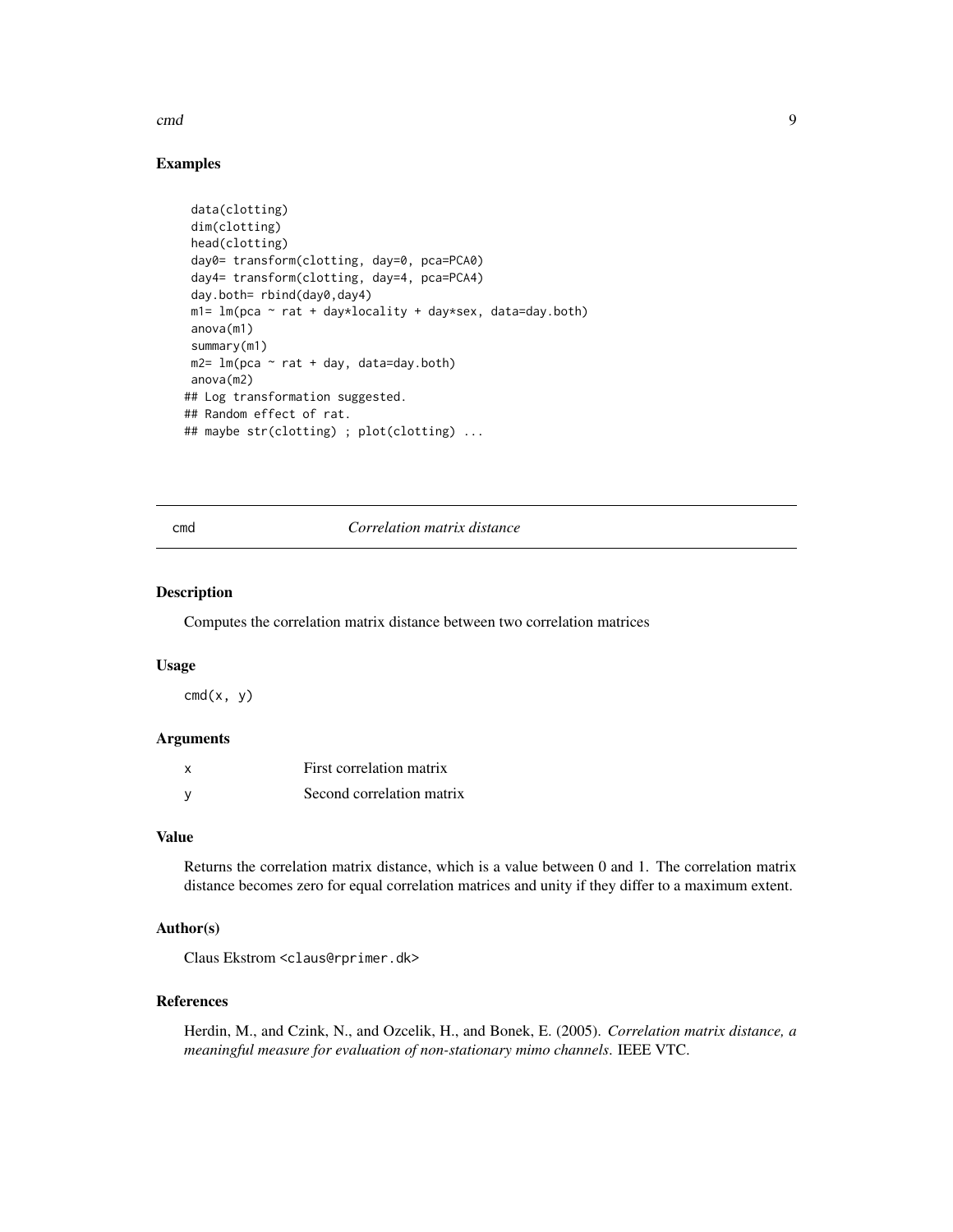#### Examples

```
m1 <- matrix(rep(1, 16), 4)
m2 \le matrix \text{matrix}(c(1, 0, .5, .5, 0, 1, .5, .5, .5, .5, 1, .5, .5, .5, .5, 1), 4)m3 <- matrix(c(1, 1, 0, 0, 1, 1, 0, 0, 0, 0, 1, 0, 0, 0, 0, 1), 4)
cmd(m1, m1)
cmd(m1, m2)
cmd(m2, m3)
```
col.alpha *Add and set alpha channel for RGB color*

#### Description

Add and set alpha channel

#### Usage

col.alpha(col, alpha = 1)

#### Arguments

| col   | a vector of RGB color(s)                                                       |
|-------|--------------------------------------------------------------------------------|
| alpha | numeric value between 0 and 1. Zero results fully transparent and 1 means full |
|       | opacity                                                                        |

#### Details

This function adds and set an alpha channel to a RGB color

#### Author(s)

Claus Ekstrom <claus@rprimer.dk>

#### References

Ekstrom, CT (2011) *The R Primer*.

#### Examples

newcol <- col.alpha("blue", .5)

<span id="page-9-0"></span>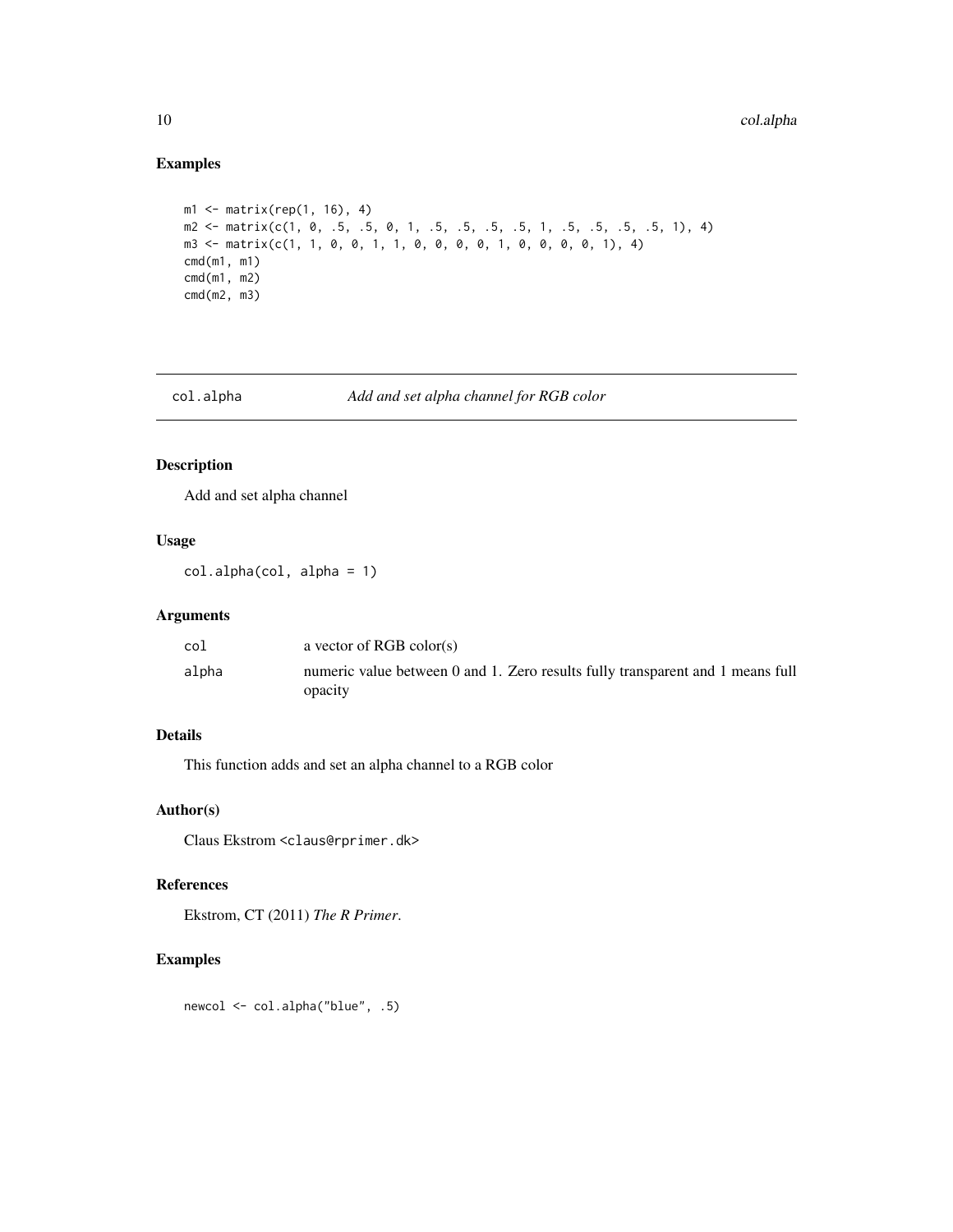<span id="page-10-0"></span>

Shades an RBG color

#### Usage

 $col.shape,col, shade = 0.5)$ 

#### Arguments

| col   | a vector of RGB color(s)                                                   |
|-------|----------------------------------------------------------------------------|
| shade | numeric value between 0 and 1. Zero means no change and 1 results in black |

#### Details

This function shades an RGB color and returns the shaded RGB color (with alpha channel added)

#### Author(s)

Claus Ekstrom <claus@rprimer.dk>

#### References

Ekstrom, CT (2011) *The R Primer*.

#### Examples

newcol <- col.shade("blue")

col.tint *Tint an RGB color*

#### Description

Tints an RBG color

#### Usage

 $col.tint(col, tint = 0.5)$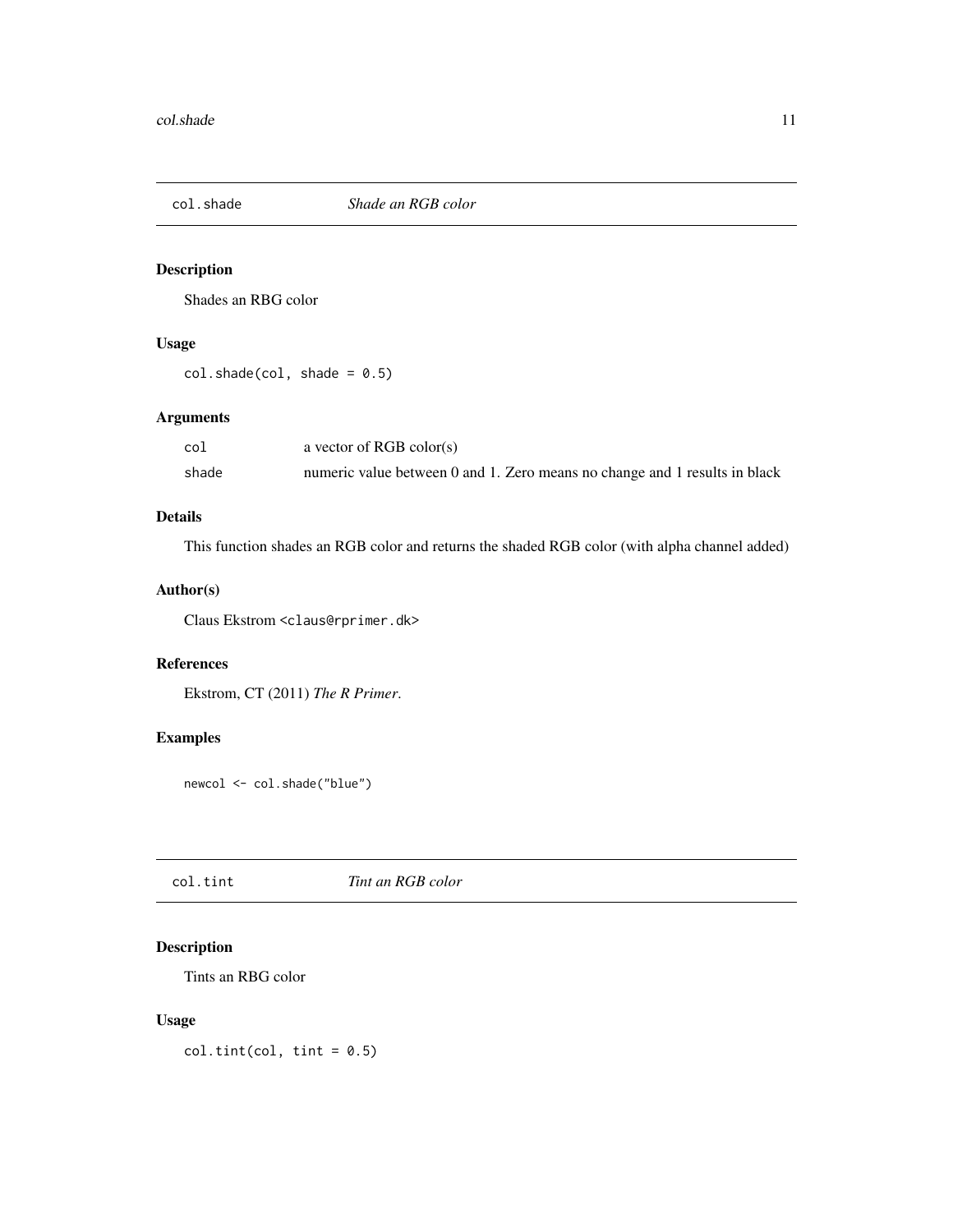#### <span id="page-11-0"></span>Arguments

| $_{\rm col}$ | a vector of RGB color(s)                                                   |
|--------------|----------------------------------------------------------------------------|
| tint         | numeric value between 0 and 1. Zero results in white and 1 means no change |

#### Details

This function tints an RGB color and returns the tinted RGB color (with alpha channel added)

#### Author(s)

Claus Ekstrom <claus@rprimer.dk>

#### References

Ekstrom, CT (2011) *The R Primer*.

#### Examples

newcol <- col.tint("blue")

#### Description

Compute the common shared environment matrix for a set of related subjects. The function is generic, and can accept a pedigree, or pedigreeList as the first argument.

#### Usage

```
common.shared(id, ...)
## S3 method for class 'pedigreeList'
common.shared(id, ...)
## S3 method for class 'pedigree'
common.shared(id, ...)
```
#### Arguments

| id       | either a pedigree object or pedigreeList object          |
|----------|----------------------------------------------------------|
| $\cdots$ | Any number of optional arguments. Not used at the moment |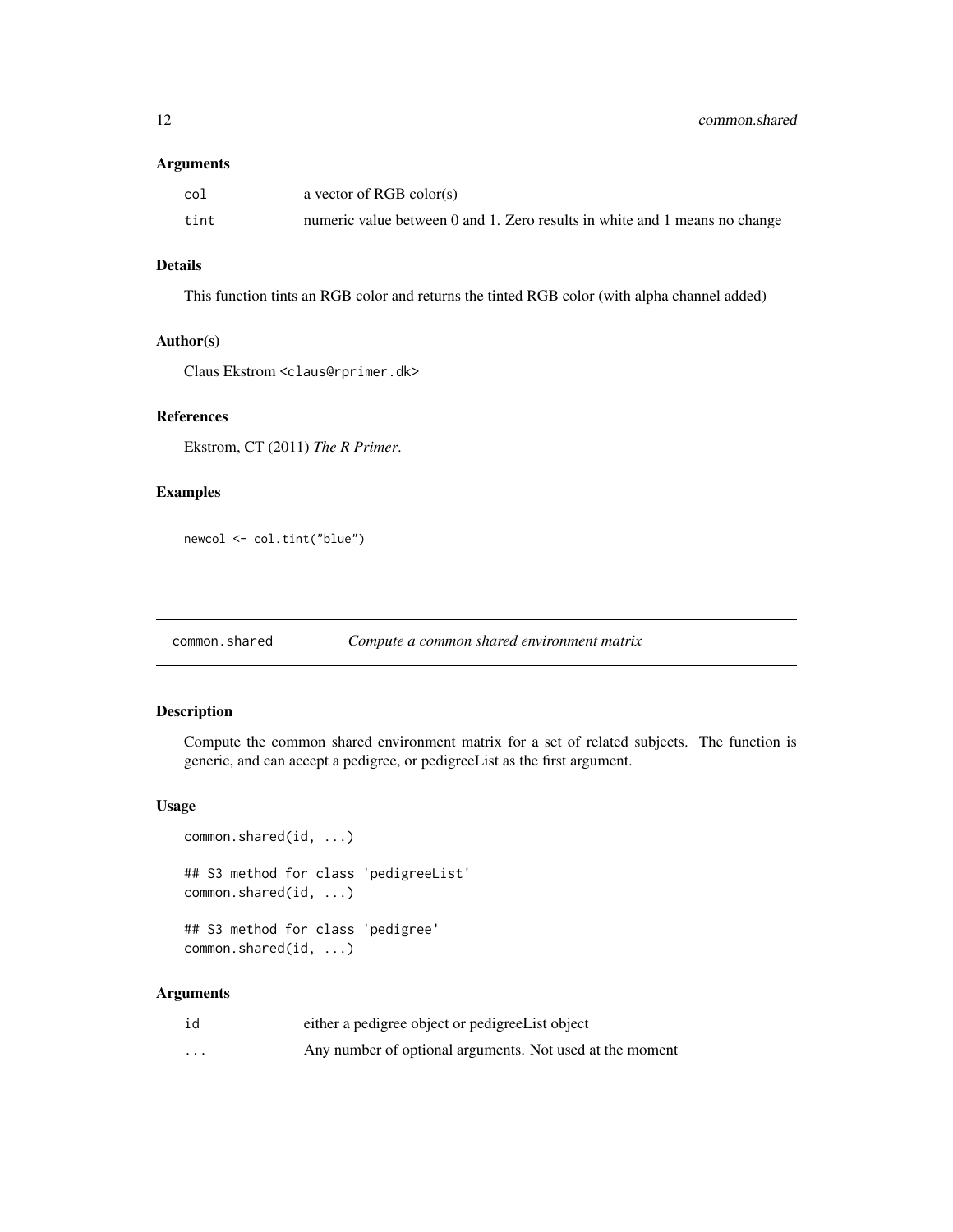#### <span id="page-12-0"></span>drop1.geeglm 13

#### Details

When called with a pedigreeList, i.e., with multiple families, the routine will create a blockdiagonal-symmetric 'bdsmatrix' object. Since the [i,j] value of the result is 0 for any two unrelated individuals i and j and a 'bdsmatix' utilizes sparse representation, the resulting object is often orders of magnitude smaller than an ordinary matrix. When called with a single pedigree and ordinary matrix is returned.

#### Value

a matrix of shared environment coefficients

#### Author(s)

Claus Ekstrom <claus@rprimer.dk>

#### See Also

pedigree, kinship,

#### Examples

```
library(kinship2)
test1 <- data.frame(id =c(1, 2, 3, 4, 5, 6, 7, 8, 9, 10, 11, 12, 13, 14),
                   mom =c(0, 0, 0, 0, 2, 2, 4, 4, 6, 2, 0, 0, 12, 13),
                   dad =c(0, 0, 0, 0, 1, 1, 3, 3, 3, 7, 0, 0, 11, 10),
                   sex =c(1, 2, 1, 2, 1, 2, 1, 2, 1, 1, 1, 2, 2, 2))
tped <- with(test1, pedigree(id, dad, mom, sex))
common.shared(tped)
```
drop1.geeglm *Drop All Possible Single Terms to a geeglm Model Using Wald Test*

#### Description

Compute all the single terms in the scope argument that can dropped from the model, and compute a table of the corresponding Wald test statistics.

#### Usage

```
## S3 method for class 'geeglm'
drop1(object, scope, test = c("Wald", "none", "score",
  "sasscore"), method = c("robust", "naive", "sandwich"), ...)
```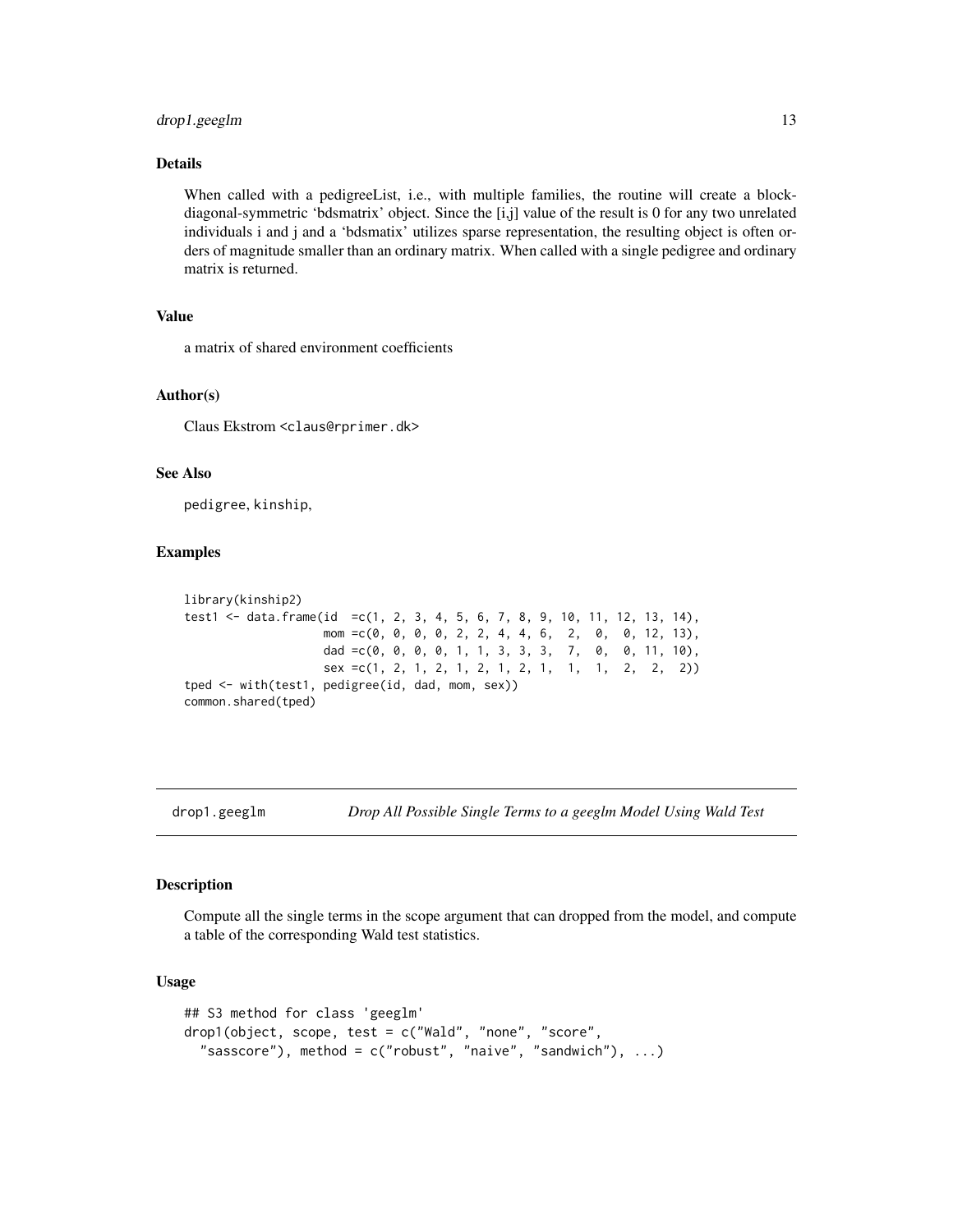#### <span id="page-13-0"></span>Arguments

| object | a fitted object of class geese.                                                                                                                                                                                                   |
|--------|-----------------------------------------------------------------------------------------------------------------------------------------------------------------------------------------------------------------------------------|
| scope  | a formula giving the terms to be considered for adding or dropping.                                                                                                                                                               |
| test   | the type of test to include.                                                                                                                                                                                                      |
| method | Indicates which method is used for computing the standard error. robust is<br>the default and corresponds to the modified sandwich estimator. naive is the<br>classical naive cariance estimate, sandwich is an alias for robust. |
|        | other arguments. Not currently used                                                                                                                                                                                               |

#### Value

An object of class "anova" summarizing the differences in fit between the models.

#### Author(s)

Claus Ekstrom <claus@ekstroem.dk>

#### See Also

[drop1](#page-0-0), geeglm, geese

#### Examples

```
library(geepack)
data(ohio)
fit <- geeglm(resp ~ age + smoke + age:smoke, id=id, data=ohio,
             family=binomial, corstr="exch", scale.fix=TRUE)
drop1(fit)
```
earthquakes *Earthquakes in 2015*

#### Description

Information on earthquakes worldwide in 2015 with a magnitude greater than 3 on the Richteer scale. The variables are just a subset of the variables available at the source

#### Format

A data frame with 19777 observations on the following 22 variables.

time a factor with time of the earthquake

latitude a numeric vector giving the decimal degrees latitude. Negative values for southern latitudes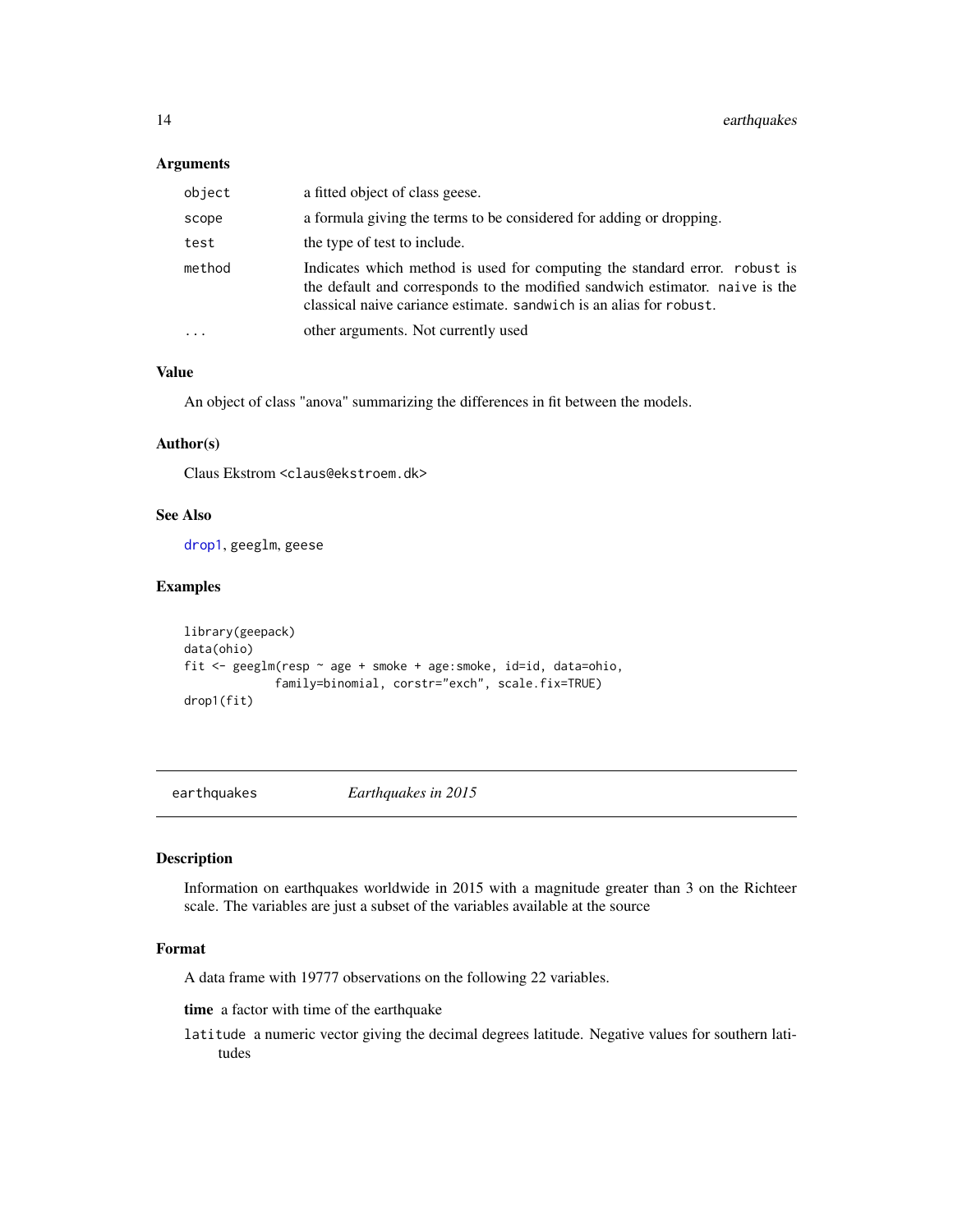#### <span id="page-14-0"></span>extended.shared 15

longitude a numeric vector giving the decimal degrees longitude. Negative values for western longitudes

depth Depth of the event in kilometers

mag The magnitude for the event

place a factor giving a textual description of named geographic region near to the event.

type a factor with levels earthquake mining explosion rock burst

#### Source

<http://earthquake.usgs.gov/>

#### Examples

data(earthquakes) with(earthquakes, place[which.max(mag)])

extended.shared *Compute a common shared environment matrix*

#### Description

Compute the common shared environment matrix for a set of related subjects. The function is generic, and can accept a pedigree, or pedigreeList as the first argument.

#### Usage

```
extended.shared(id, rho = 1, theta = 1, ...)
## S3 method for class 'pedigreeList'
extended.shared(id, rho = 1, theta = 1, ...)
## S3 method for class 'pedigree'
```
extended.shared(id, rho = 1, theta =  $1, ...$ )

#### Arguments

| id       | either a pedigree object or pedigree List object         |
|----------|----------------------------------------------------------|
| rho      | The correlation between spouses                          |
| theta    | The partial path coefficient from parents to offspring   |
| $\cdots$ | Any number of optional arguments. Not used at the moment |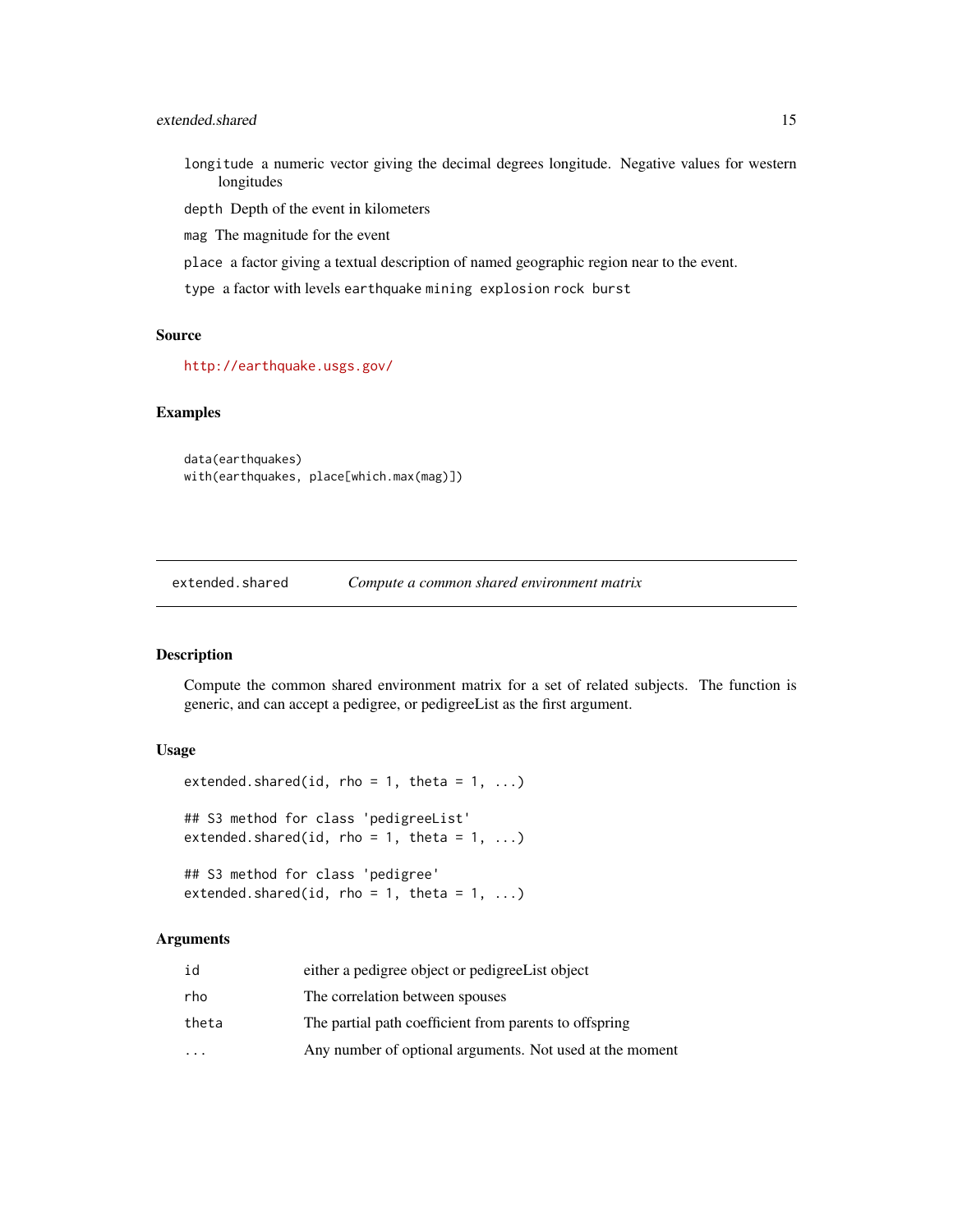#### Details

When called with a pedigreeList, i.e., with multiple families, the routine will create a blockdiagonal-symmetric 'bdsmatrix' object. Since the [i,j] value of the result is 0 for any two unrelated individuals i and j and a 'bdsmatix' utilizes sparse representation, the resulting object is often orders of magnitude smaller than an ordinary matrix. When called with a single pedigree and ordinary matrix is returned.

#### Value

a matrix of shared environment coefficients

#### Author(s)

Claus Ekstrom <claus@rprimer.dk>

#### See Also

pedigree, kinship,

#### Examples

```
library(kinship2)
test1 <- data.frame(id =c(1, 2, 3, 4, 5, 6, 7, 8, 9, 10, 11, 12, 13, 14),
                   mom =c(0, 0, 0, 0, 0, 2, 2, 4, 0, 6, 8, 0, 10, 11),
                   dad =c(0, 0, 0, 0, 0, 1, 1, 3, 0, 5, 7, 0, 9, 12),
                   sex = c(1, 2, 1, 2, 1, 2, 1, 2, 1, 2, 1, 2, 2, 1, 2, 2))tped <- with(test1, pedigree(id, dad, mom, sex))
extended.shared(tped)
```
fac2num *Convert factor to numeric vector*

#### Description

Converts the factor labels to a vector of numeric vectors

#### Usage

fac2num(x)

#### Arguments

x A factor

<span id="page-15-0"></span>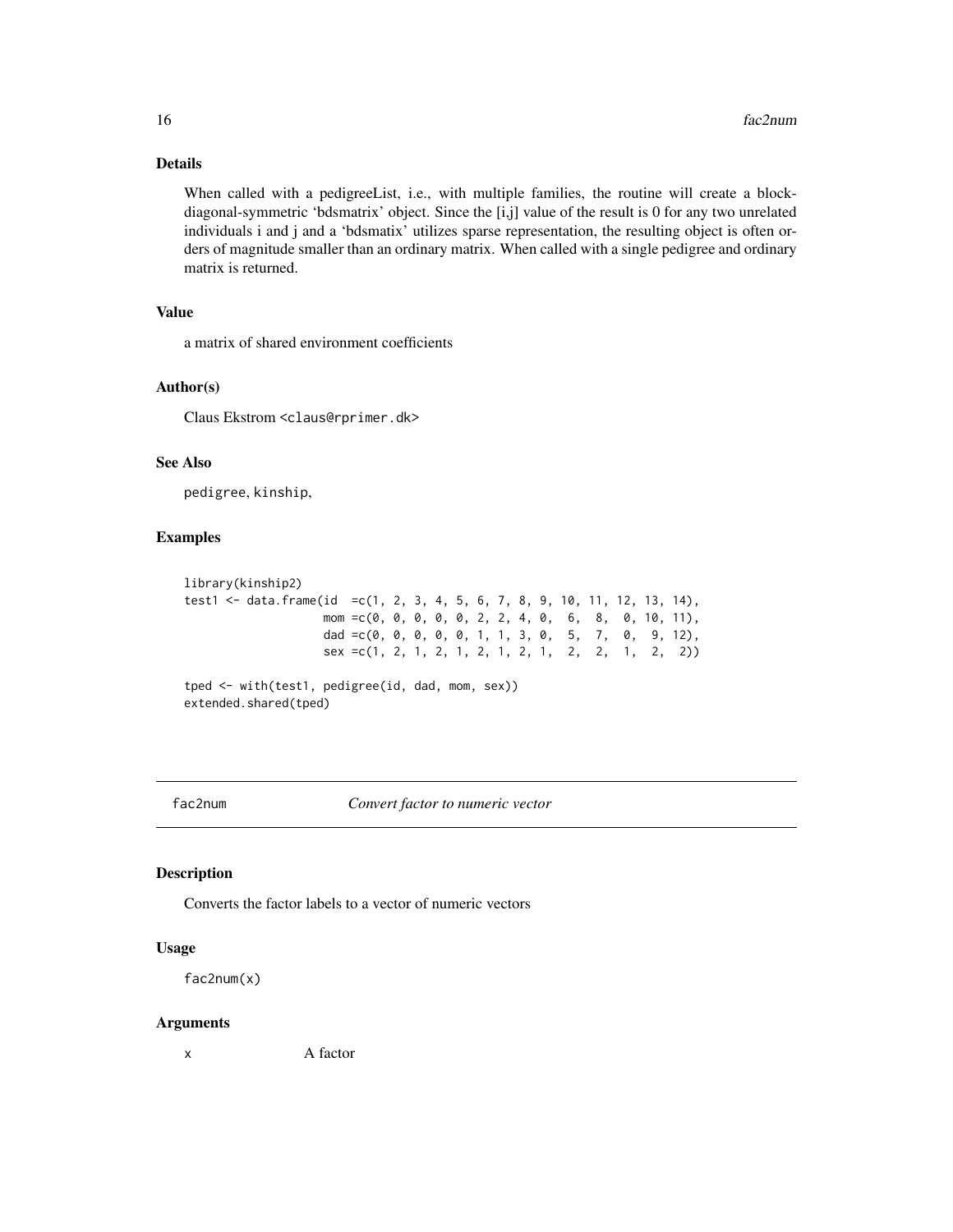#### <span id="page-16-0"></span>feature.test 17

#### Details

Returns a vector of numeric values. Elements in the input factor that cannot be converted to numeric will produce NA.

#### Value

Returns a numeric vector of the same length as x

#### Author(s)

Claus Ekstrom <claus@rprimer.dk>

#### Examples

```
ml \leq - matrix(rep(1, 16), 4)m2 <- matrix(c(1, 0, .5, .5, 0, 1, .5, .5, .5, .5, 1, .5, .5, .5, .5, 1), 4)
m3 <- matrix(c(1, 1, 0, 0, 1, 1, 0, 0, 0, 0, 1, 0, 0, 0, 0, 1), 4)
cmd(m1, m1)
cmd(m1, m2)
cmd(m2, m3)
```
feature.test *Inference for features identified by the Lasso*

#### Description

Performs randomization tests of features identified by the Lasso

#### Usage

```
feature.test(x, y, B = 100, type.measure = "deviance", s = "lambda.min",
 keeplambda = FALSE, olsestimates = TRUE, penalty.factor = rep(1, nvars),
  alpha = 1, control = list(trace = FALSE, maxcores = 24), \dots)
```
#### Arguments

| $\mathsf{x}$ | input matrix, of dimension nobs x nyars; each row is an observation vector.                                                                                                       |  |
|--------------|-----------------------------------------------------------------------------------------------------------------------------------------------------------------------------------|--|
| y            | quantitative response variable of length nobs                                                                                                                                     |  |
| B            | The number of randomizations used in the computations                                                                                                                             |  |
| type.measure | loss to use for cross-validation. See cv. glmnet for more information                                                                                                             |  |
| -S           | Value of the penalty parameter 'lambda' at which predictions are required. De-<br>fault is the entire sequence used to create the model. See coef, glmnet for more<br>information |  |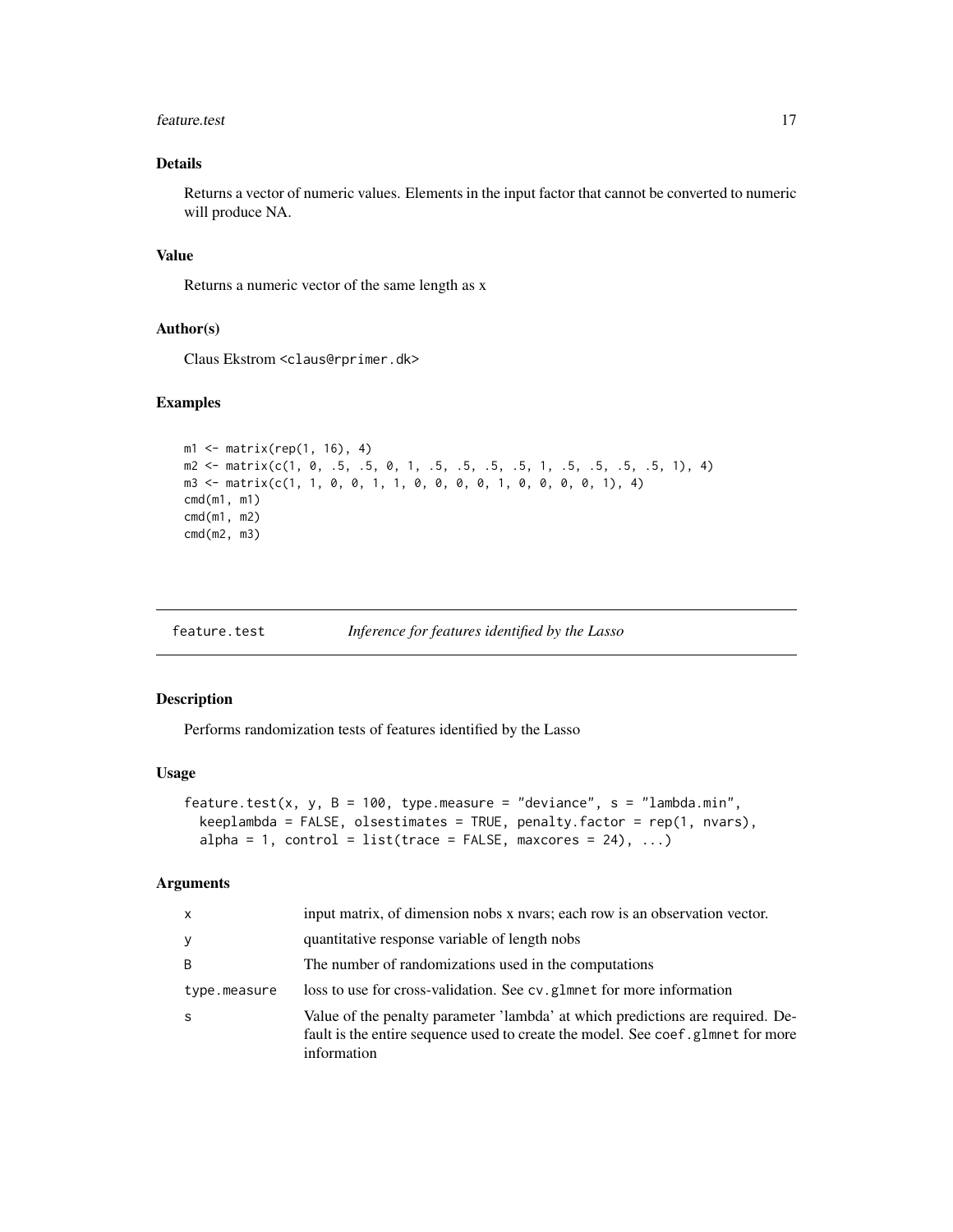| keeplambda   | If set to TRUE then the estimated lambda from cross validation from the original<br>dataset is kept and used for evaluation in the subsequent randomization datasets.<br>This reduces computation time substantially as it is not necessary to perform<br>cross validation for each randomization. If set to a value then that value is used<br>for the value of lambda. Defaults to FALSE |
|--------------|--------------------------------------------------------------------------------------------------------------------------------------------------------------------------------------------------------------------------------------------------------------------------------------------------------------------------------------------------------------------------------------------|
| olsestimates | Logical. Should the test statistic be based on OLS estimates from the model<br>based on the variables selected by the lasso. Defaults to TRUE. If set to FALSE<br>then the coefficients from the lasso is used as test statistics.                                                                                                                                                         |
|              | penalty factor a vector of weights used for adaptive lasso. See glmnet for more information.                                                                                                                                                                                                                                                                                               |
| alpha        | The elasticnet mixing parameter. See glmnet for more information.                                                                                                                                                                                                                                                                                                                          |
| control      | A list of options that control the algorithm. Currently trace is a logical and if set<br>to TRUE then the function produces more output. maxcores sets the maximum<br>number of cores to use with the parallel package                                                                                                                                                                     |
| $\ddots$     | Other arguments passed to glmnet                                                                                                                                                                                                                                                                                                                                                           |

#### Value

Returns a list of 7 variables:

| p.full         | The p-value for the test of the full set of variables selected by the lasso (based<br>on the OLS estimates)                                                     |  |
|----------------|-----------------------------------------------------------------------------------------------------------------------------------------------------------------|--|
| ols.selected   | A vector of the indices of the non-zero variables selected by glmnet sorted from<br>(numerically) highest to lowest based on their ols test statistic.          |  |
| p.maxols       | The p-value for the maximum of the OLS test statistics                                                                                                          |  |
| lasso.selected |                                                                                                                                                                 |  |
|                | A vector of the indices of the non-zero variables selected by glamet sorted from<br>(numerically) highest to lowest based on their absolute lasso coefficients. |  |
| p.maxlasso     | The p-value for the maximum of the lasso test statistics                                                                                                        |  |
| lambda.orig    | The value of lambda used in the computations                                                                                                                    |  |
| B              | The number of permutations used                                                                                                                                 |  |

#### Author(s)

Claus Ekstrom <ekstrom@sund.ku.dk> and Kasper Brink-Jensen <kbrink@life.ku.dk>

### References

Brink-Jensen, K and Ekstrom, CT 2014. *Inference for feature selection using the Lasso with highdimensional data*. <http://arxiv.org/abs/1403.4296>

#### See Also

glmnet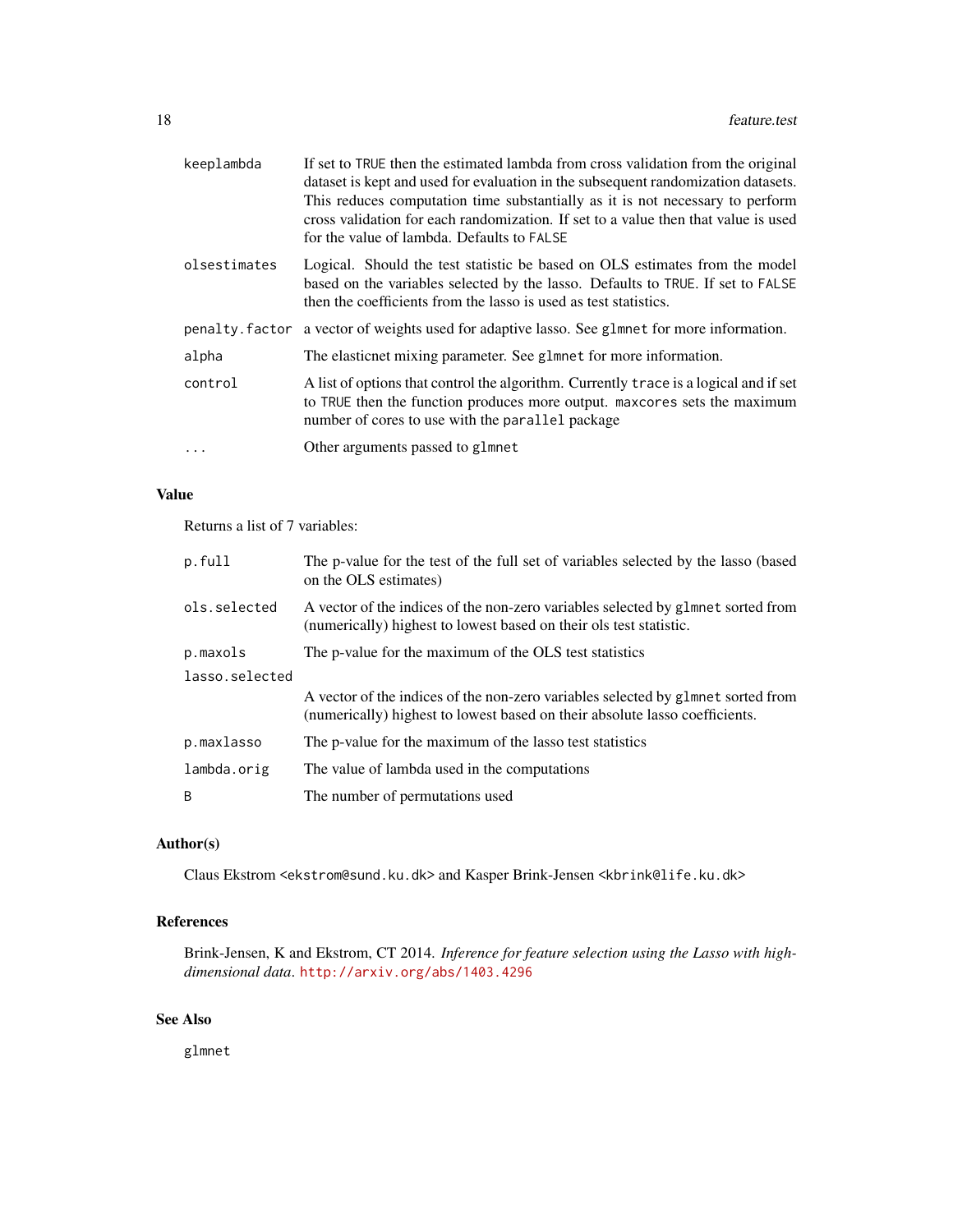#### <span id="page-18-0"></span>filldown 19

### Examples

```
# Simulate some data
x <- matrix(rnorm(30*100), nrow=30)
y <- rnorm(30, mean=1*x[,1])
# Make inference for features
## Not run: feature.test(x, y)
```
#### filldown *Fill down NA with the last observed observation*

#### Description

Fill down missing values with the latest non-missing value

#### Usage

filldown(x)

#### Arguments

x A vector

#### Value

A vector or list with the NA's replaced by the last observed value.

#### Author(s)

Claus Ekstrom <claus@rprimer.dk>

```
a <- c(1:5, "Howdy", NA, NA, 2:3, NA)
filldown(a)
filldown(c(NA, NA, NA, 3:5))
```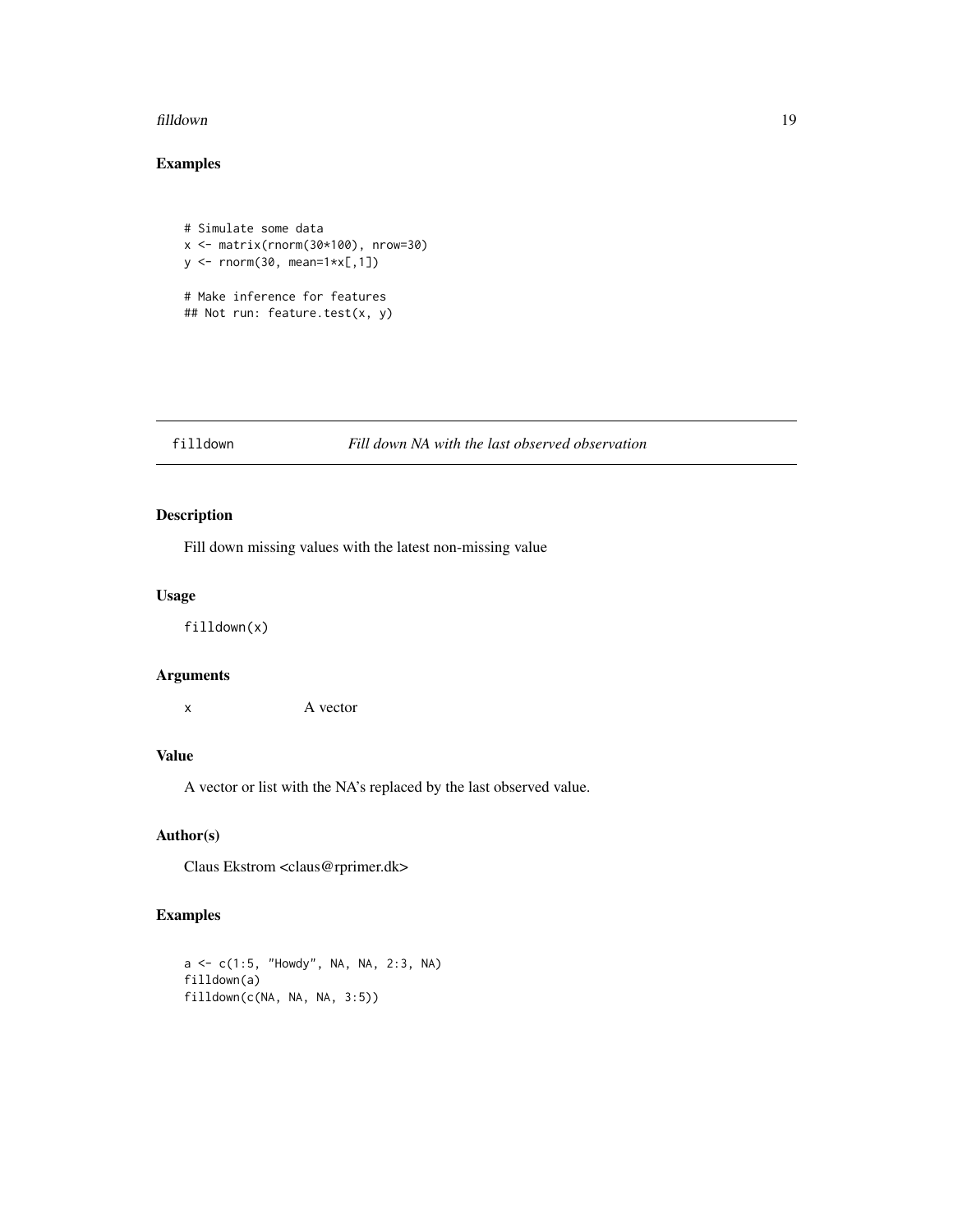<span id="page-19-0"></span>20 geekin

### Description

The geekin function fits generalized estimating equations but where the correlation structure is given as linear function of (scaled) fixed correlation structures.

#### Usage

```
geekin(formula, family = gaussian, data, weights, subset, id, na.action,
 control = geepack::geese.control(...), varlist, ...)
```
#### Arguments

| formula   | See corresponding documentation to glm.                                                                                                                                                                                                                               |
|-----------|-----------------------------------------------------------------------------------------------------------------------------------------------------------------------------------------------------------------------------------------------------------------------|
| family    | See corresponding documentation to glm.                                                                                                                                                                                                                               |
| data      | See corresponding documentation to glm.                                                                                                                                                                                                                               |
| weights   | See corresponding documentation to glm.                                                                                                                                                                                                                               |
| subset    | See corresponding documentation to glm.                                                                                                                                                                                                                               |
| id        | a vector which identifies the clusters. The length of id should be the same as the<br>number of observations. Data must be sorted so that observations on a cluster<br>are contiguous rows for all entities in the formula. If not the function will give<br>an error |
| na.action | See corresponding documentation to glm.                                                                                                                                                                                                                               |
| control   | See corresponding documentation to glm.                                                                                                                                                                                                                               |
| varlist   | a list containing one or more matrix or bdsmatrix objects that represent the cor-<br>relation structures                                                                                                                                                              |
| .         | further arguments passed to or from other methods.                                                                                                                                                                                                                    |
|           |                                                                                                                                                                                                                                                                       |

#### Details

The geekin function is essentially a wrapper function to geeglm. Through the varlist argument, it allows for correlation structures of the form

 $R = sum_i=1^k$  alpha\_i R\_i

where alpha\_i are(nuisance) scale parameters that are used to scale the off-diagonal elements of the individual correlation matrices, R\_i.

#### Value

Returns an object of type geeglm.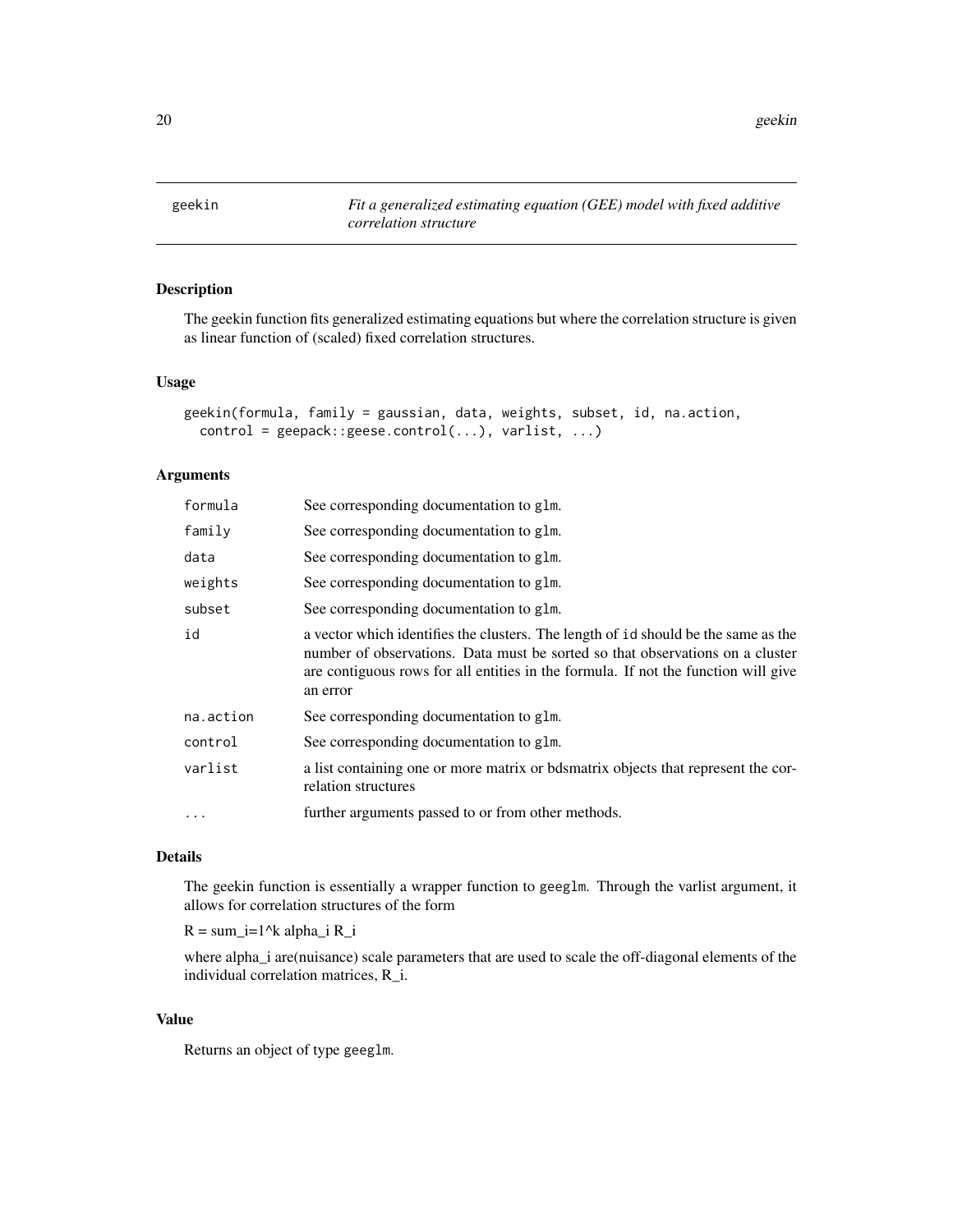#### geekin 21 aastal 1989. aastal 1989. aastal 1989. aastal 1989. aastal 1989. aastal 1989. aastal 1989. aastal 19

#### Author(s)

Claus Ekstrom <claus@rprimer.dk>

#### See Also

lmekin, geeglm

```
# Get dataset
 library(kinship2)
 library(mvtnorm)
 data(minnbreast)
 breastpeda <- with(minnbreast[order(minnbreast$famid), ], pedigree(id,
                   fatherid, motherid, sex,
                   status=(cancer& !is.na(cancer)), affected=proband,
                   famid=famid))
set.seed(10)
nfam <- 6
breastped <- breastpeda[1:nfam]
 # Simulate a response
# Make dataset for lme4
df <- lapply(1:nfam, function(xx) {
            as.data.frame(breastped[xx])
            })
mydata <- do.call(rbind, df)
mydata$famid <- rep(1:nfam, times=unlist(lapply(df, nrow)))
y <- lapply(1:nfam, function(xx) {
            x <- breastped[xx]
            rmvtnorm.pedigree(1, x, h2=0.3, c2=0)
            })
yy \leftarrow \text{unlist}(y)library(geepack)
geekin(yy ~ 1, id=mydata$famid, varlist=list(2*kinship(breastped)))
# lmekin(yy ~ 1 + (1|id), data=mydata, varlist=list(2*kinship(breastped)),method="REML")
```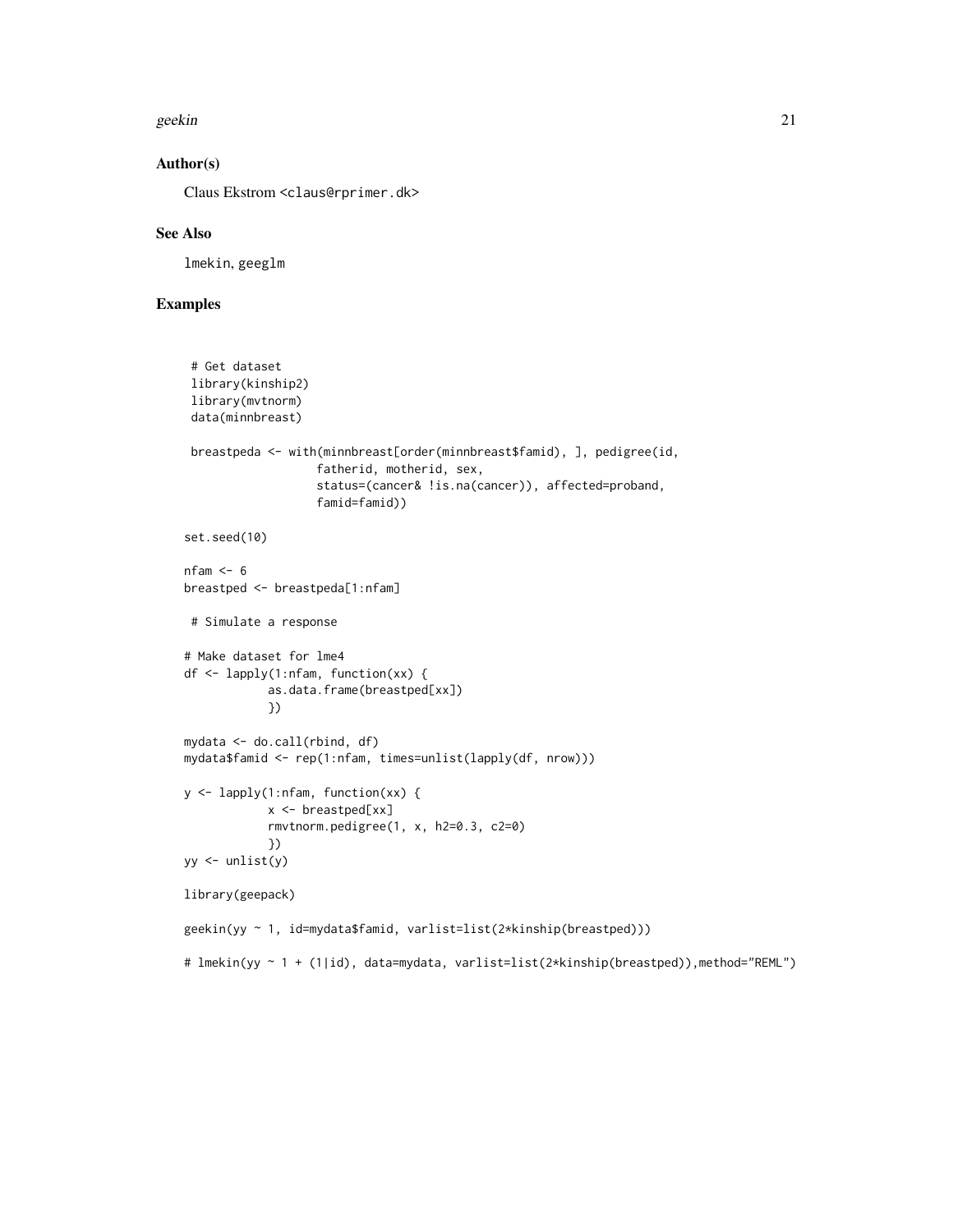<span id="page-21-0"></span>

Compute Goodman-Kruskal's gamma statistic for a two-dimensional table of ordered categories

#### Usage

 $gkgamma(x, conf.level = 0.95)$ 

#### Arguments

|            | A matrix or table representing the two-dimensional ordered contingency table<br>of observations |
|------------|-------------------------------------------------------------------------------------------------|
| conf.level | Level of confidence interval                                                                    |

#### Value

A list with class htest containing the following components:

| statistic      | the value the test statistic for testing no association  |  |
|----------------|----------------------------------------------------------|--|
| p.value        | the p-value for the test                                 |  |
| estimate       | the value the gamma estimate                             |  |
| conf.int       | the confidence interval for the gamma estimate           |  |
| method         | a character string indicating the type of test performed |  |
| data.name      | a character string indicating the name of the data input |  |
| observed       | the observed counts                                      |  |
| s0             | the SE used when computing the test statistics           |  |
| s <sub>1</sub> | the SE used when computing the confidence interval       |  |
|                |                                                          |  |

#### Author(s)

Claus Ekstrom <claus@rprimer.dk>

#### References

Goodman, Leo A. and Kruskal, William H. (1954). "Measures of Association for Cross Classifications". Journal of the American Statistical Association 49 (268): 732-764.

### See Also

[chisq.test](#page-0-0)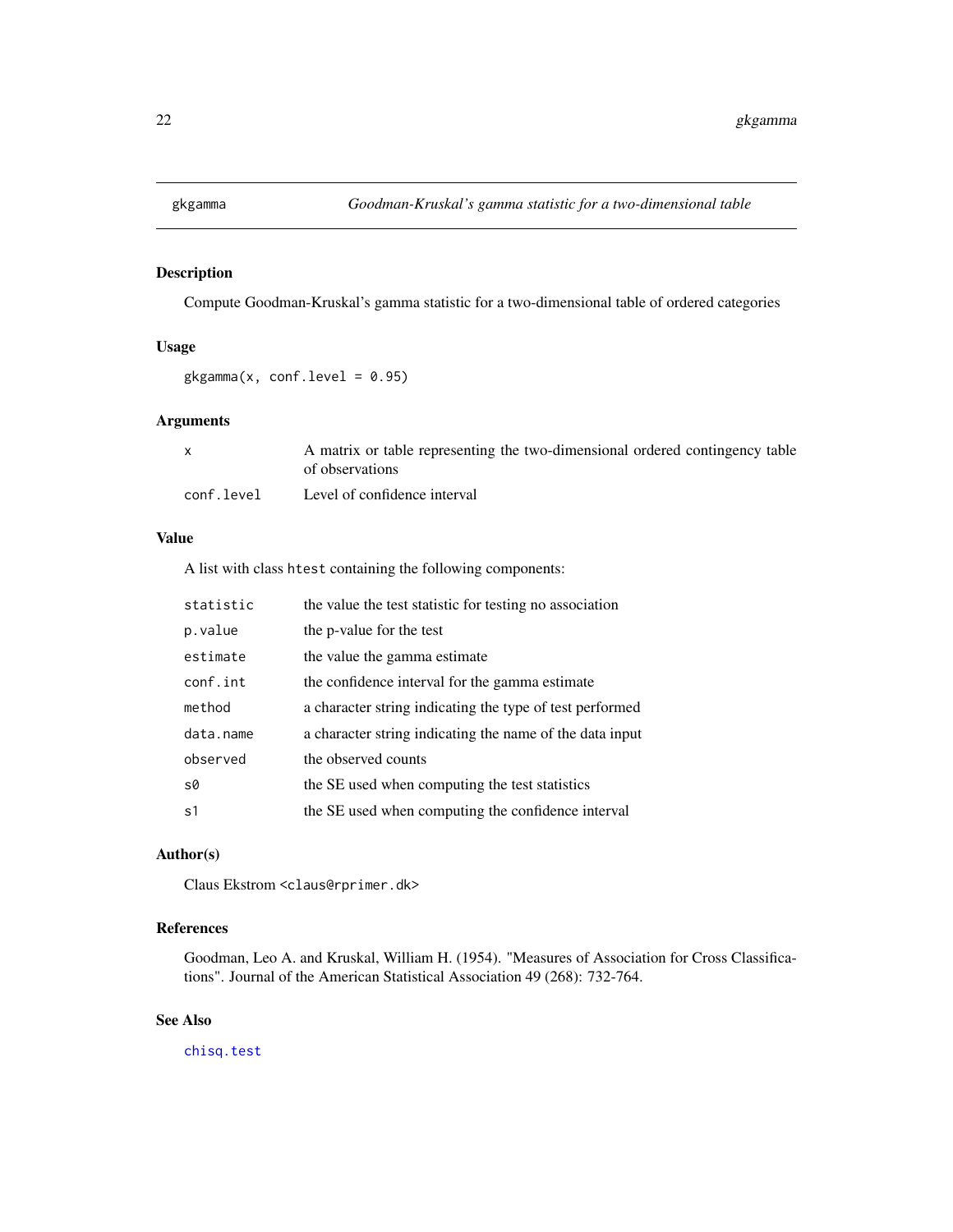#### <span id="page-22-0"></span>greenland 23

#### Examples

```
# Data from the Glostrup study comparing smoking to overall health in males
smoke <- matrix(c(16, 15, 13, 10, 1, 73, 75, 59, 81, 29, 6, 6, 7, 17, 3, 1, 0, 1, 3, 1), ncol=4)
colnames(smoke) <- c("VGood", "Good", "Fair", "Bad") # General health status
rownames(smoke) <- c("Never", "No more", "1-14", "15-24", "25+") # Smoke amount
gkgamma(smoke)
chisq.test(smoke)
```
greenland *Average yearly summer air temperature for Tasiilaq, Greenland*

#### Description

Average yearly summer (June, July, August) air temperature for Tasiilaq, Greenland

#### Format

A data frame with 51 observations on the following 2 variables.

year year

airtemp average air temperature (degrees Celcius)

#### Source

Data provided by Sebastian Mernild. Originally obtained from http://www.dmi.dk/dmi/index/gronland/vejrarkiv-gl.htm. Added by Claus Ekstrom <ekstrom@life.ku.dk>

#### References

Aktuelt Naturvidenskab september 2010. http://aktuelnaturvidenskab.dk/fileadmin/an/nr-4/an4\_2010gletscher.pdf

```
data(greenland)
model <- lm(airtemp ~ year, data=greenland)
plot(greenland$year, greenland$airtemp, xlab="Year", ylab="Air temperature")
abline(model, col="red")
```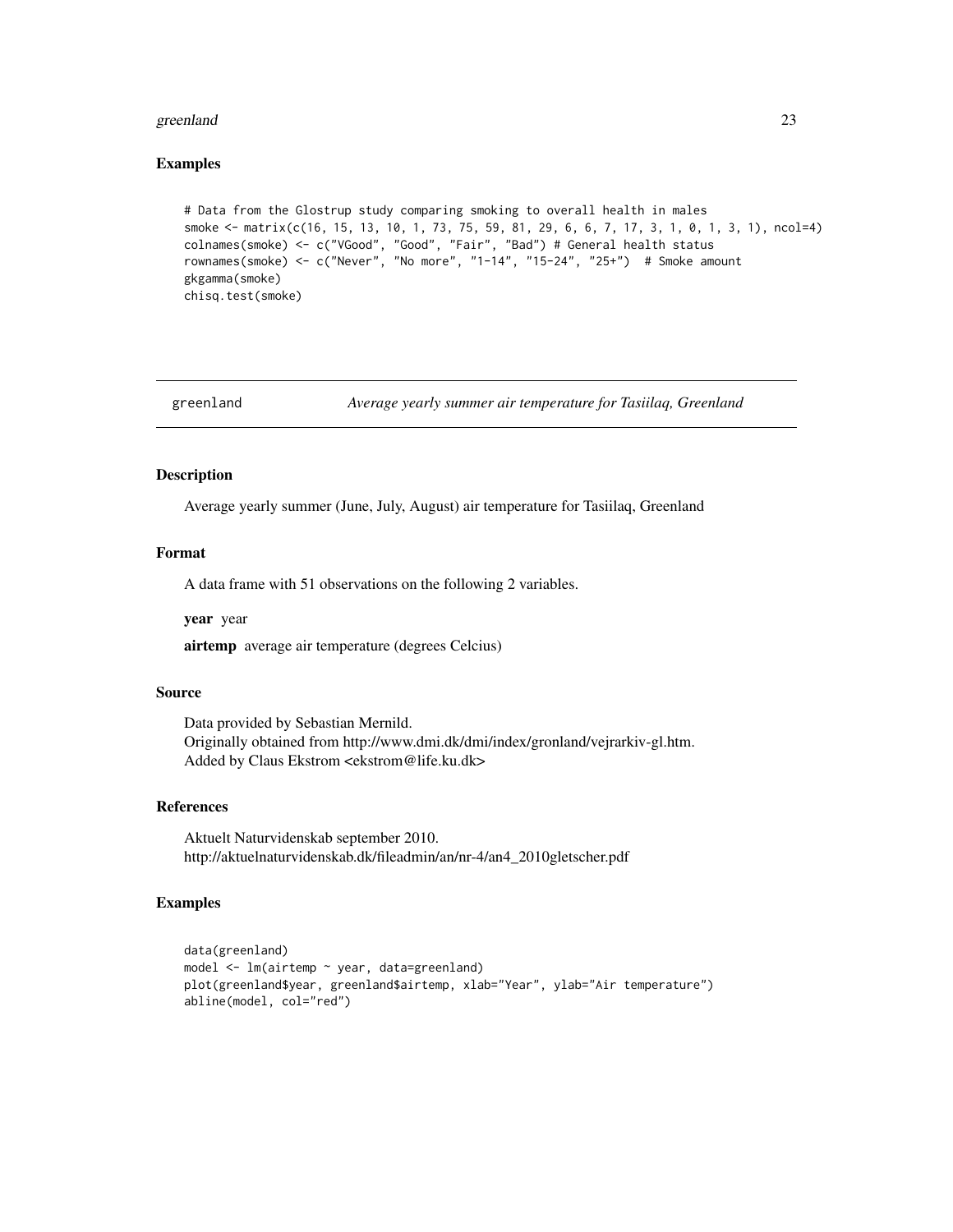Dataset on subjective happiness, tax rates, population sizes, continent, and major religion for 148 countries

#### Format

A data frame with 148 observations on the following 6 variables.

country a factor with 148 levels that contain the country names

happy a numeric vector with the average subject happiness score (on a scale from 0-10)

tax a numeric vector showing the tax revenue as percentage of GDP

religion a factor with levels Buddhist Christian Hindu Muslim None or Other

continent a factor with levels AF, AS, EU, NA, OC, SA, corresponding to the continents Africa, Asia, Europe, North America, Ocenaia, South American, respectively

population a numeric vector showing the population (in millions)

#### Source

Data collected by Ellen Ekstroem.

Population sizes are from Wikipedia per August 2nd, 2012 [http://en.wikipedia.org/wiki/](http://en.wikipedia.org/wiki/List_of_countries_by_population) [List\\_of\\_countries\\_by\\_population](http://en.wikipedia.org/wiki/List_of_countries_by_population)

Major religions are from Wikipedia per August 2nd, 2012 [http://en.wikipedia.org/wiki/](http://en.wikipedia.org/wiki/Religions_by_country) [Religions\\_by\\_country](http://en.wikipedia.org/wiki/Religions_by_country)

Tax rates are from Wikipedia per August 2nd, 2012 [http://en.wikipedia.org/wiki/List\\_of\\_](http://en.wikipedia.org/wiki/List_of_countries_by_tax_revenue_as_percentage_of_GDP) [countries\\_by\\_tax\\_revenue\\_as\\_percentage\\_of\\_GDP](http://en.wikipedia.org/wiki/List_of_countries_by_tax_revenue_as_percentage_of_GDP)

Average happiness scores are from "Veenhoven, R. Average happiness in 148 nations 2000-2009, World Database of Happiness, Erasmus University Rotterdam, The Netherlands". Assessed on August 2nd, 2012 at: [http://worlddatabaseofhappiness.eur.nl/hap\\_nat/findingreports/](http://worlddatabaseofhappiness.eur.nl/hap_nat/findingreports/RankReport_AverageHappiness.php) [RankReport\\_AverageHappiness.php](http://worlddatabaseofhappiness.eur.nl/hap_nat/findingreports/RankReport_AverageHappiness.php)

```
data(happiness)
with(happiness, symbols(tax, happy, circles=sqrt(population)/8, inches=FALSE, bg=continent))
#
# Make a prettier image with transparent colors
#
newcols <- rgb(t(col2rgb(palette())),
               alpha=100, maxColorValue=255)
```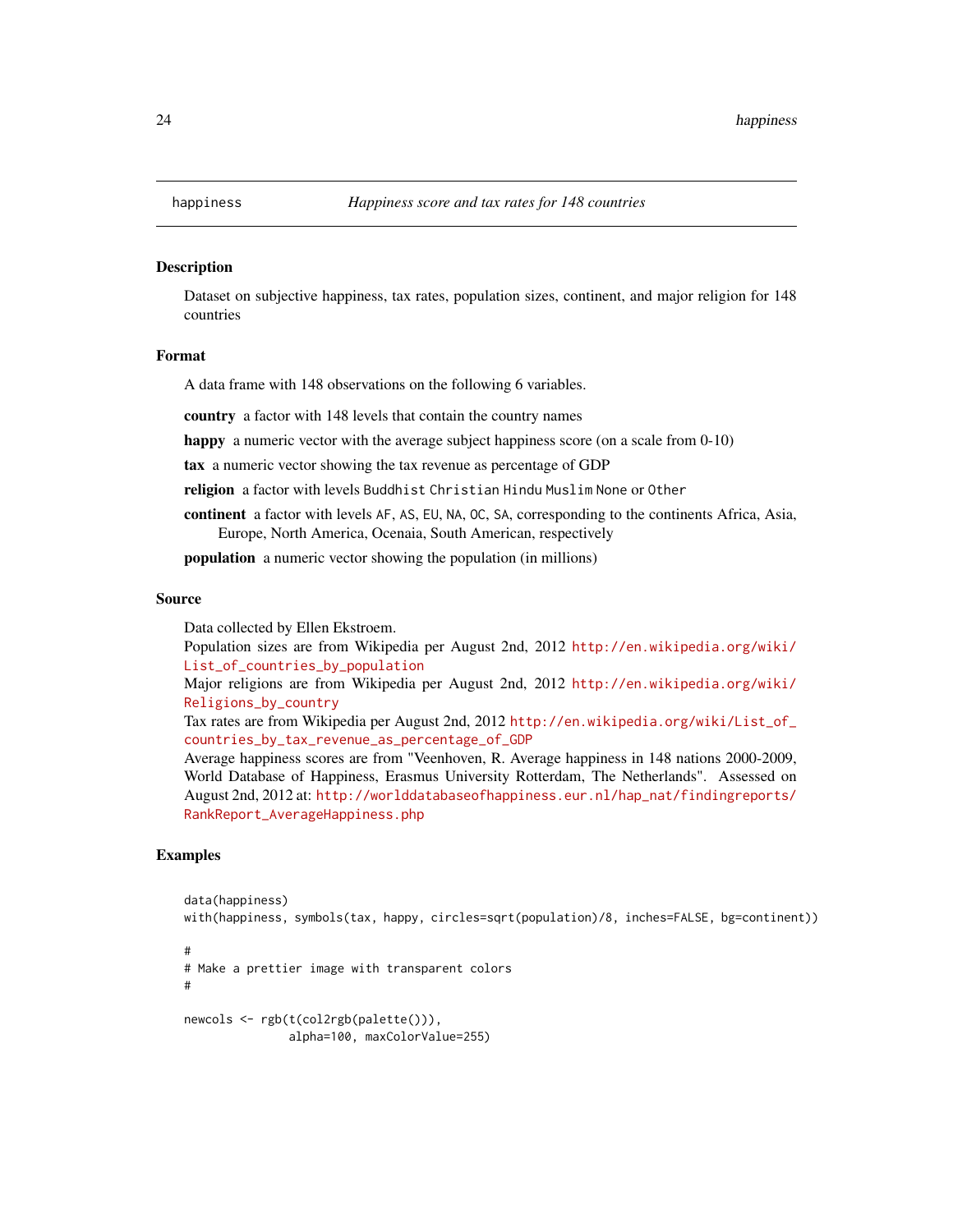```
with(happiness, symbols(tax, happy, circles=sqrt(population)/8,
                inches=FALSE, bg=newcols[continent],
                xlab="Tax (% of GDP)", ylab="Happiness"))
#
# Simple analysis
#
res <- lm(happy ~ religion + population + tax:continent, data=happiness)
summary(res)
```
#### ht *Show the head and tail of an object*

#### Description

Show both the head and tail of an R object

#### Usage

ht(x,  $n = 6L$ ,  $m = n$ , returnList = FALSE, ...)

#### Arguments

| x          | The object to show                                                |
|------------|-------------------------------------------------------------------|
| n          | The number of elements to list for the head                       |
| m          | The number of elements to list for the tail                       |
| returnList | Logical. Should the result be returned as a list                  |
|            | additional arguments passed to functions (not used at the moment) |

#### Details

This function does no error checking and it is up to the user to ensure that the input is indeed symmetric, positive-definite, and a matrix.

#### Value

NULL unless returnList is set to TRUE in which case a list is returned

#### Author(s)

Claus Ekstrom, <claus@rprimer.dk>.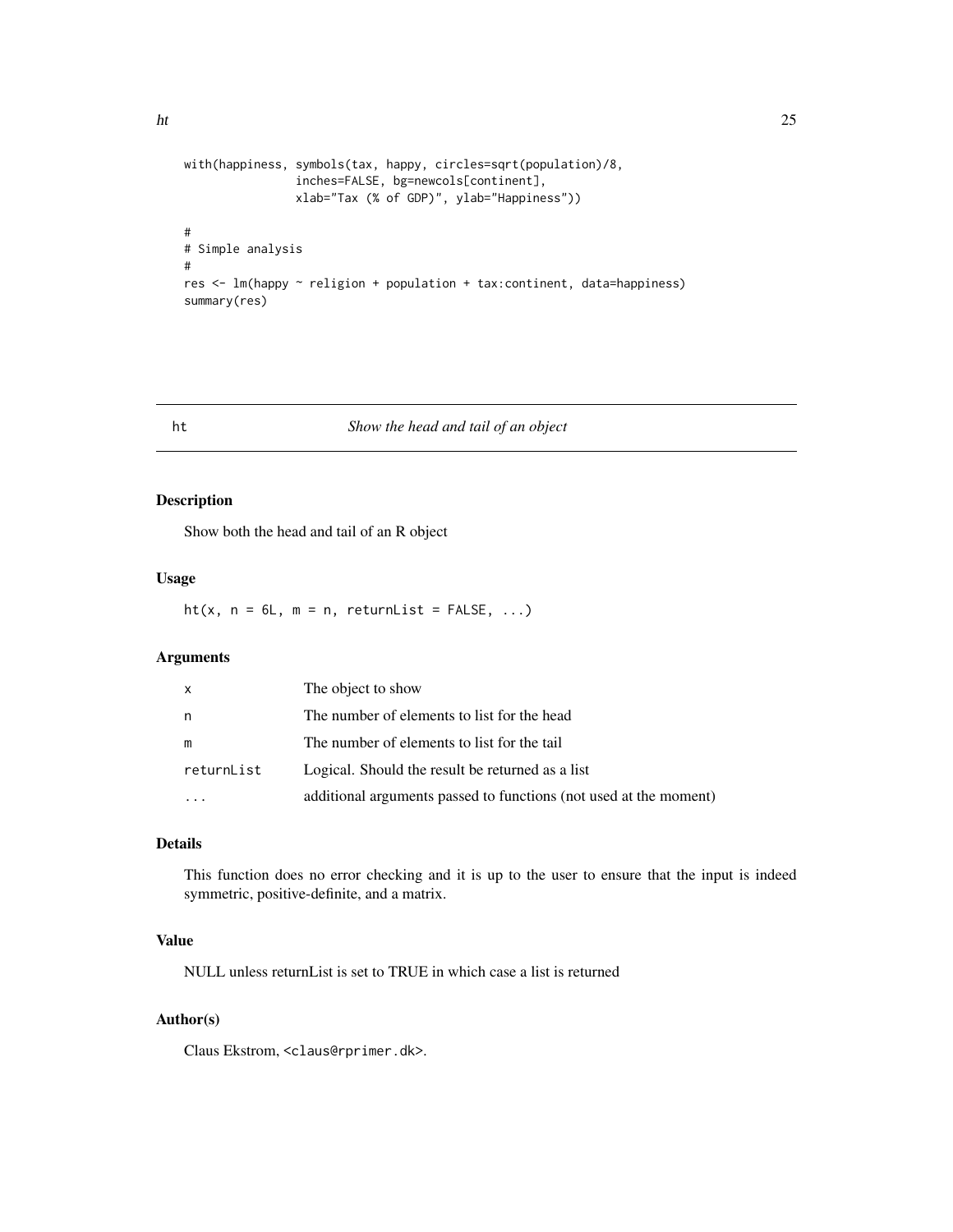<span id="page-25-0"></span>26 kwdata iyo kwanza kwa kwa kutoka wa 1972, wakati wa kutoka wa kutoka wa kutoka wa kutoka wa kutoka wa kutoka w

#### Examples

```
ht(trees)
ht(diag(20))
ht(1:20)
ht(1:20, returnList=TRUE)
```
icecreamads *Ice cream consumption and advertising*

#### Description

The impact of advertizing impact, temperature, and price on ice cream consumption

#### Format

A data frame with 30 observations on the following 4 variables.

Price a numeric vector character vector giving the standardized price

Temperature temperature in degrees Fahrenheit

Consumption a factor with levels 1\_low 2\_medium 3\_high

Advertise a factor with levels posters radio television

#### Source

Unknown origin

#### Examples

data(icecreamad)

kwdata *Non-parametric Kruskal Wallis data example*

#### Description

Artificial dataset to show that the p-value obtained for the Kruskal Wallis is only valid \_after\_ the distributional form has been checked to be the same for all groups.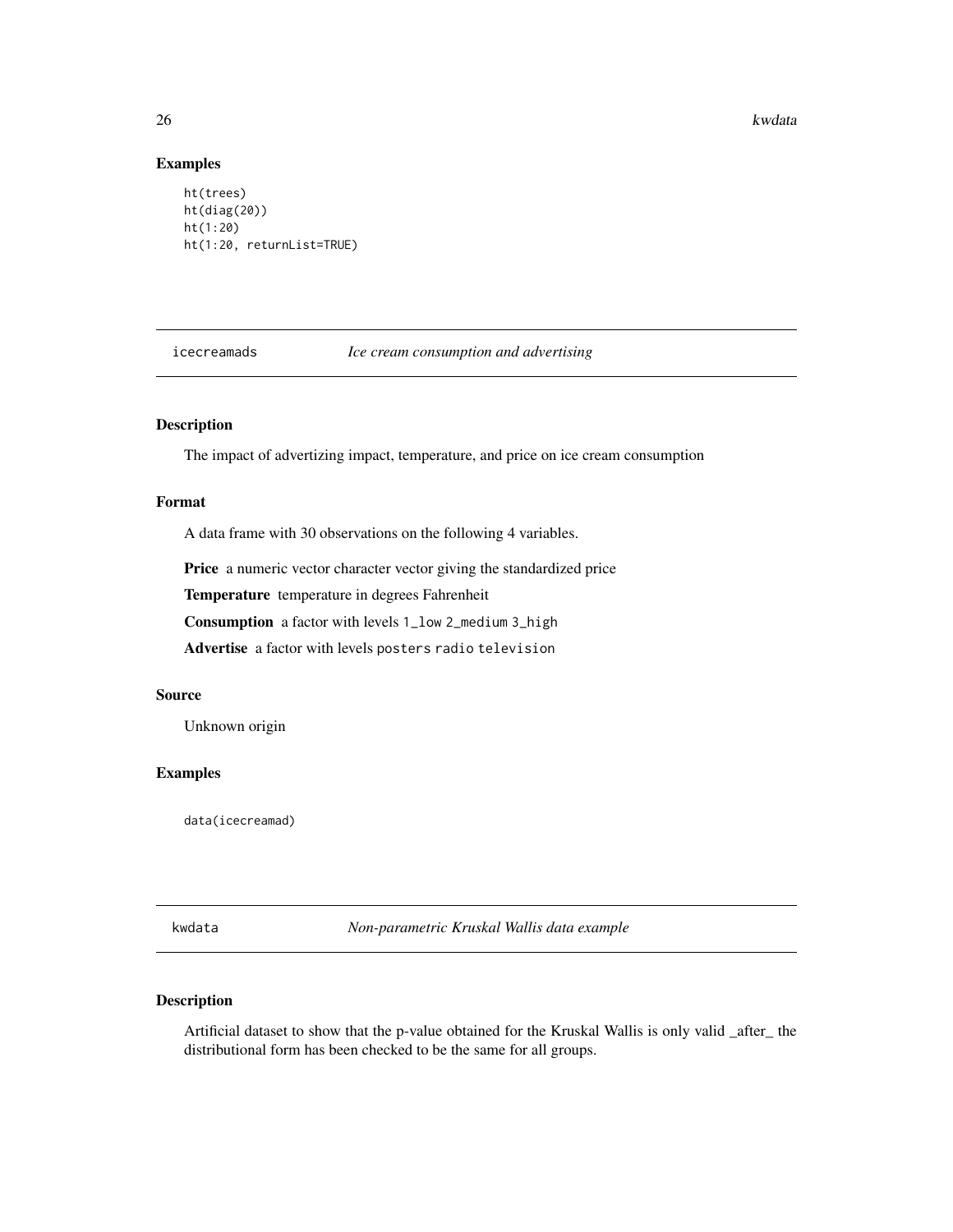#### <span id="page-26-0"></span>lifeexpect 27

#### Format

An artificial data frame with 18 observations in each of three groups.

- x measurements for group 1
- y measurements for group 2
- z measurements for group 3

#### Source

Data example found on the internet

#### Examples

```
data(kwdata)
newdata <- stack(kwdata)
kruskal.test(values ~ ind, newdata)
```
#### lifeexpect *Estimated life expectancy for Danish newborns*

#### Description

The estimated life expectancy for newborn Danes split according to gender.

#### Format

A data frame with 70 observations on the following 3 variables.

year a character vectorgiving the calendar interval on which the estimation was based.

male a numeric vectorLife expectancy for males (in years).

female a numeric vectorLife expectancy for females (in years)

myear a numeric vectorThe midpoint of the year interval

#### Source

Data collected from Danmarsk Statistik. See <http://www.dst.dk/en> for more information.

```
data(lifeexpect)
plot(lifeexpect$myear, lifeexpect$male)
```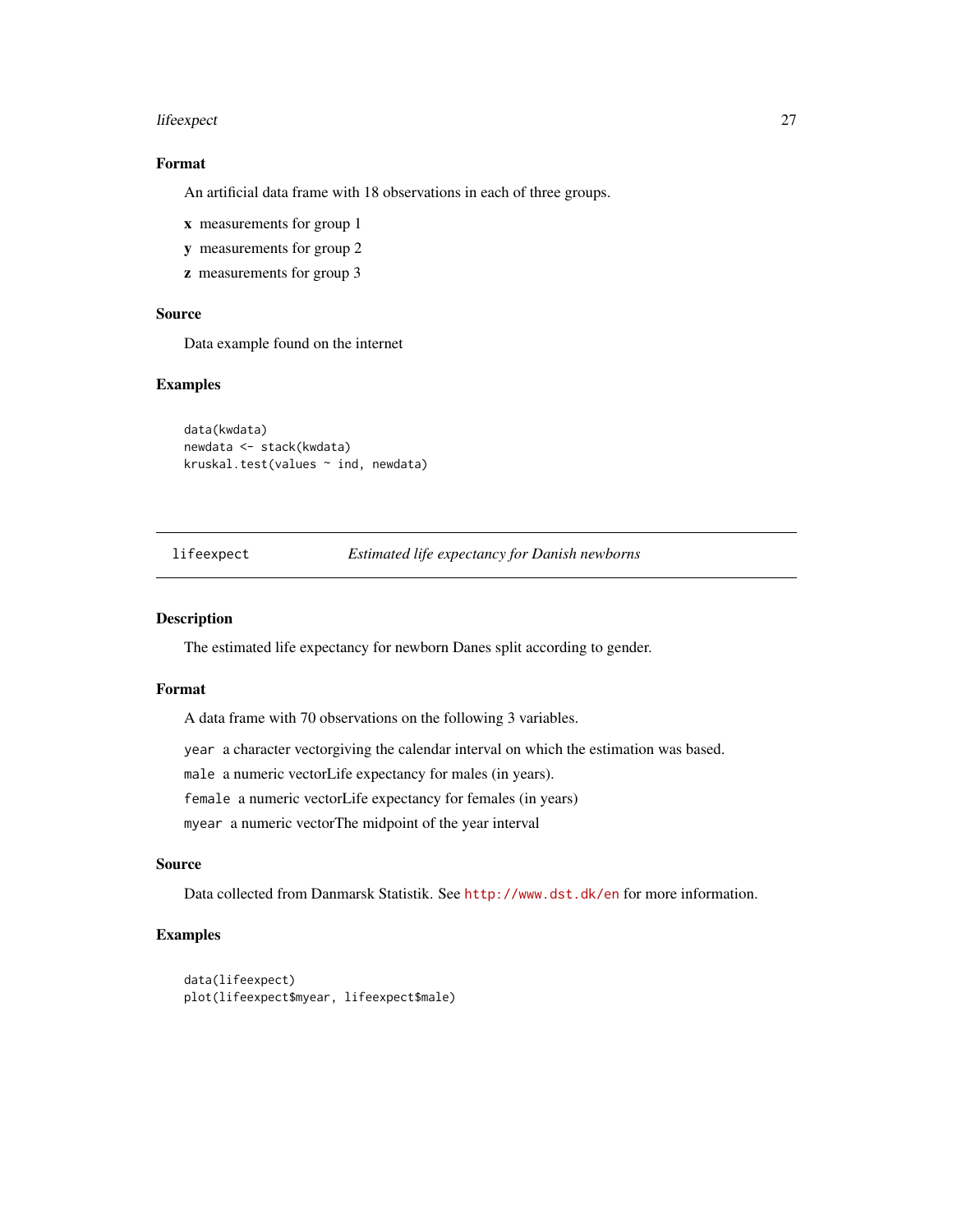<span id="page-27-0"></span>

Split a matrix into block diagonal sub matrices according to clusters and combine the lower triangular parts into a vector

#### Usage

```
lower.tri.vector(x, cluster = rep(1, nrow(x)), diag = FALSE)
```
#### Arguments

| x.      | a square matrix                                                                                                                                   |
|---------|---------------------------------------------------------------------------------------------------------------------------------------------------|
| cluster | numeric or factor. Is used to identify the sub-matrices of x from which the lower<br>triangular parts are extracted. Defaults to the full matrix. |
| diag    | logical. Should the diagonal be included?                                                                                                         |

#### Value

Returns a numeric vector containing the elements of the lower triangular sub matrices.

#### Author(s)

Claus Ekstrom <claus@ekstroem.dk>

#### See Also

[lower.tri](#page-0-0)

```
m \le - matrix(1:64, ncol=8)
cluster <- c(1, 1, 1, 1, 2, 2, 3, 3)
lower.tri.vector(m, cluster)
```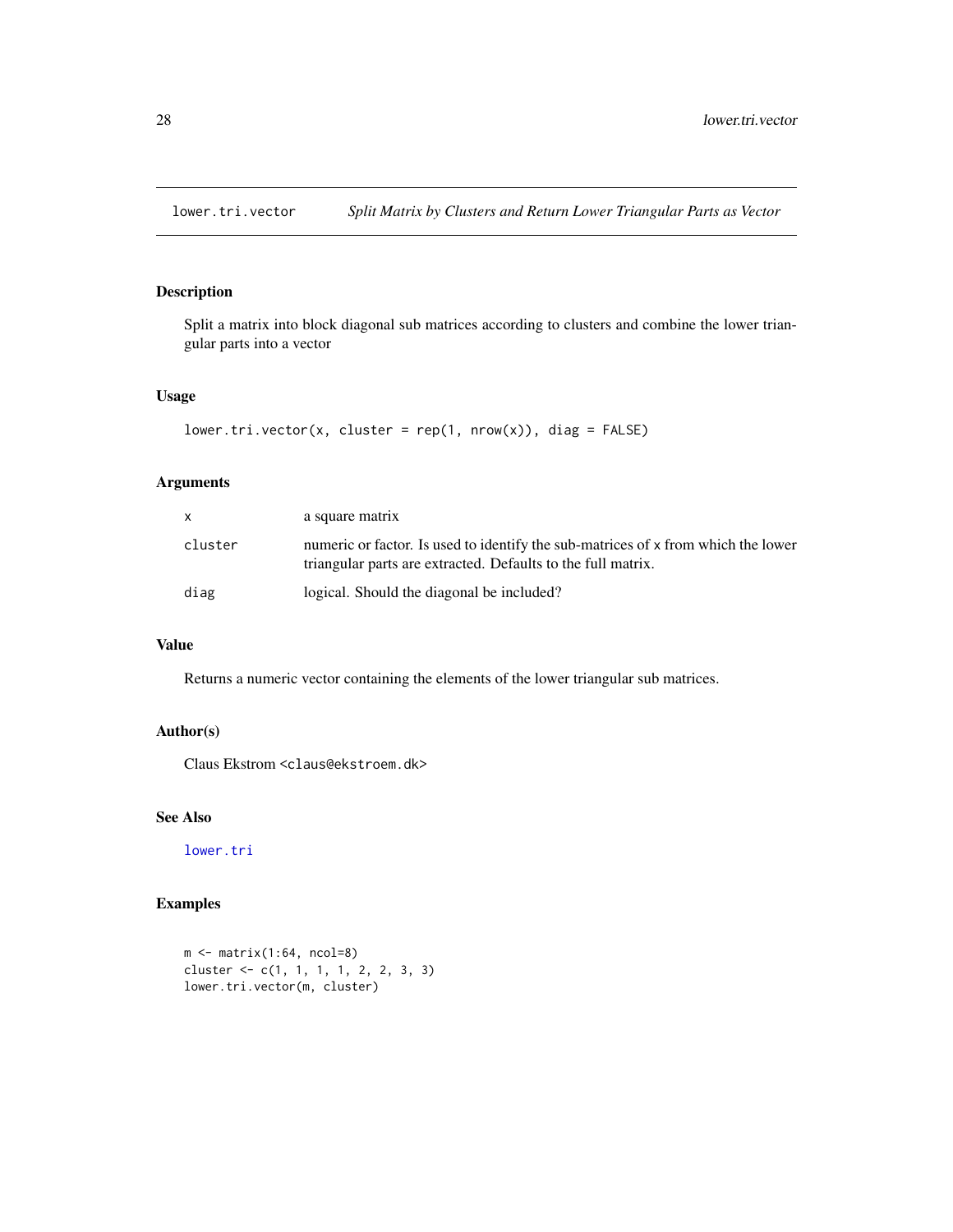<span id="page-28-0"></span>

Researchers in a Midwestern county tracked flu cases requiring hospitalization in those residents aged 65 and older during a two-month period one winter. They matched each case with 2 controls by sex and age (150 cases, 300 controls). They used medical records to determine whether cases and controls had received a flu vaccine shot and whether they had underlying lung disease. They wanted to know whether flu vaccination prevents hospitalization for flu (severe cases of flu). Underlying lung disease is a potential confounder.

#### Format

A data frame with 450 observations on the following 4 variables.

id a numeric vector

iscase a factor with levels Control Case

vaccine a factor with levels Not Vaccinated

lung a factor with levels None Disease

#### Source

Modified from: Stokes, Davis, Koch (2000). "Categorical Data Analysis Using the SAS System," Chapter 10.

#### Examples

data(matched)

MESS *Collection of miscellaneous useful and semi-useful functions*

#### Description

Collection of miscellaneous useful and semi-useful functions and add-on functions that enhances a number of existing packages and provides In particular in relation to statistical genetics

#### Details

| Package: | <b>MESS</b> |
|----------|-------------|
| Type:    | Package     |
| Version: | 1.0         |
| Date:    | 2012-03-29  |
| License: | $GPL-2$     |
|          |             |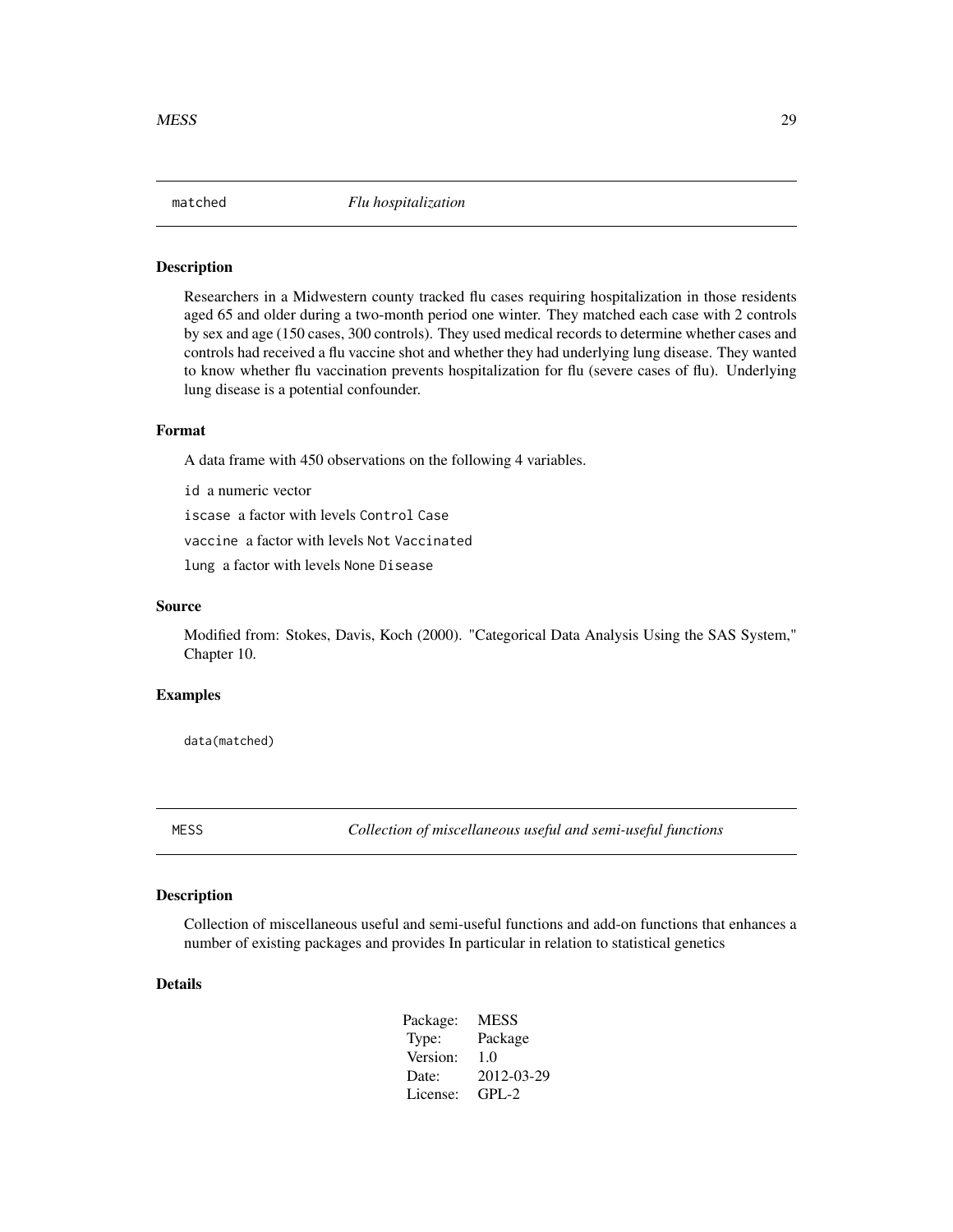#### <span id="page-29-0"></span>30 mfastLm\_cpp

how to use the package, including the most important  $\sim$ 

#### Author(s)

Claus Ekstrom <claus@rprimer.dk> Maintainer: Claus Ekstrom <claus@rprimer.dk>

#### References

Ekstrom, C. (2011). The R Primer. Chapman & Hall.

mfastLm\_cpp *Fast marginal simple regresion analyses*

#### Description

Fast computation of simple regression slopes for each predictor represented by a column in a matrix

#### Usage

mfastLm\_cpp(y, x, addintercept)

#### Arguments

| V            | A vector of outcomes.                                                                                  |
|--------------|--------------------------------------------------------------------------------------------------------|
| X            | A matrix of regressor variables. Must have the same number of rows as the<br>length of y.              |
| addintercept | A logical that determines if the intercept should be included in all analyses<br>(TRUE) or not (FALSE) |

#### Value

A data frame with two variables: coefficients and stderr that gives the slope estimate and corresponding standard error for each column in x.

#### Author(s)

Claus Ekstrom <claus@rprimer.dk>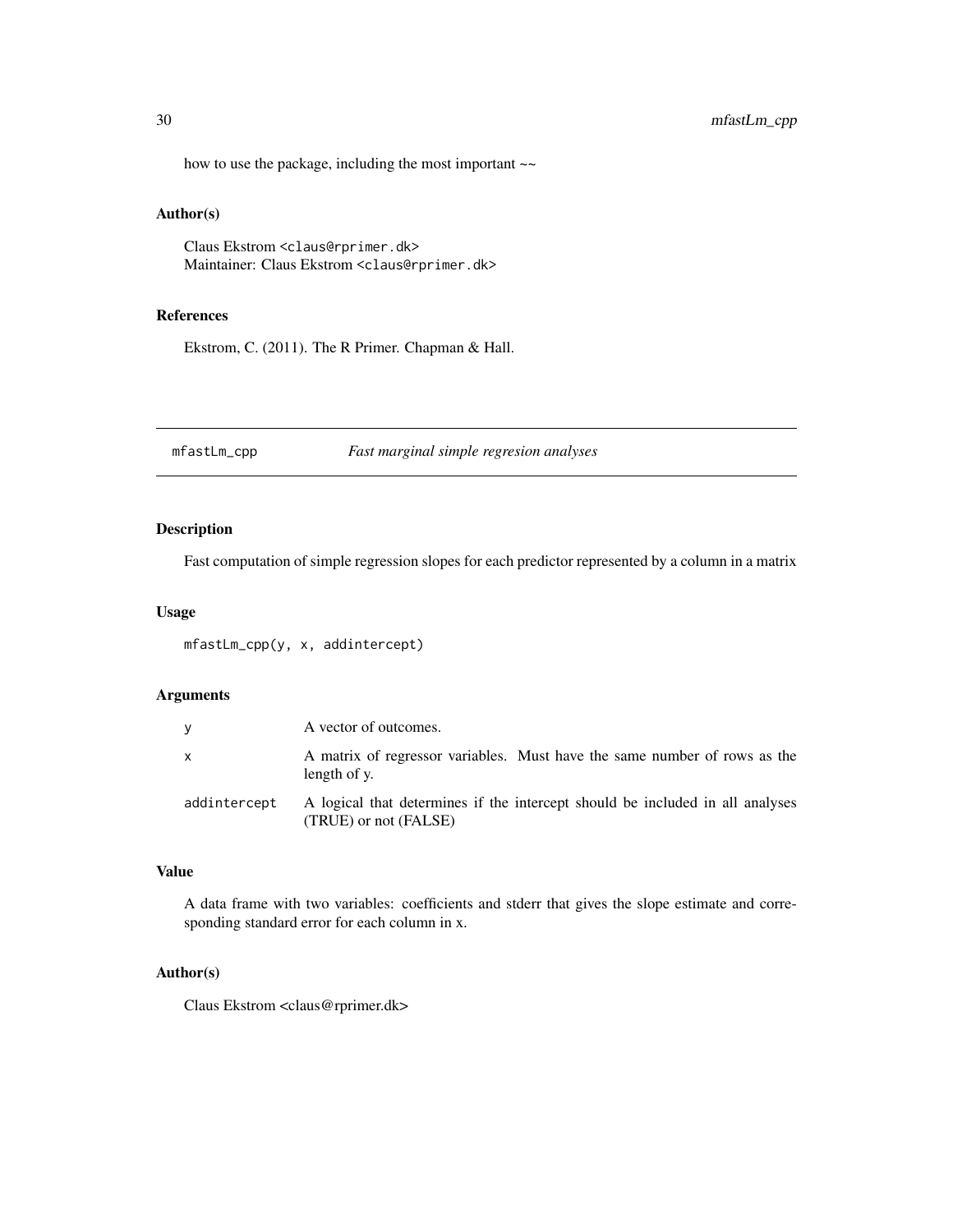Monthly levels of ammonia nitrogen in a river over two years

#### Format

A data frame with 120 observations on the following 3 variables.

nh4 The ammonia nitrogen levels (mg/l). A value of zero corresponds to a censoring, but it really is censored at <0.01

cens A logical vector indicating if the value was censored

year The year

#### Source

Found on the internet and partly simulated

#### Examples

data(nh4)

ordered.clusters *Check if unique elements of a vector appear in contiguous clusters*

#### Description

ordered.clusters determines if identical elements of a vector appear in contiguous clusters, and returns TRUE if the do and FALSE otherwise.

#### Usage

ordered.clusters(id)

#### Arguments

id a vector

### Value

The function returns TRUE if the elements appear in contiguous clusters and FALSE otherwise

<span id="page-30-0"></span>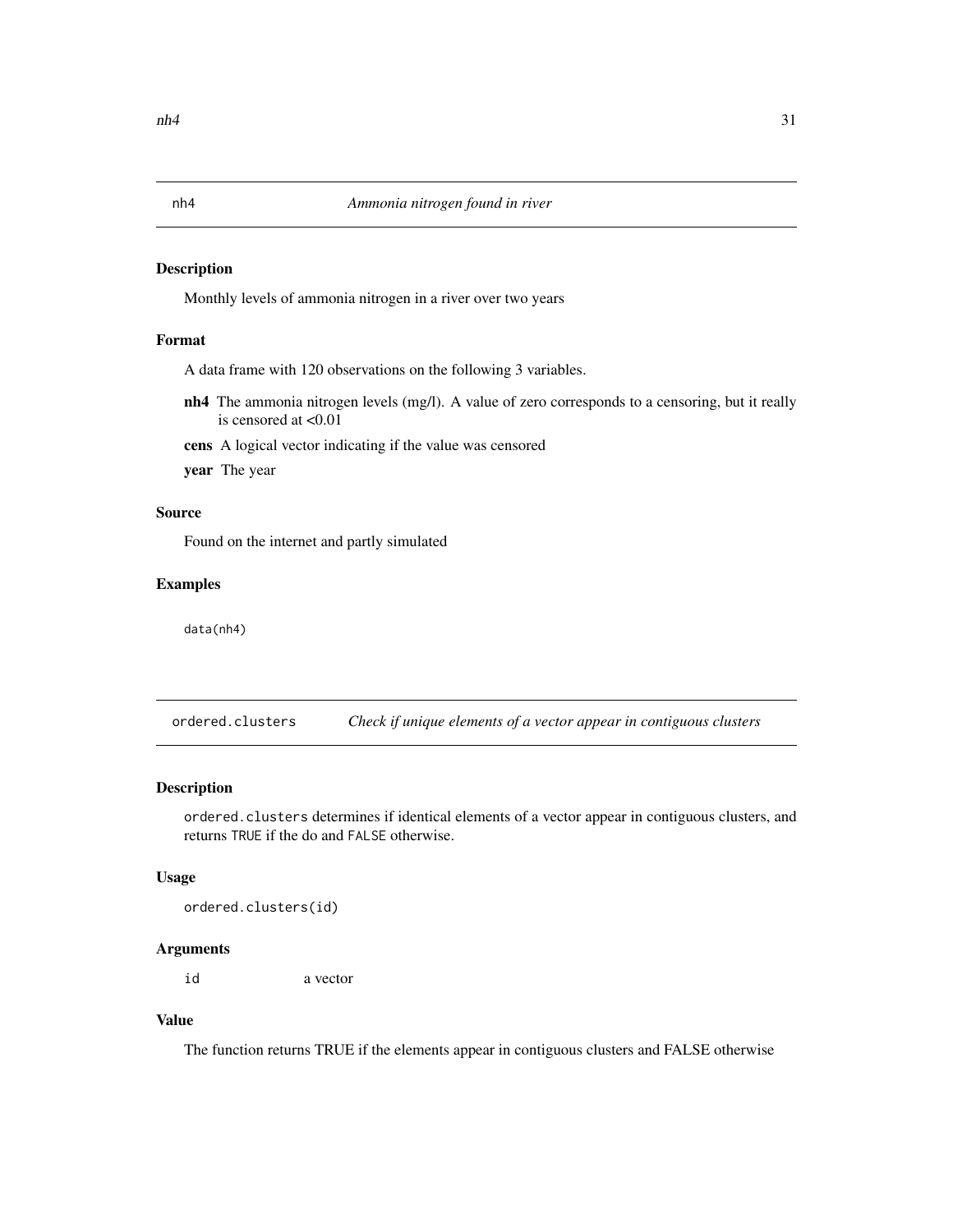#### Author(s)

Claus Ekstrom <claus@ekstroem.dk> with suggestions from Peter Dalgaard.

### See Also

[duplicated](#page-0-0)

#### Examples

```
x <- c(1, 1, 1, 2, 2, 3, 4, 1, 5, 5, 5)
ordered.clusters(x)
ordered.clusters(sort(x))
ordered.clusters(x[order(x)])
```
#### panel.hist *Panel plot of histogram and density curve*

#### Description

Prints the histogram and corresponding density curve

#### Usage

```
panel.hist(x, col.bar = "gray", \dots)
```
#### Arguments

| X       | a numeric vector of x values |
|---------|------------------------------|
| col.bar | the color of the bars        |
|         | options passed to hist       |

#### Details

This function prints a combined histogram and density curve for use with the pairs function

#### Author(s)

Claus Ekstrom <claus@rprimer.dk>

#### References

Ekstrom, CT (2011) *The R Primer*.

<span id="page-31-0"></span>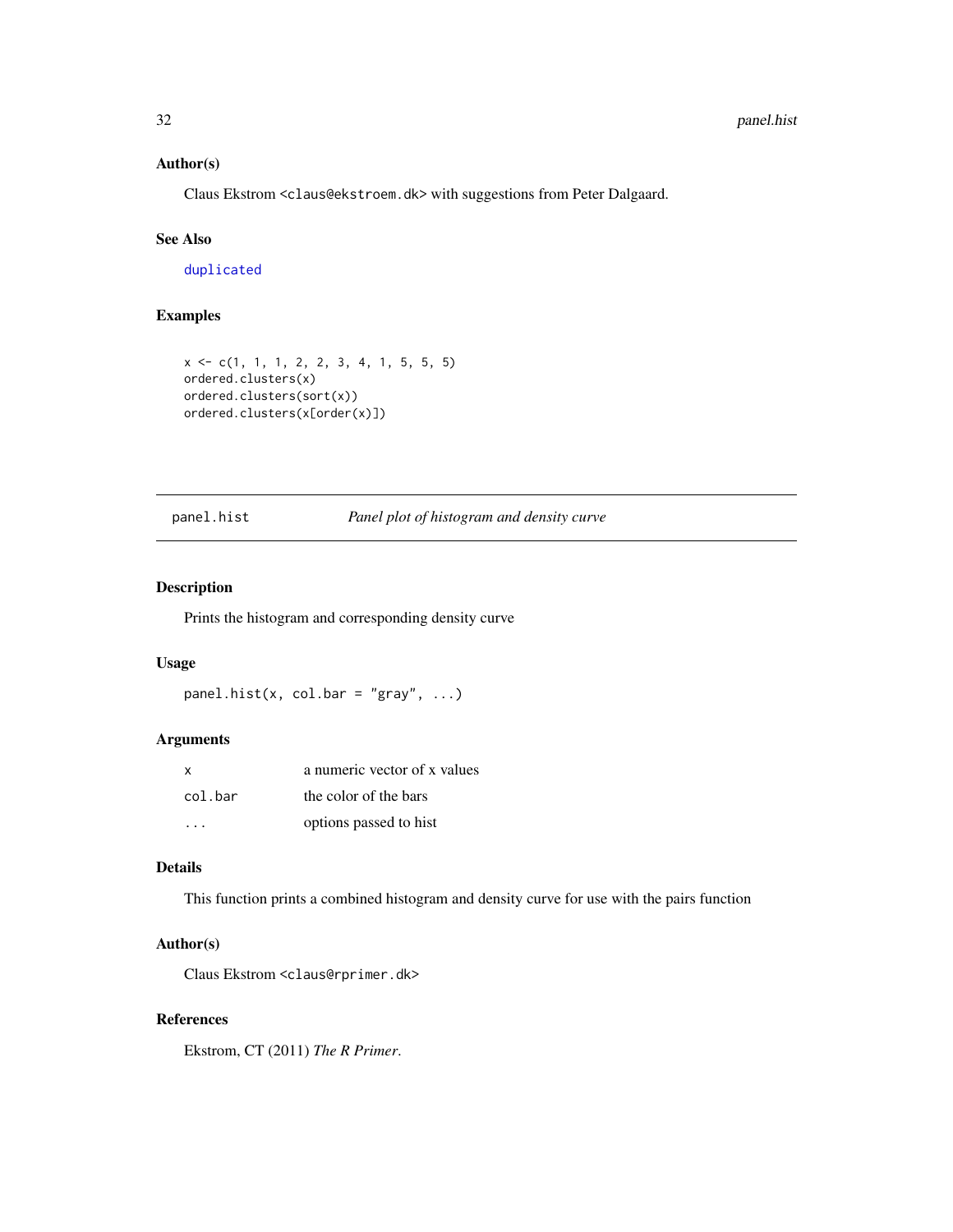#### <span id="page-32-0"></span> $pane1.r2$  33

#### Examples

```
pairs \circ Ozone + Temp + Wind + Solar.R, data=airquality,
      lower.panel=panel.smooth, diag.panel=panel.hist,
      upper.panel=panel.r2)
```
panel.r2 *Panel plot of R2 values for pairs*

#### Description

Prints the R2 with text size depending on the size of R2

#### Usage

panel.r2(x, y, digits = 2, cex.cor, ...)

#### Arguments

| $\mathsf{x}$ | a numeric vector of x values                           |
|--------------|--------------------------------------------------------|
| <b>y</b>     | a numeric vector of y values                           |
| digits       | a numeric value giving the number of digits to present |
| cex.cor      | scaling fator for the size of text                     |
|              | extra options (not used at the moment)                 |

#### Details

This function is a slight modification of the panel.cor function defined on the pairs help page. It calculated and prints the squared correlation, R2, with text size depending on the proportion of explained variation.

#### Author(s)

Claus Ekstrom <claus@rprimer.dk>

#### References

Ekstrom, CT (2011) *The R Primer*.

```
pairs(~ Ozone + Temp + Wind + Solar.R, data=airquality,
     lower.panel=panel.smooth, upper.panel=panel.r2)
```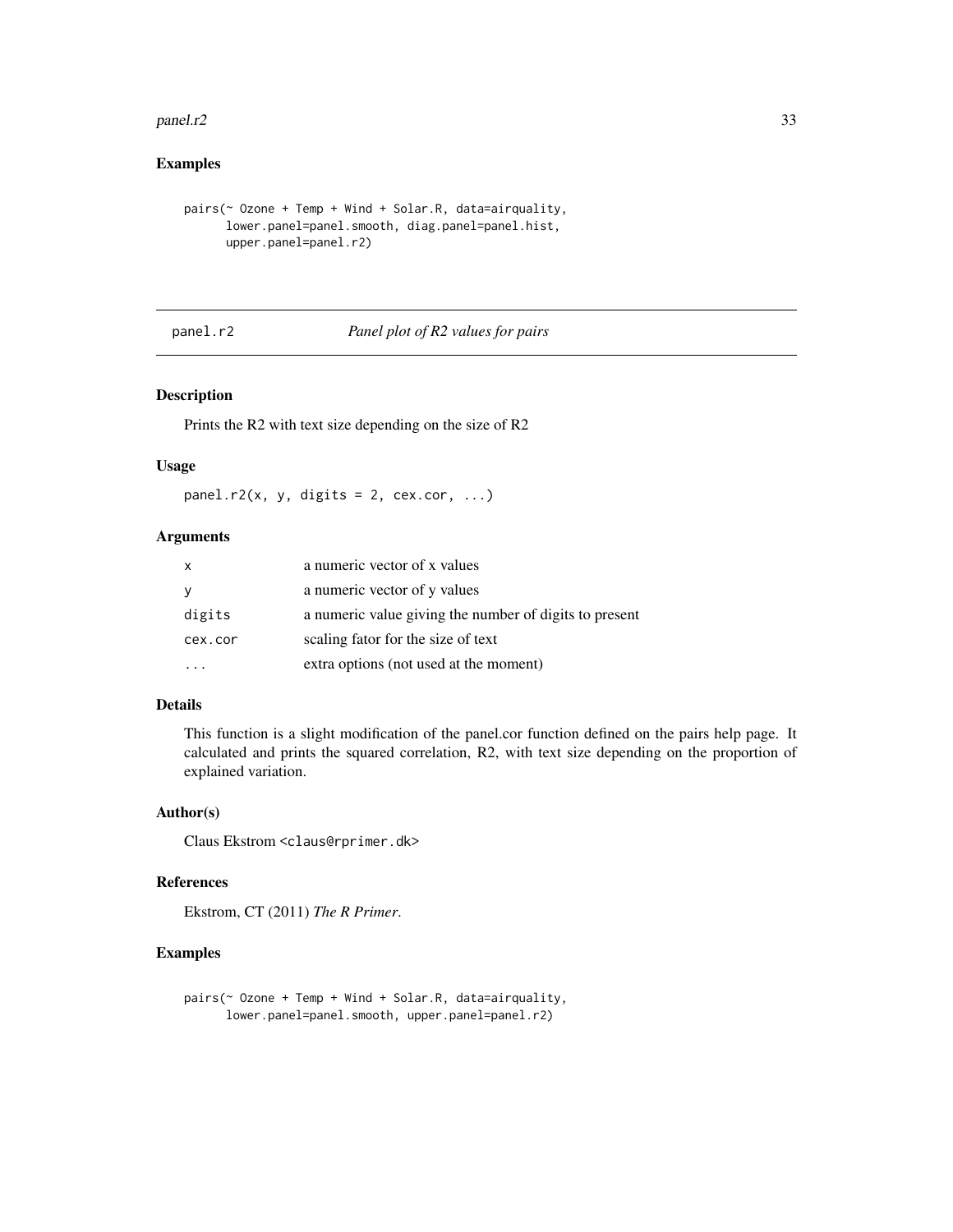<span id="page-33-0"></span>

Damage scores (ordinal scale) for Picea Sitchesis shoots at two dates, at four temperatures, and 4 ozone Levels

#### Format

An artificial data frame with 18 observations in each of three groups.

date a character vector giving the date

temp temperature in degrees Celcius

conc Ozone concentration at 4 different levels

damage the damage score from 0-4, higher is more damage

count The number of occurrences of this group

#### Source

P.W. Lucas, D.A. Cottam, L.J. Sheppard, B.J. Francis (1988). "Growth Responses and Delayed Winter Hardening in Sitka Spruce Following Summer Exposure to Ozone," New Phytologist, Vol. 108, pp. 495-504.

#### Examples

data(picea)

power.binom.test *Power Calculations for Exact Test of a simple null hypothesis in a Bernoulli experiment*

#### Description

Compute power of test, or determine parameters to obtain target power.

#### Usage

```
power.binom.test(n = NULL, p0 = NULL, pa = NULL, sig.length = 0.05,
 power = NULL, alternative = c("two.sided", "less", "greater"))
```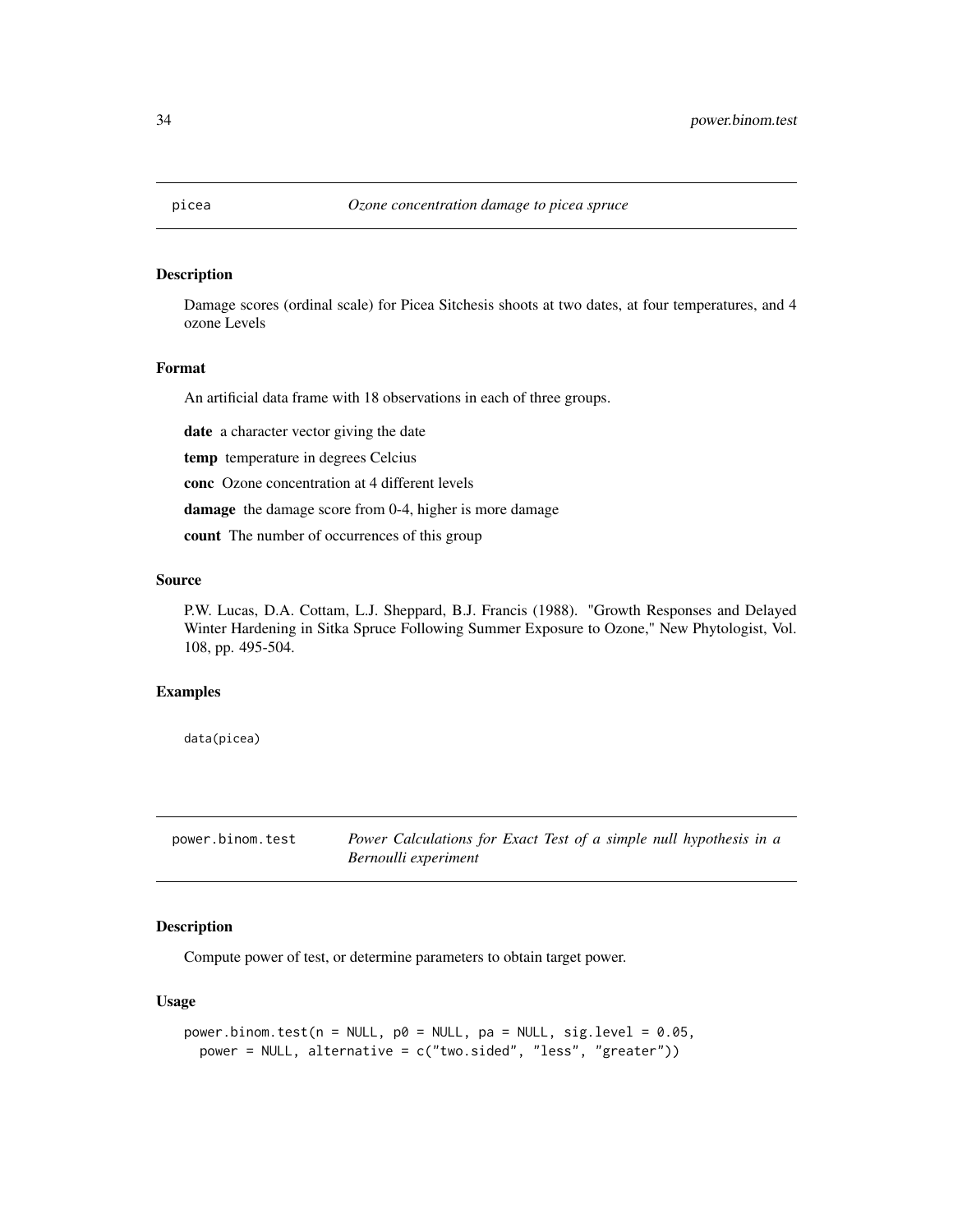#### <span id="page-34-0"></span>power.binom.test 35

#### **Arguments**

|             | Number of observations                            |
|-------------|---------------------------------------------------|
| p0          | Probability under the null                        |
| pa          | Probability under the alternative                 |
| sig.level   | Significance level (Type I error probability)     |
| power       | Power of test (1 minus Type II error probability) |
| alternative | One- or two-sided test                            |

#### Details

The procedure uses uniroot to find the root of a discontinuous function so some errors may pop up due to the given setup that causes the root-finding procedure to fail. Also, since exact binomial tests are used we have discontinuities in the function that we use to find the root of but despite this the function is usually quite stable.

#### Value

Object of class power.htest, a list of the arguments (including the computed one) augmented with method and note elements.

#### Author(s)

Claus Ekstrom <claus@rprimer.dk>

#### See Also

[binom.test](#page-0-0)

```
##---- Should be DIRECTLY executable !! ----
##-- ==> Define data, use random,
##--or do help(data=index) for the standard data sets.
## The function is currently defined as
function (n = NULL, p0 = NULL, pa = NULL, sig. level = 0.05, power = NULL,
    alternative = c("two.sided", "less", "greater"))
{
    if (sum(sapply(list(n, p0, pa, power, sig.level), is.null)) !=
       1)
       stop("exactly one of 'n', 'p0', 'pa', 'power', and 'sig.level' must be NULL")
    if (!is.null(sig.level) && !is.numeric(sig.level) || any(0 >
       sig.level | sig.level > 1))
       stop("'sig.level' must be numeric in [0, 1]")
    alternative <- match.arg(alternative)
   pfun <- function(n, p0, pa, sig.level, alternative) {
       n <- ceiling(n)
       power <- switch(alternative, less = {
```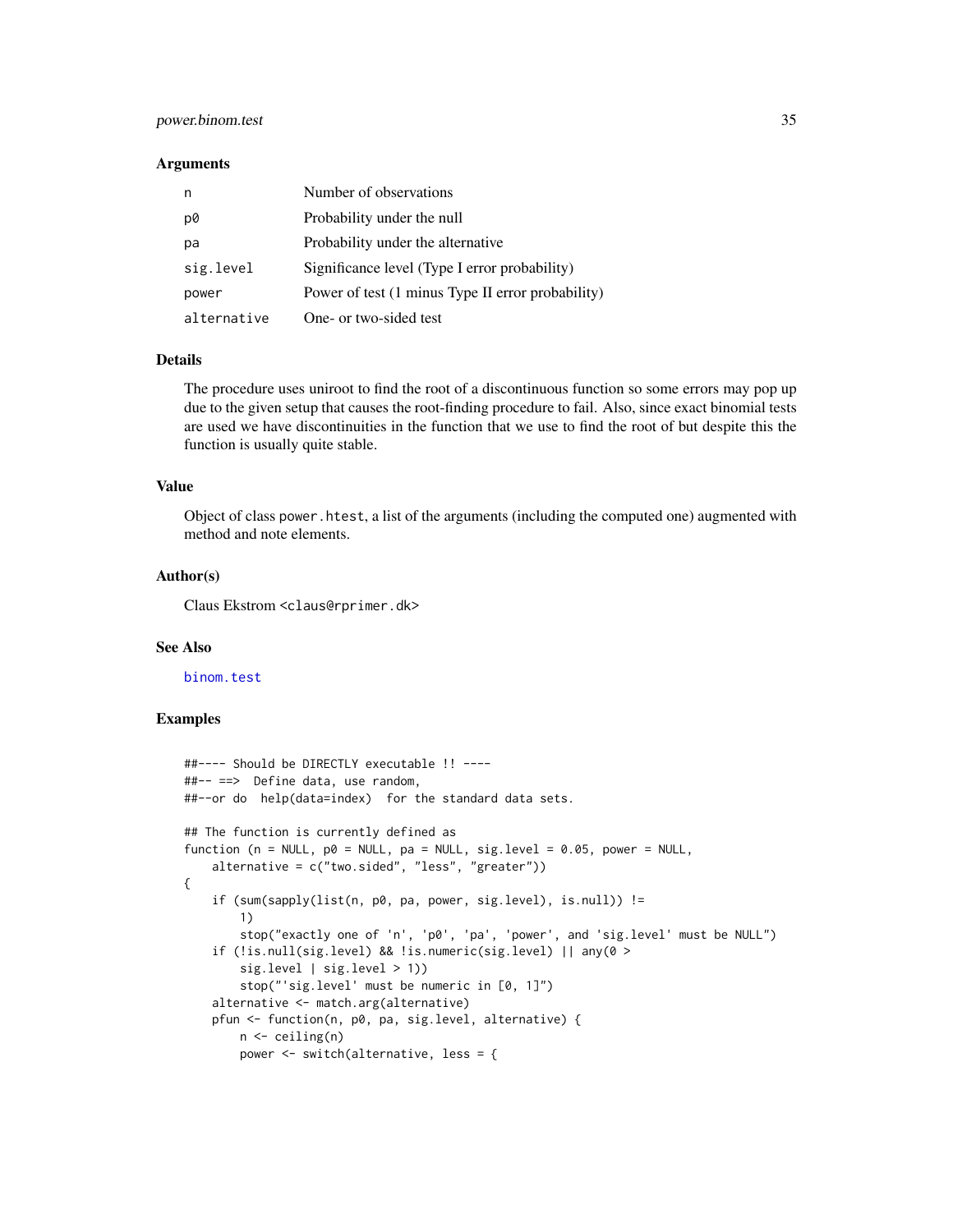```
pbinom(qbinom(1 - sig-level, size = n, prob = p0,lower.tail = FALSE) - 1, size = n, prob = pa)}, greater = {
        pbinom(qbinom(1 - sig.length, size = n, prob = p0),
             size = n, prob = pa, lower.tail = FALSE)}, two.sided = {
        lx \leftarrow \text{qbinom}(\text{sig. level}, \text{ size = n, prob = p0})ux < - qbinom(sig.level, size = n, prob = p0, lower.tail = FALSE)
        x \leftarrow c(\text{seq}(0, 1x), \text{seq}(ux, n))d \le - dbinom(x, size = n, prob = p0)
        ordd <- order(d)
        cs <- cumsum(sort(d))
        xval <- which.min(cs < sig.level) - 1
        ssh <- d[ordd[xval]]
        relErr <- 1 + 1e-07
        m <- n * p0if (xval == 0) return(0)if (x[ord[xval]] < m) {
             i \leq seq.int(from = ux, to = n)
             y \le -\text{sum}(dbinom(i, n, p0) \le -\text{csh} \times \text{relErr})pbinom(x[ord([xval]], size = n, prob = pa) +pbinom(n - y, size = n, prob = pa, lower.tail = FALSE)} else {
             i \leq seq.int(from = 0, to = lx)
             y \le -\text{sum}(dbinom(i, n, p0) \le -\text{csh} \times \text{relErr})pbinom(y - 1, size = n, prob = pa) + pbinom(x[ord([x1]) -1, n, pa, lower.tail = FALSE)
        }
    })
    power
}
p.body <- Vectorize(pfun)
ppp <- body(p.body)
qqq \leq quote({
    do.call("mapply", c(FUN = pfun, list(n, p0, pa, sig.level,
        alternative), SIMPLIFY = TRUE, USE.NAMES = TRUE))
})
if (is.null(power))
    power <- eval(qqq)
else if (is.null(n)) {
    ans \le uniroot(function(n) eval(qqq) - power, c(2, 1e+06))
    n <- ans$root + (ans$f.root < 0)
}
else if (is.null(p0))
    p0 <- uniroot(function(p0) eval(p.body) - power, c(1e-07,
        1 - 1e-07))$root
else if (is.null(pa))
    pa <- uniroot(function(pa) eval(p.body) - power, c(1e-07,
        1 - 1e-07))$root
else if (is.null(sig.level))
    sig.level <- uniroot(function(sig.level) eval(p.body) -
        power, c(1e-10, 1 - 1e-10))$root
else stop("internal error", domain = NA)
```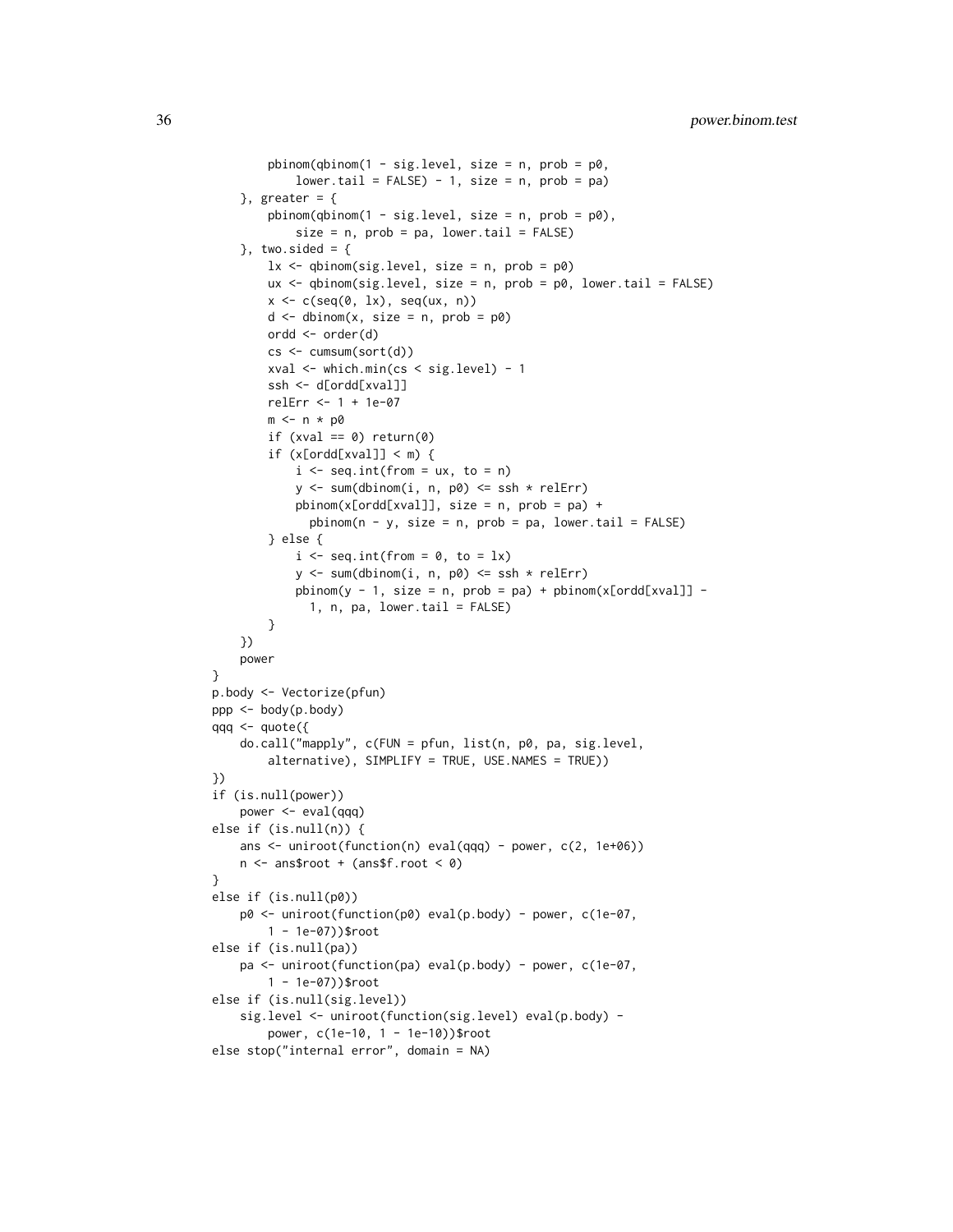```
NOTE <- NULL
 METHOD <- "One-sample exact binomial power calculation"
  structure(list(n = n, p0 = p0, pa = pa, sig.level = sig.level,
     power = power, alternative = alternative, note = NOTE,
     method = METHOD), class = "power.htest")
}
```
power.mcnemar.test *Power Calculations for Exact and Asymptotic McNemar Test in a 2 by 2 table*

#### Description

Compute power of test, or determine parameters to obtain target power for matched case-control studies.

#### Usage

```
power.mcnemar.test(n = NULL, paid = NULL, psi = NULL, sig.level = 0.05,
 power = NULL, alternative = c("two.sided", "one.sided"),
 method = c("normal", "exact")
```
#### Arguments

| n           | Number of observations (number of pairs)                                                                     |
|-------------|--------------------------------------------------------------------------------------------------------------|
| paid        | The probability that a case patient is not exposed and that the corresponding<br>control patient was exposed |
| psi         | The odds ratio for exposure in case and control individuals                                                  |
| sig.level   | Significance level (Type I error probability)                                                                |
| power       | Power of test (1 minus Type II error probability)                                                            |
| alternative | One- or two-sided test                                                                                       |
| method      | Power calculations based on exact or asymptotic test                                                         |

#### Value

Object of class power.htest, a list of the arguments (including the computed one) augmented with method and note elements.

#### Note

uniroot is used to solve power equation for unknowns, so you may see errors from it, notably about inability to bracket the root when invalid arguments are given.

#### Author(s)

Claus Ekstrom <claus@rprimer.dk>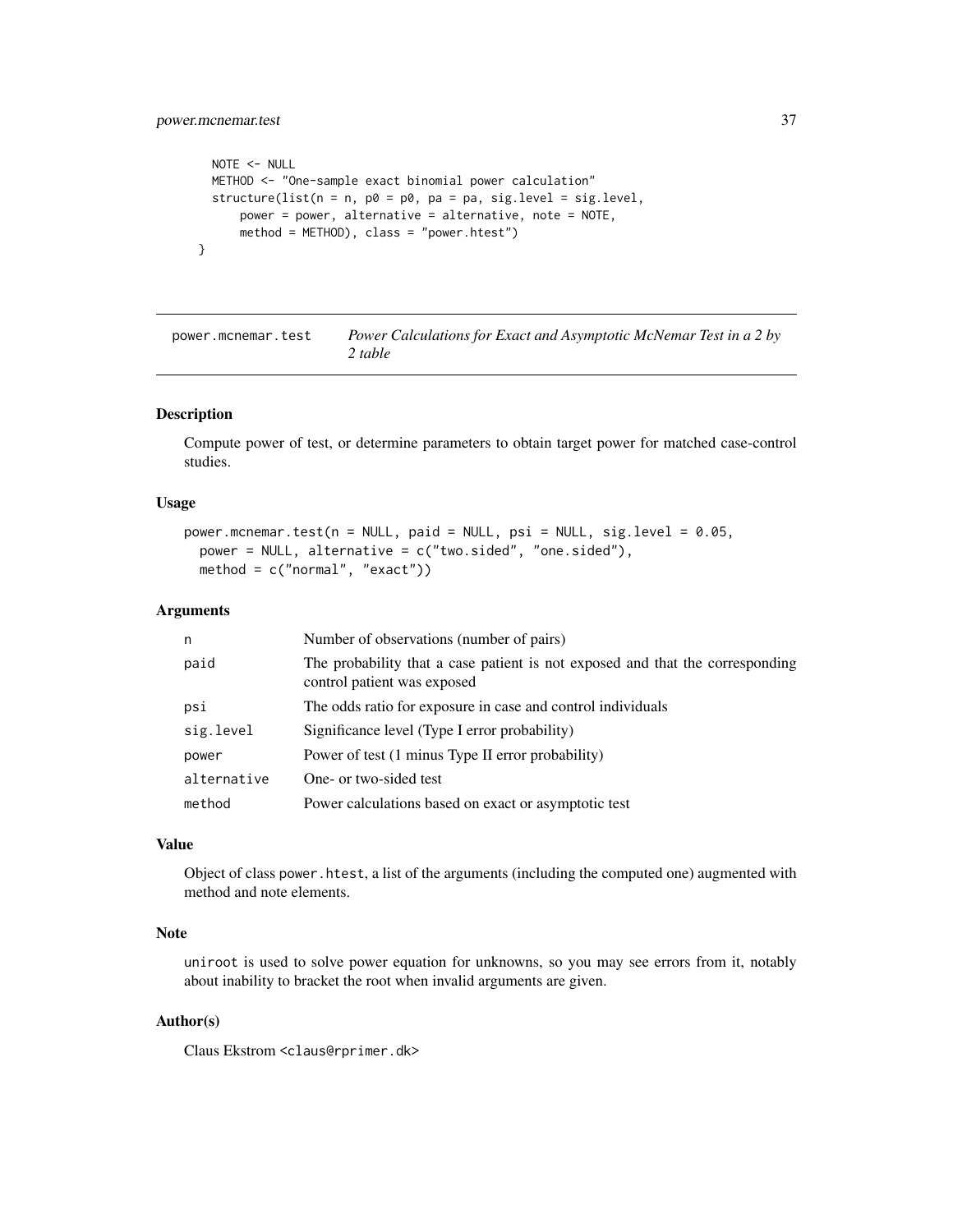#### <span id="page-37-0"></span>References

Duffy, S (1984). Asymptotic and Exact Power for the McNemar Test and its Analogue with R Controls per Case

#### See Also

[mcnemar.test](#page-0-0)

#### Examples

```
power.mcnemar.test(n=NULL, paid=.1, psi=2, power=.8, method="normal")
power.mcnemar.test(n=NULL, paid=.1, psi=2, power=.8)
```

| power.t.test | Power calculations for one and two sample t tests with unequal sample |
|--------------|-----------------------------------------------------------------------|
|              | size                                                                  |

#### Description

Compute power of test, or determine parameters to obtain target power for equal and unequal sample sizes.

#### Usage

```
power.t.test(n = NULL, delta = NULL, sd = 1, sig.level = 0.05,
 power = NULL, ratio = 1, sd.ratio = 1, type = c("two.sample","one.sample", "paired"), alternative = c("two.sided", "one.sided"),
 df.method = c("welch", "classical"), strict = FALSE)
```
#### Arguments

| n         | Number of observations (per group)                                                                                                                                                 |
|-----------|------------------------------------------------------------------------------------------------------------------------------------------------------------------------------------|
| delta     | True difference in means                                                                                                                                                           |
| sd        | Standard deviation                                                                                                                                                                 |
| sig.level | Significance level (Type I error probability)                                                                                                                                      |
| power     | Power of test (1 minus Type II error probability)                                                                                                                                  |
| ratio     | The ratio n2/n1 between the larger group and the smaller group. Should be a<br>value equal to or greater than 1 since n2 is the larger group. Defaults to 1 (equal<br>group sizes) |
| sd.ratio  | The ratio sd2/sd1 between the standard deviations in the larger group and the<br>smaller group. Defaults to 1 (equal standard deviations in the two groups)                        |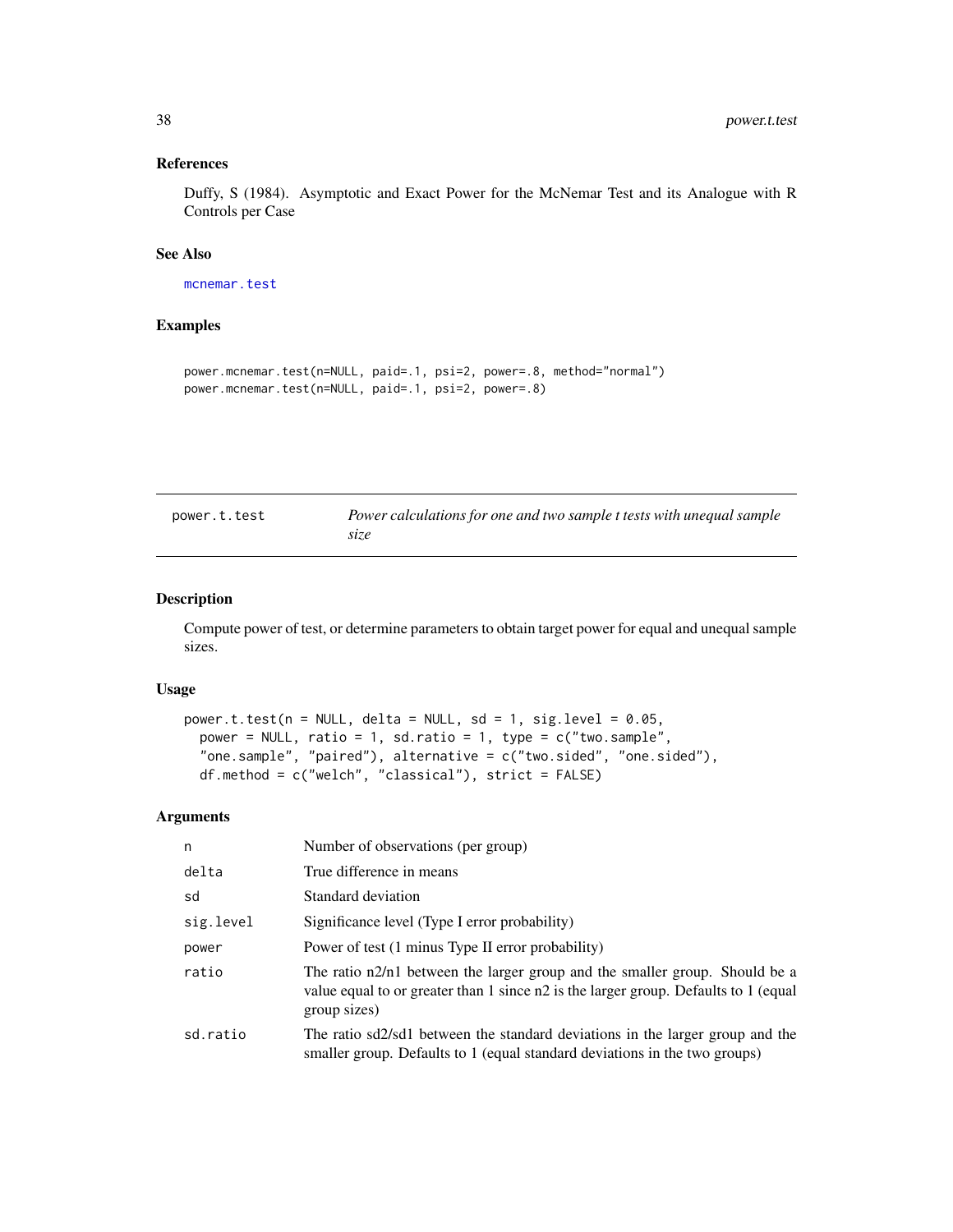<span id="page-38-0"></span>

| type        | Type of t test                                                                                          |
|-------------|---------------------------------------------------------------------------------------------------------|
| alternative | One- or two-sided test                                                                                  |
| df.method   | Method for calculating the degrees of default. Possibilities are welch (the de-<br>fault) or classical. |
| strict      | Use strict interpretation in two-sided case                                                             |

#### Details

Exactly one of the parameters n, delta, power, sd, sig.level, ratio sd.ratio must be passed as NULL, and that parameter is determined from the others. Notice that the last two have non-NULL defaults so NULL must be explicitly passed if you want to compute them.

If strict = TRUE is used, the power will include the probability of rejection in the opposite direction of the true effect, in the two-sided case. Without this the power will be half the significance level if the true difference is zero.

#### Value

Object of class power.htest, a list of the arguments (including the computed one) augmented with method and note elements.

#### Note

uniroot is used to solve power equation for unknowns, so you may see errors from it, notably about inability to bracket the root when invalid arguments are given.

#### Author(s)

Claus Ekstrom <claus@rprimer.dk>

#### See Also

[power.prop.test](#page-0-0)

#### Examples

```
power.t.test(delta=300, sd=450, power=.8, ratio=4)
```
qdiag *Fast extraction of matrix diagonal*

#### Description

Fast extraction of matrix diagonal

#### Usage

qdiag(x)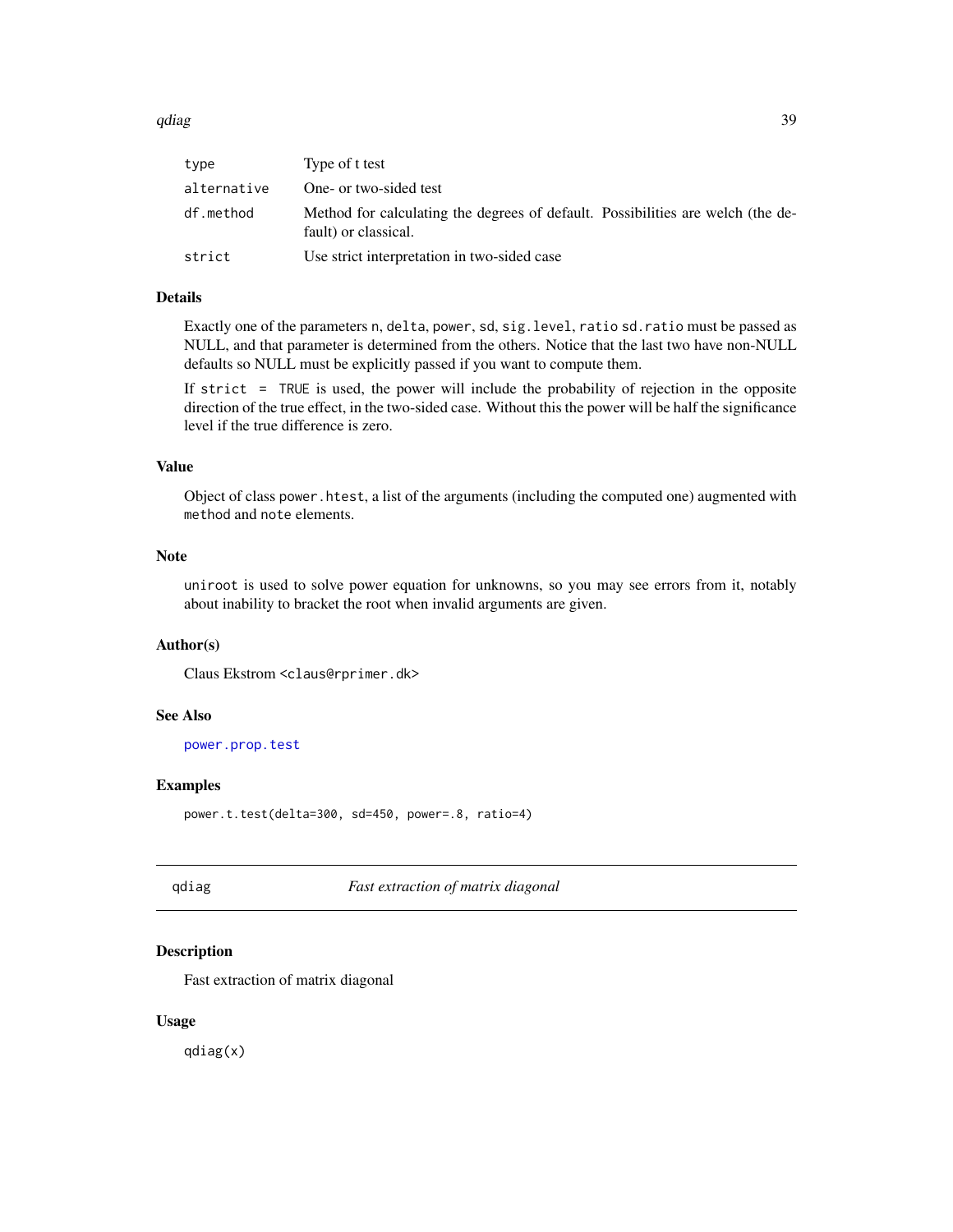#### <span id="page-39-0"></span>Arguments

x The matrix to extract the diagonal from

#### Details

Note this function can only be used for extraction

#### Value

A vector with the diagonal elements

#### Author(s)

Claus Ekstrom <claus@rprimer.dk>

#### QIC.geeglm *Quasi Information Criterion*

#### Description

Function for calculating the quasi-likelihood under the independence model information criterion (QIC), quasi-likelihood, correlation information criterion (CIC), and corrected QIC for one or several fitted geeglm model object from the geepack package.

#### Usage

```
## S3 method for class 'geeglm'
QIC(object, ...)
## S3 method for class 'ordgee'
QIC(object, ...)
## S3 method for class 'geekin'
QIC(object, ...)
QIC(object, ...)
```
#### Arguments

| object                  | a fitted GEE model from the geepack package. Currently only works on geeglm<br>objects |
|-------------------------|----------------------------------------------------------------------------------------|
| $\cdot$ $\cdot$ $\cdot$ | optionally more fitted geeglm model objects                                            |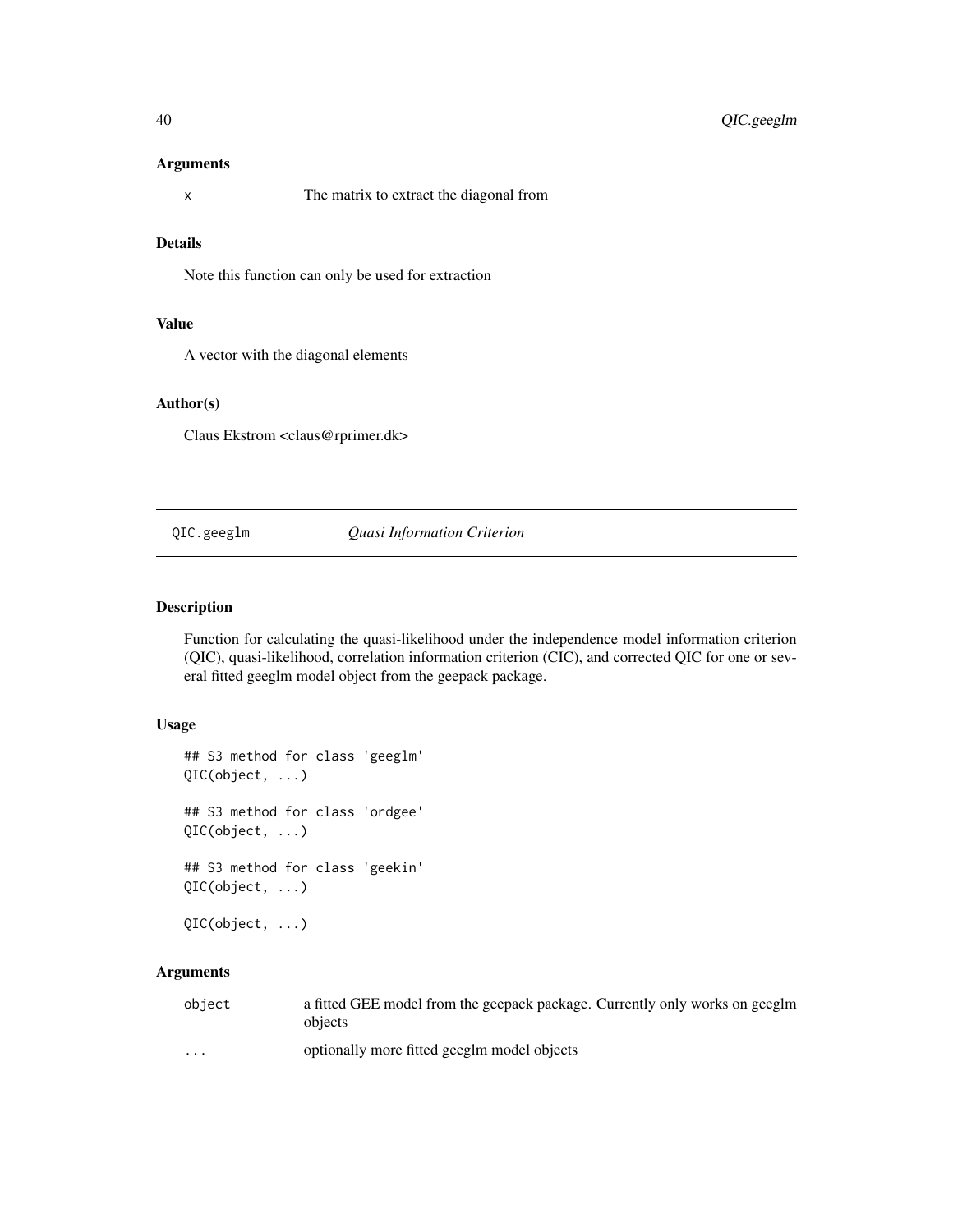#### <span id="page-40-0"></span>QIC.geeglm 41

#### Details

QIC is used to select a correlation structure. The QICu is used to compare models that have the same working correlation matrix and the same quasi-likelihood form but different mean specifications. CIC has been suggested as a more robust alternative to QIC when the model for the mean may not fit the data very well and when models with different correlation structures are compared.

Models with smaller values of QIC, CIC, QICu, or QICC are preferred.

If the MASS package is loaded then the [ginv](#page-0-0) function is used for matrix inversion. Otherwise the standard [solve](#page-0-0) function is used.

#### Value

A vector or matrix with the QIC, QICu, quasi likelihood, CIC, the number of mean effect parameters, and the corrected QIC for each GEE object

#### Author(s)

Claus Ekstrom <claus@rprimer.dk>

#### References

Pan, W. (2001). *Akaike's information criterion in generalized estimating equations*. Biometrics, 57, 120-125.

Hardin, J.W. and Hilbe, J.M. (2012). *Generalized Estimating Equations, 2nd Edition*, Chapman and Hall/CRC: New York.

Hin, L.-Y. and Wang, Y-G. (2009). *Working-correlation-structure identification in generalized estimating equations*, Statistics in Medicine 28: 642-658.

Thall, P.F. and Vail, S.C. (1990). *Some Covariance Models for Longitudinal Count Data with Overdispersion*. Biometrics, 46, 657-671.

#### See Also

geeglm

```
library(geepack)
data(ohio)
fit <- geeglm(resp ~ age + smoke + age:smoke, id=id, data=ohio,
             family=binomial, corstr="exch", scale.fix=TRUE)
QIC(fit)
```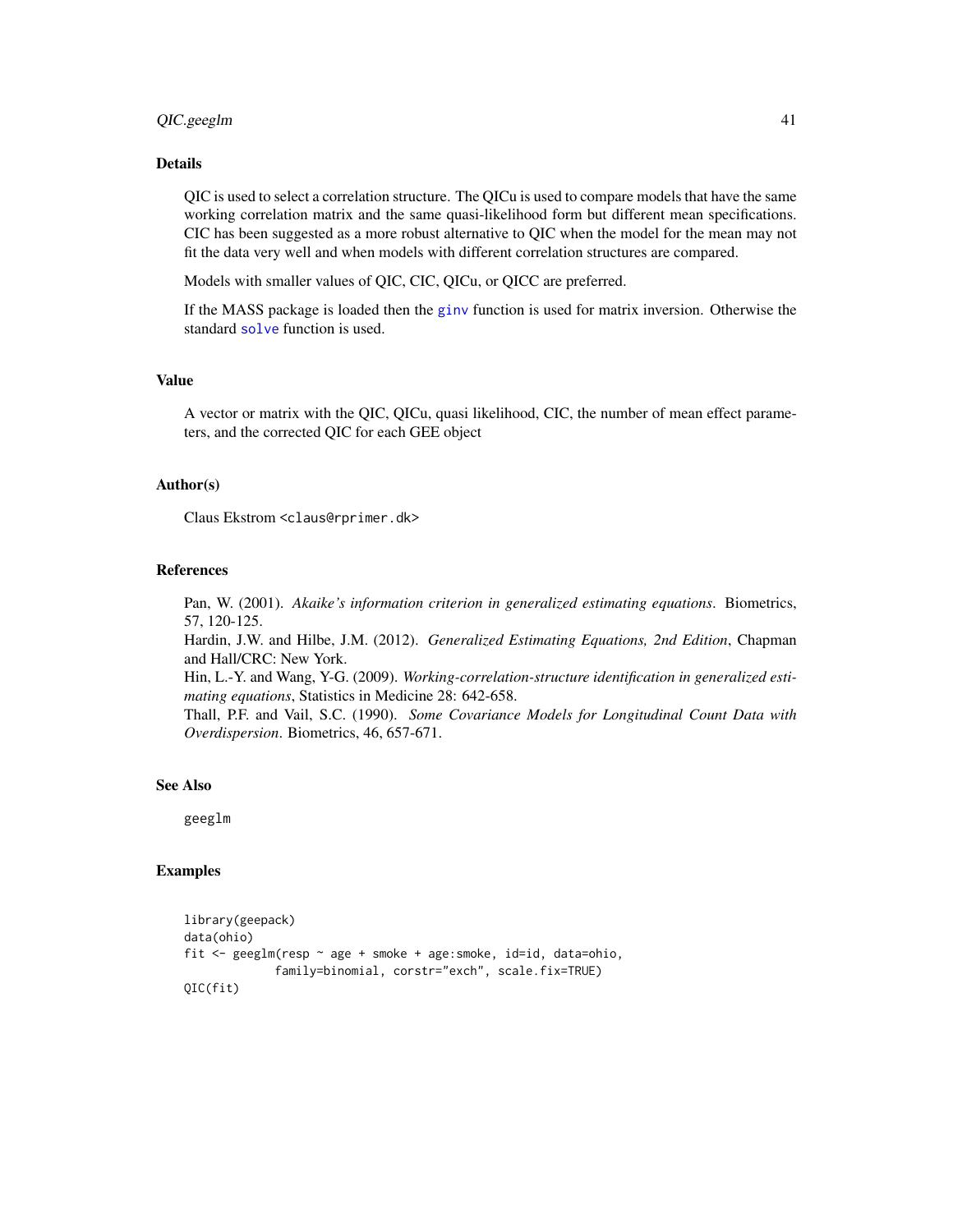<span id="page-41-0"></span>Gene expression levels from real-time quantitative polymerase chain reaction (qPCR) experiments on two different plant lines. Each line was used for 7 experiments each with 45 cycles.

#### Format

A data frame with 630 observations on the following 4 variables.

| flour             |        | numeric Fluorescence level                 |
|-------------------|--------|--------------------------------------------|
| line              | factor | Plant lines rnt (mutant) and wt (wildtype) |
| cvcle             |        | numeric Cycle number for the experiment    |
| transcript factor |        | Transcript used for the different runs     |

#### Source

Data provided by Kirsten Jorgensen <kij@life.ku.dk>. Added by Claus Ekstrom <ekstrom@life.ku.dk>

#### References

Morant, M. et al. (2010). Metabolomic, Transcriptional, Hormonal and Signaling Cross-Talk in Superroot2. *Molecular Plant*. 3, p.192–211.

```
data(qpcr)
#
# Analyze a single run for the wt line, transcript 1
#
run1 <- subset(qpcr, transcript==1 & line=="wt")
model \leq -\text{nls}(\text{four} \sim \text{fmax}/(\text{1+exp}(-(\text{cycle}-c)/b)) + \text{fb},start=list(c=25, b=1, fmax=100, fb=0), data=run1)
print(model)
plot(run1$cycle, run1$flour, xlab="Cycle", ylab="Fluorescence")
lines(run1$cycle, predict(model))
```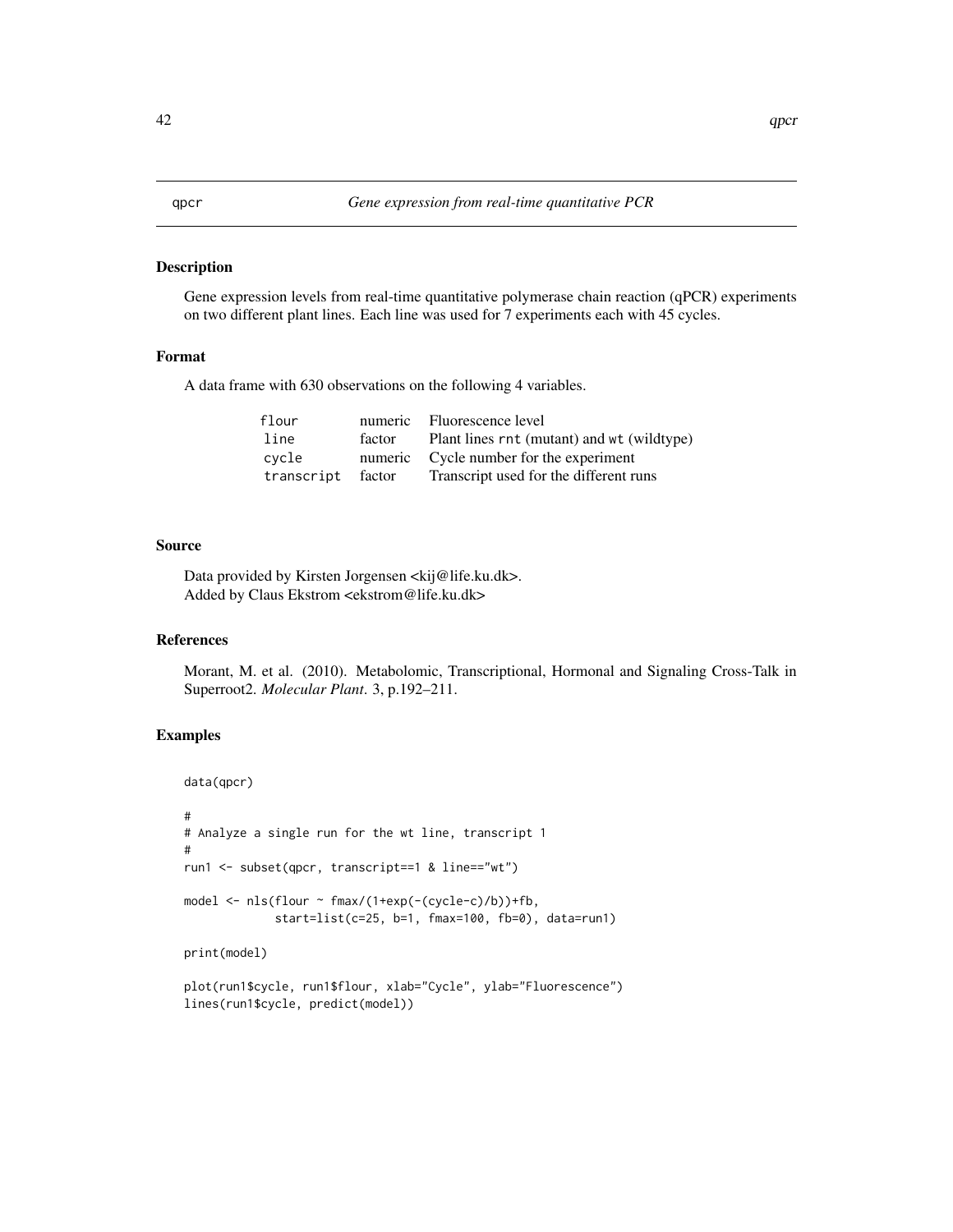<span id="page-42-0"></span>

Fast computation of a quadratic form  $t(x)$ 

#### Usage

quadform(x, M, invertM = FALSE, transposex = FALSE)

#### Arguments

| $\mathsf{x}$ | A matrix with dimensions $n^*k$ .                                                                                                                 |
|--------------|---------------------------------------------------------------------------------------------------------------------------------------------------|
| M            | A matrix with dimenions $n^*n$ . If it is to be inverted then the matrix should be<br>symmetric and positive difinite (no check is done for this) |
| invertM      | A logical. If set to TRUE then M will be inverted before computations (defaults)<br>to FALSE)                                                     |
| transposex   | A logical. Should the matrix be transposed before computations (defaults to<br>FALSE).                                                            |

#### Value

A matrix with dimensions  $k * k$  giving the quadratic form

#### Author(s)

Claus Ekstrom <claus@rprimer.dk>

rainman *Perception of points in a swarm*

#### Description

Five raters were asked to guess the number of points in a swarm for 10 different figures (which unknown to the raters - were each repeated three times).

#### Format

A data frame with 30 observations on the following 6 variables.

SAND The true number of points in the swarm. Each picture is replicated thrice

- ME Ratings from judge 1
- TM Ratings from judge 2
- AJ Ratings from judge 3
- BM Ratings from judge 4
- LO Ratings from judge 5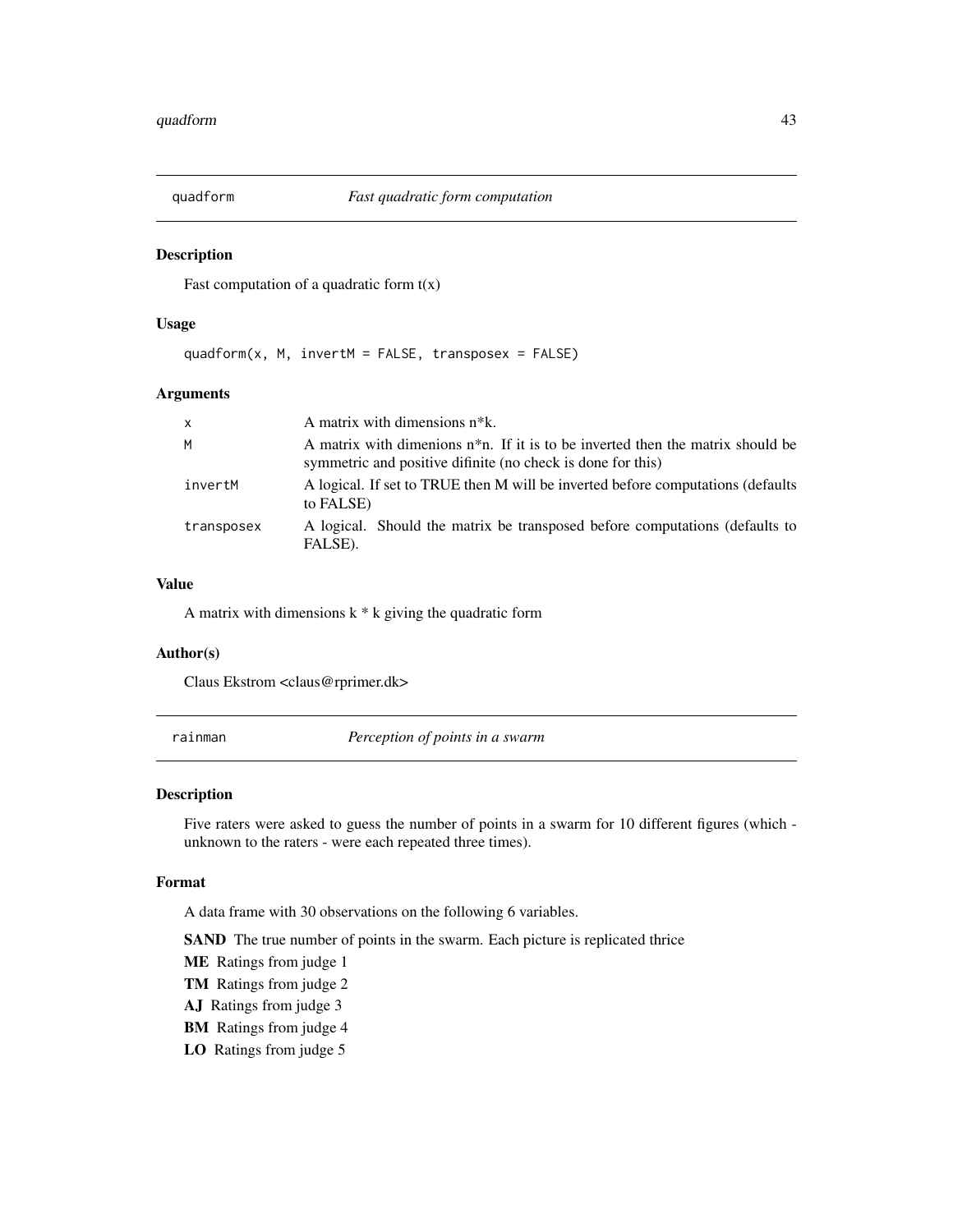#### Details

The raters har approximately 10 seconds to judge each picture, and the thought it was 30 different pictures. Before starting the experiment they were shown 6 (unrelated) pictures and were told the number of points in each of those pictures. The SAND column contains the picture id and the true number of points in the swarm.

#### Source

Collected by Claus Ekstrom.

```
data(rainman)
long <- data.frame(stack(rainman[,2:6]), figure=factor(rep(rainman$SAND,5)))
figind <- interaction(long$figure,long$ind)
# Use a linear random effect model from the
# lme4 package if available
if(require(lme4)) {
  model \leq lmer(values \sim (1|ind) + (1|figure) + (1|figind), data=long)
}
#
# Point swarms were generated by the following program
#
set.seed(2) # Original
npoints \leq sample(4:30)*4
nplots <- 10
pdf(file="swarms.pdf", onefile=TRUE)
s1 <- sample(npoints[1:nplots])
print(s1)
for (i in 1:nplots) {
 n <- s1[i]
 set.seed(n)
 x \leftarrow runif(n)y \leftarrow runif(n)plot(x,y, xlim=c(-.15, 1.15), ylim=c(-.15, 1.15), pch=20, axes=FALSE,
       xlab="", ylab="")
}
s1 <- sample(npoints[1:nplots])
print(s1)
for (i in 1:nplots) {
 n \leftarrow s1[i]set.seed(n)
  x \leftarrow runif(n)y \leftarrow runif(n)plot(y,x, xlim=c(-.15, 1.15), ylim=c(-.15, 1.15), pch=20, axes=FALSE,
       xlab="", ylab="")
}
s1 <- sample(npoints[1:nplots])
```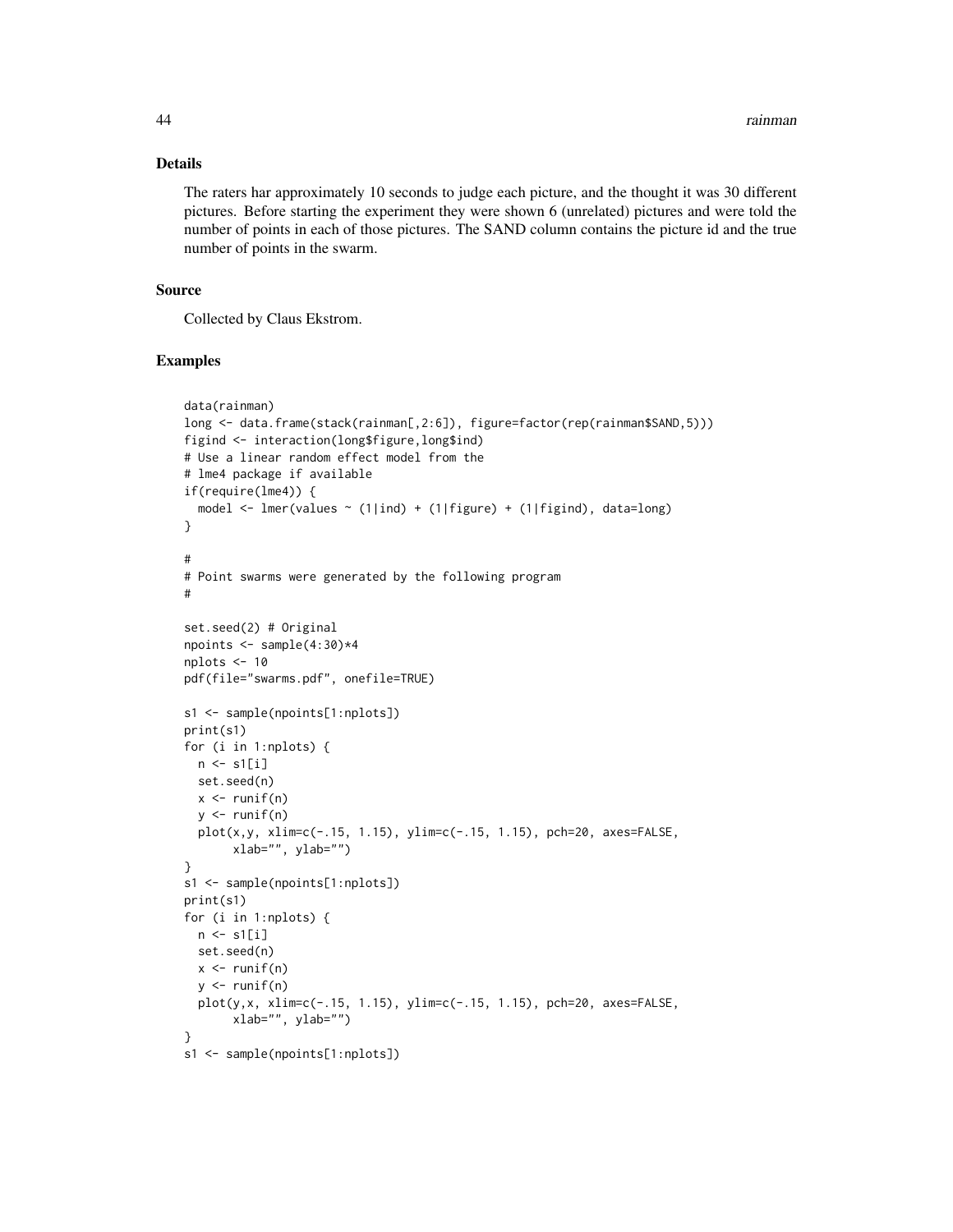#### <span id="page-44-0"></span>repmat 45

```
print(s1)
for (i in 1:nplots) {
 n \leftarrow s1[i]set.seed(n)
  x \leftarrow runif(n)y \leftarrow runif(n)plot(-x,y, xlim=c(-1.15, .15), ylim=c(-.15, 1.15), pch=20, axes=FALSE,
       xlab="", ylab="")
}
dev.off()
```
#### repmat *Fast replication of a matrix*

#### Description

Fast generation of a matrix by replicating a matrix row- and column-wise in a block-like fashion

#### Usage

 $repmat(x, nrow = 1L, ncol = 1L)$ 

#### Arguments

|      | A matrix with dimensions $r^*c$ .                                          |
|------|----------------------------------------------------------------------------|
| nrow | An integer giving the number of times the matrix is replicated row-wise    |
| ncol | An integer giving the number of times the matrix is replicated column-wise |

### Value

A matrix with dimensions (r\*nrow) x (c\*ncol)

#### Author(s)

Claus Ekstrom <claus@rprimer.dk>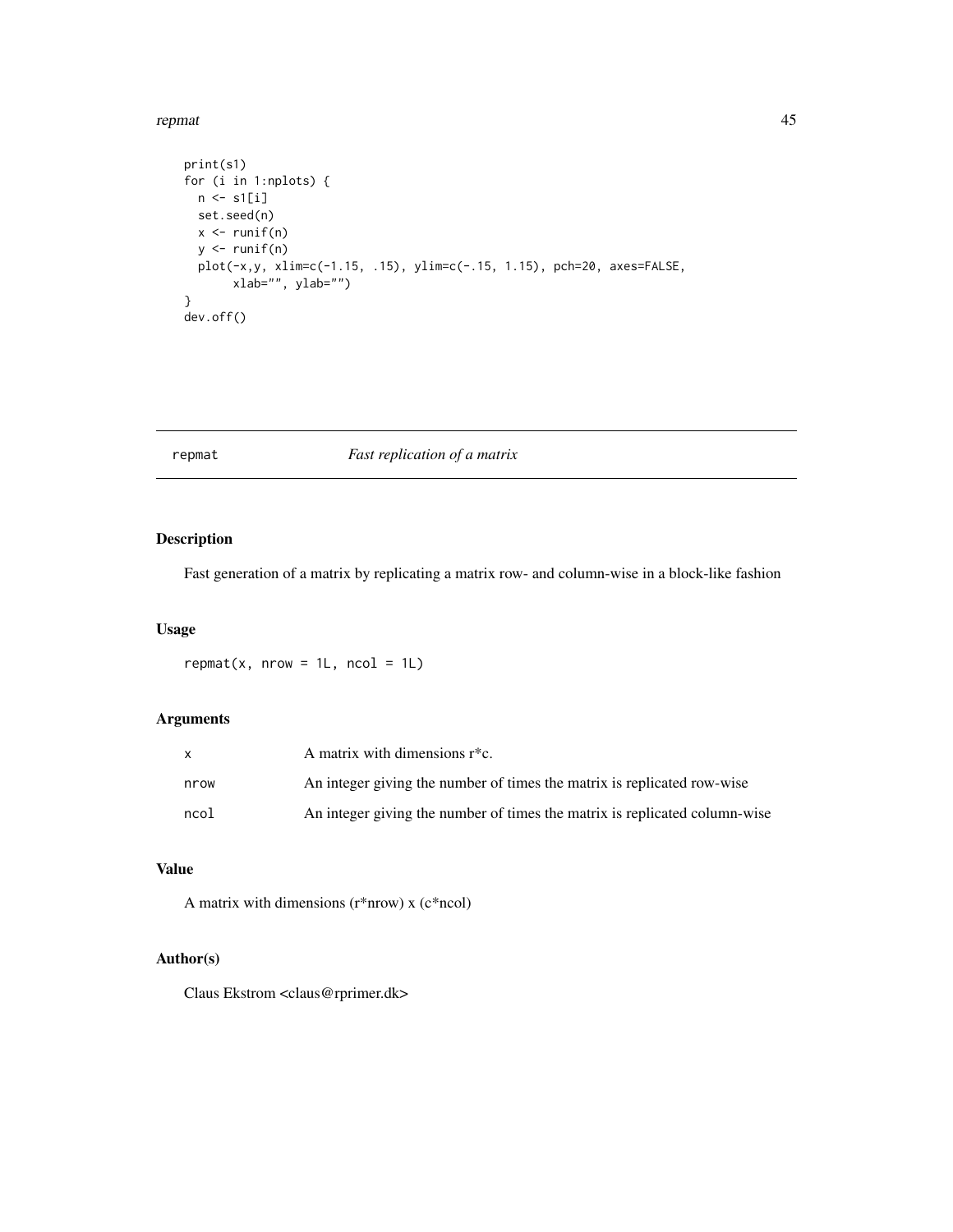<span id="page-45-0"></span>Plots a standardized residual plot from an lm object and provides additional graphics to help evaluate the variance homogeneity and mean.

#### Usage

```
## Default S3 method:
residualplot(x, y = NULL, candy = TRUE, bandwidth = 0.3,
 xlab = "Fitted values", ylab = "Std.res.", col.sd = "blue",
 col.alpha = 0.3, ...)## S3 method for class 'lm'
residualplot(x, y, candy = TRUE, bandwidth = 0.3,
 xlab = "Fitted values", ylab = "Stud.res.", col.sd = "blue",
 col.alpha = 0.3, ...)residualplot(x, y = NULL, candy = TRUE, bandwidth = 0.3,
  xlab = "Fitted values", ylab = "Std.res.", col.sd = "blue",
 col.alpha = 0.3, ...)
```
#### Arguments

| $\mathsf{x}$      | Im object or a numeric vector                                                                                                                                                                   |
|-------------------|-------------------------------------------------------------------------------------------------------------------------------------------------------------------------------------------------|
| У                 | numeric vector for the y axis values                                                                                                                                                            |
| candy             | logical. Should a lowess curve and local standard deviation of the residual be<br>added to the plot. Defaults to TRUE                                                                           |
| bandwidth         | The width of the window used to calculate the local smoothed version of the<br>mean and the variance. Value should be between 0 and 1 and determines the<br>percentage of the window width used |
| xlab              | x axis label                                                                                                                                                                                    |
| ylab              | y axis label                                                                                                                                                                                    |
| col.sd            | color for the background residual deviation                                                                                                                                                     |
| col.alpha         | number between 0 and 1 determining the transprency of the standard deviation<br>plotting color                                                                                                  |
| $\cdot\cdot\cdot$ | Other arguments passed to the plot function                                                                                                                                                     |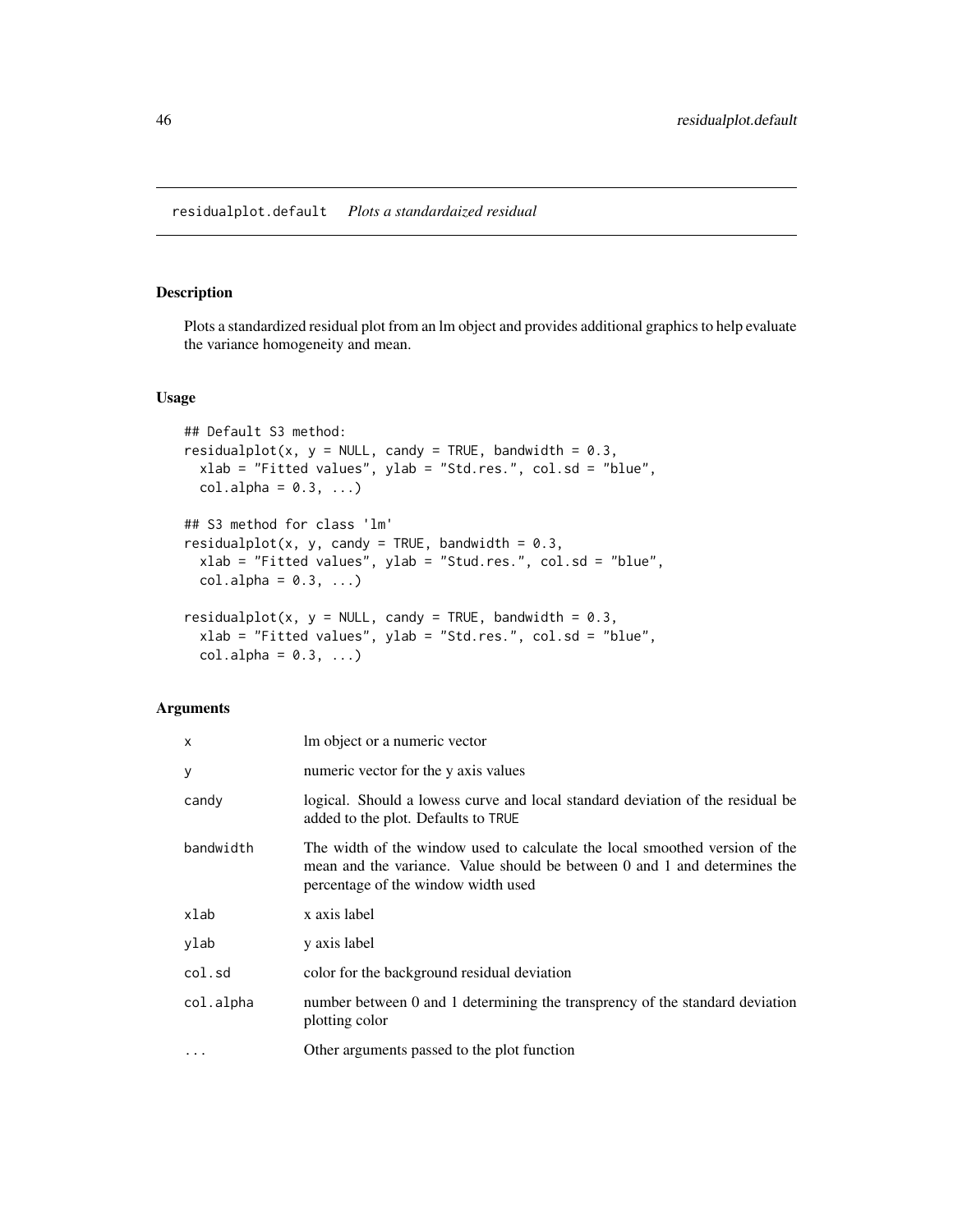#### <span id="page-46-0"></span>rmvt.pedigree 47

#### Details

Plots a standardized residual plot from an lm object and provides additional graphics to help evaluate the variance homogeneity and mean.

The brown area is a smoothed estimate of 1.96\*SD of the standardized residuals in a window around the predicted value. The brown area should largely be rectangular if the standardized residuals have more or less the same variance.

The dashed line shows the smoothed mean of the standardized residuals and should generally follow the horizontal line through (0,0).

#### Value

Produces a standardized residual plot

#### Author(s)

Claus Ekstrom <claus@rprimer.dk>

#### See Also

[rstandard](#page-0-0), [predict](#page-0-0)

#### Examples

```
# Linear regression example
data(trees)
model <- lm(Volume ~ Girth + Height, data=trees)
residualplot(model)
```

| rmvt.pedigree |       | Simulate residual multivariate t-distributed data from a polygenic |  |  |  |
|---------------|-------|--------------------------------------------------------------------|--|--|--|
|               | model |                                                                    |  |  |  |

#### Description

Simulates residual multivariate t-distributed response data from a pedigree where the additive genetic, dominance genetic, and shared environmental effects are taken into account.

#### Usage

```
rmvt.pedigree(n = 1, pedigree, h2 = 0, c2 = 0, d2 = 0, df = 1)
```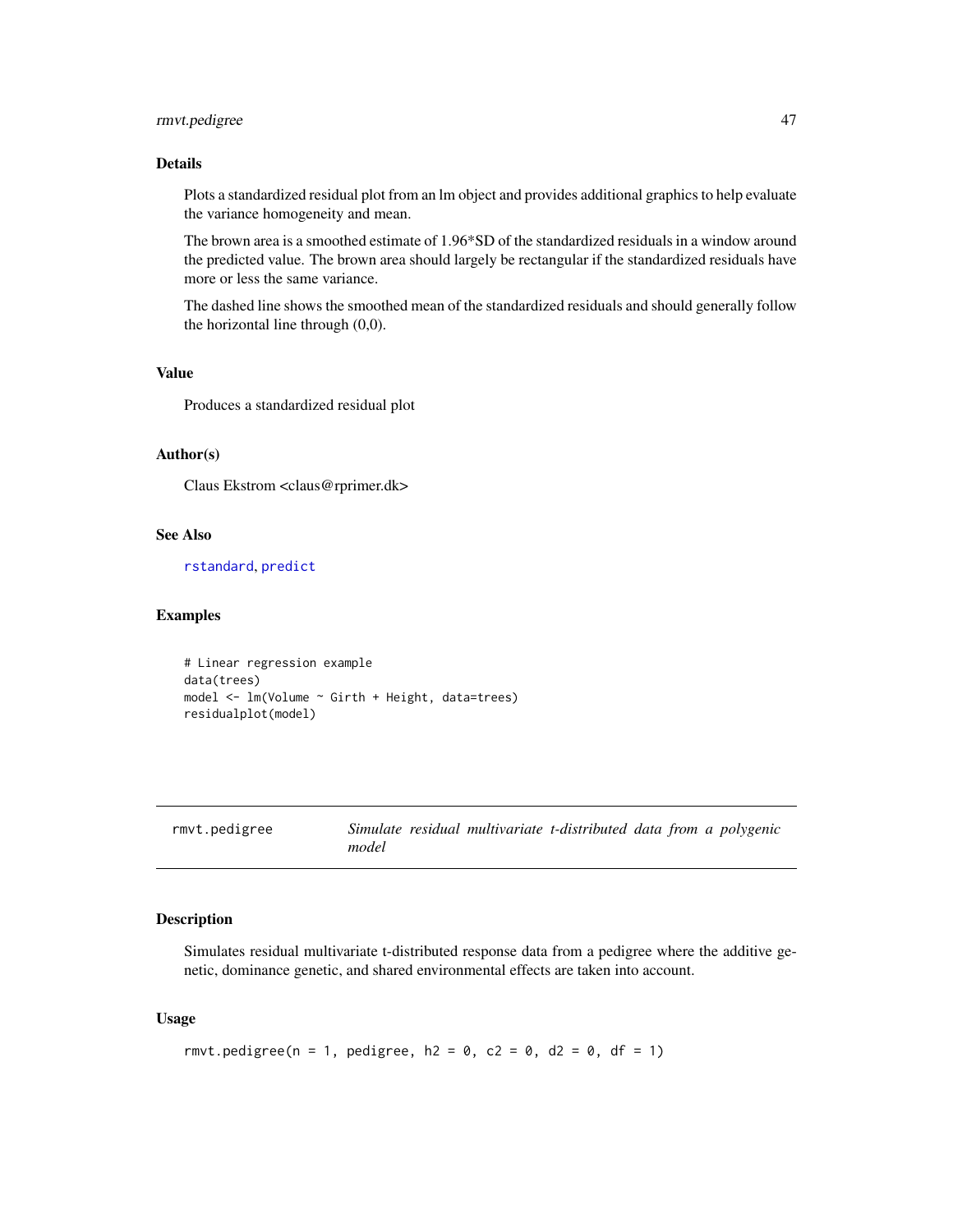#### Arguments

| n        | numeric. The number of simulations to generate         |
|----------|--------------------------------------------------------|
| pedigree | a pedigree object                                      |
| h2       | numeric. The heritability                              |
| c2       | numeric. The environmentability                        |
| d2       | numeric. The dominance deviance effect                 |
| df       | numeric. The degrees of freedom for the t distribution |

#### Details

The three parameters should have a sum: h2+c2+d2 that is less than 1. The total variance is set to 1, and the mean is zero.

#### Value

Returns a matrix with the simulated values with n columns (one for each simulation) and each row matches the corresponding individual from the pedigree

#### Author(s)

Claus Ekstrom <claus@rprimer.dk>

#### See Also

pedigree, kinship,

```
library(kinship2)
library(mvtnorm)
mydata <- data.frame(id=1:5,
                     dadid=c(NA, NA, 1, 1, 1),
                     momid=c(NA, NA, 2, 2, 2),
                     sex=c("male", "female", "male", "male", "male"),
                     famid=c(1,1,1,1,1))
relation \leftarrow data frame(id1=c(3), id2=c(4), famil=c(1), code=c(1))ped <- pedigree(id=mydata$id, dadid=mydata$dadid, momid=mydata$momid,
                sex=mydata$sex, relation=relation)
rmvt.pedigree(2, ped, h2=.25, df=4)
```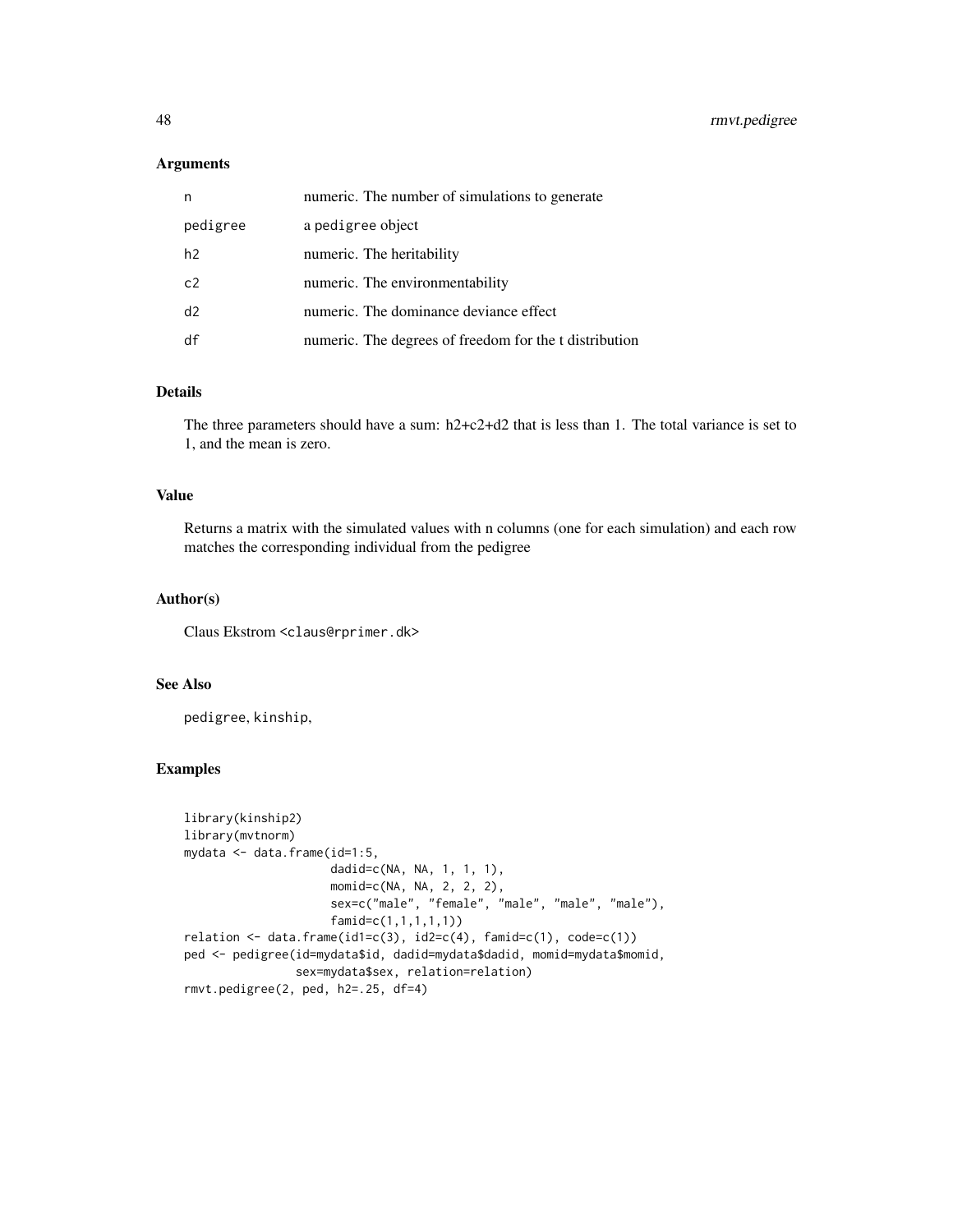<span id="page-48-0"></span>rmvtnorm.pedigree *Simulate residual multivariate Gaussian data from a polygenic model*

#### Description

Simulates residual multivariate Gaussian response data from a pedigree where the additive genetic, dominance genetic, and shared environmental effects are taken into account.

#### Usage

```
rmvtnorm.pedigree(n = 1, pedigree, h2 = 0, c2 = 0, d2 = 0)
```
#### Arguments

| n              | numeric. The number of simulations to generate |
|----------------|------------------------------------------------|
| pedigree       | a pedigree object                              |
| h2             | numeric. The heritability                      |
| c2             | numeric. The environmentability                |
| d <sub>2</sub> | numeric. The dominance deviance effect         |
|                |                                                |

#### Details

The three parameters should have a sum: h2+c2+d2 that is less than 1. The total variance is set to 1, and the mean is zero.

#### Value

Returns a matrix with the simulated values with n columns (one for each simulation) and each row matches the corresponding individual from the pedigree

#### Author(s)

Claus Ekstrom <claus@rprimer.dk>

#### See Also

pedigree, kinship,

```
library(kinship2)
library(mvtnorm)
mydata <- data.frame(id=1:5,
                     dadid=c(NA, NA, 1, 1, 1),
                     momid=c(NA, NA, 2, 2, 2),
                     sex=c("male", "female", "male", "male", "male"),
```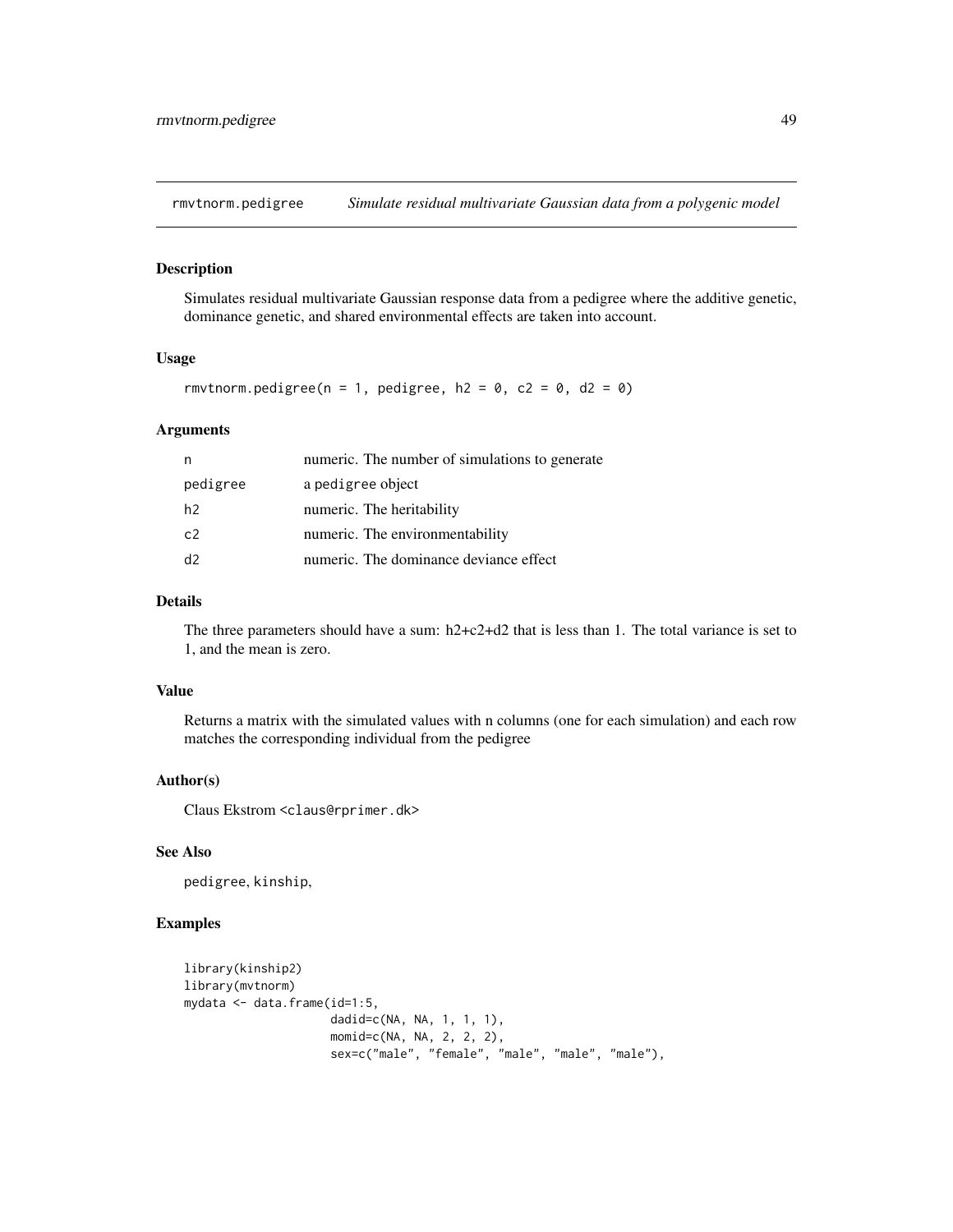50 rootonorm

```
famid=c(1,1,1,1,1))
relation \leftarrow data-frame(id1=c(3), id2=c(4), famil=c(1), code=c(1))ped <- pedigree(id=mydata$id, dadid=mydata$dadid, momid=mydata$momid,
                sex=mydata$sex, relation=relation)
rmvtnorm.pedigree(2, ped, h2=.25)
```
rootonorm *Hanging rootogram for normal distribution*

#### Description

Create a hanging rootogram for a quantitative numeric vector and compare it to a Gaussian distribution.

#### Usage

```
rootonorm(x, breaks = "Sturges", type = c("hanging", "deviation"),scale = c("sqrt", "raw"), zeroline = TRUE, linecol = "red",rectcol = "lightgrey", xlab = xname, ylab = "Sqrt(frequency)",
 yaxt = "n", ylim = NULL, mu = mean(x), s = sd(x), gap = 0.1, ...)
```
#### Arguments

| X          | a numeric vector of values for which the rootogram is desired                                                                                             |  |  |
|------------|-----------------------------------------------------------------------------------------------------------------------------------------------------------|--|--|
| breaks     | Either the character string 'Sturges' to use Sturges' algorithm to decide the num-<br>ber of breaks or a positive integer that sets the number of breaks. |  |  |
| type       | if "hanging" then a hanging rootogram is plotted, and if "deviation" then<br>deviations from zero are plotted.                                            |  |  |
| scale      | The type of transformation. Defaults to "sqrt" which takes square roots of the<br>frequencies. "raw" yields untransformed frequencies.                    |  |  |
| zeroline   | logical; if TRUE a horizontal line is added at zero.                                                                                                      |  |  |
| linecol    | The color of the density line for the normal distribution. The default is to make<br>a red density line.                                                  |  |  |
| rectcol    | a colour to be used to fill the bars. The default of lightgray yields lightgray<br>bars.                                                                  |  |  |
| xlab, ylab | plot labels. The x1ab and y1ab refer to the x and y axes respectively                                                                                     |  |  |
| yaxt       | Should y axis text be printed. Defaults to n.                                                                                                             |  |  |
| ylim       | the range of y values with sensible defaults.                                                                                                             |  |  |
| mu         | the mean of the Gaussian distribution. Defaults to the sample mean of x.                                                                                  |  |  |
| s          | the standard deivation of the Gaussian distribution. Defaults to the sample<br>std.dev. of x.                                                             |  |  |
| gap        | The distance between the rectangles in the histogram.                                                                                                     |  |  |
| $\cdots$   | further arguments and graphical parameters passed to plot.                                                                                                |  |  |

<span id="page-49-0"></span>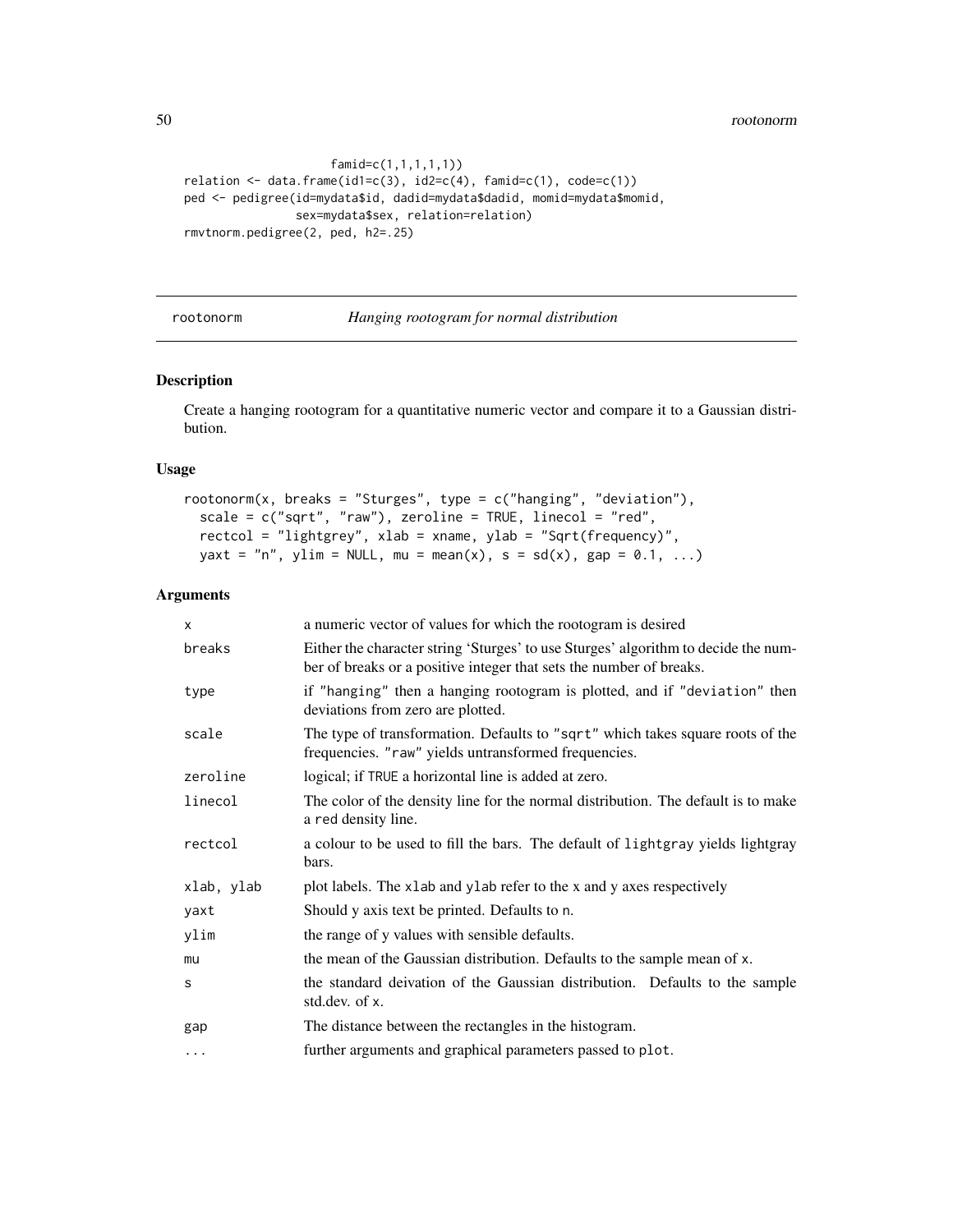#### <span id="page-50-0"></span>scorefct 51

#### Details

The mean and standard deviation of the Gaussian distribution are calculated from the observed data unless the mu and s arguments are given.

#### Value

Returns a vector of counts of each bar. This may be changed in the future. The plot is the primary output of the function.

#### Author(s)

Claus Ekstrom <claus@rprimer.dk>

#### References

Tukey, J. W. 1972. *Some Graphic and Semigraphic Displays*. In *Statistical Papers in Honor of George W. Snedecor*, p. 293-316.

#### Examples

```
oldpar <- par()
par(mfrow=c(2,2))
rootonorm(rnorm(200))
rootonorm(rnorm(200), type="deviation", scale="raw")
rootonorm(rnorm(200), mu=1)
rootonorm(rexp(200), mu=1)
par(oldpar)
```
scorefct *Internal functions for the MESS package*

#### Description

Internal functions for the MESS package

#### Usage

```
scorefct(o, beta = NULL, testidx = NULL, sas = FALSE)
```
#### Arguments

| $\Omega$ | input geepack object from a geeglm fit.                                                                               |
|----------|-----------------------------------------------------------------------------------------------------------------------|
| beta     | The estimated parameters. If set to NULL then the parameter estimates are ex-<br>tracted from the model fit object o. |
| testidx  | Indices of the beta parameters that should be tested equal to zero                                                    |
| sas      | Logical. Should the SAS version of the score test be computed. Defaults to<br>FALSE.                                  |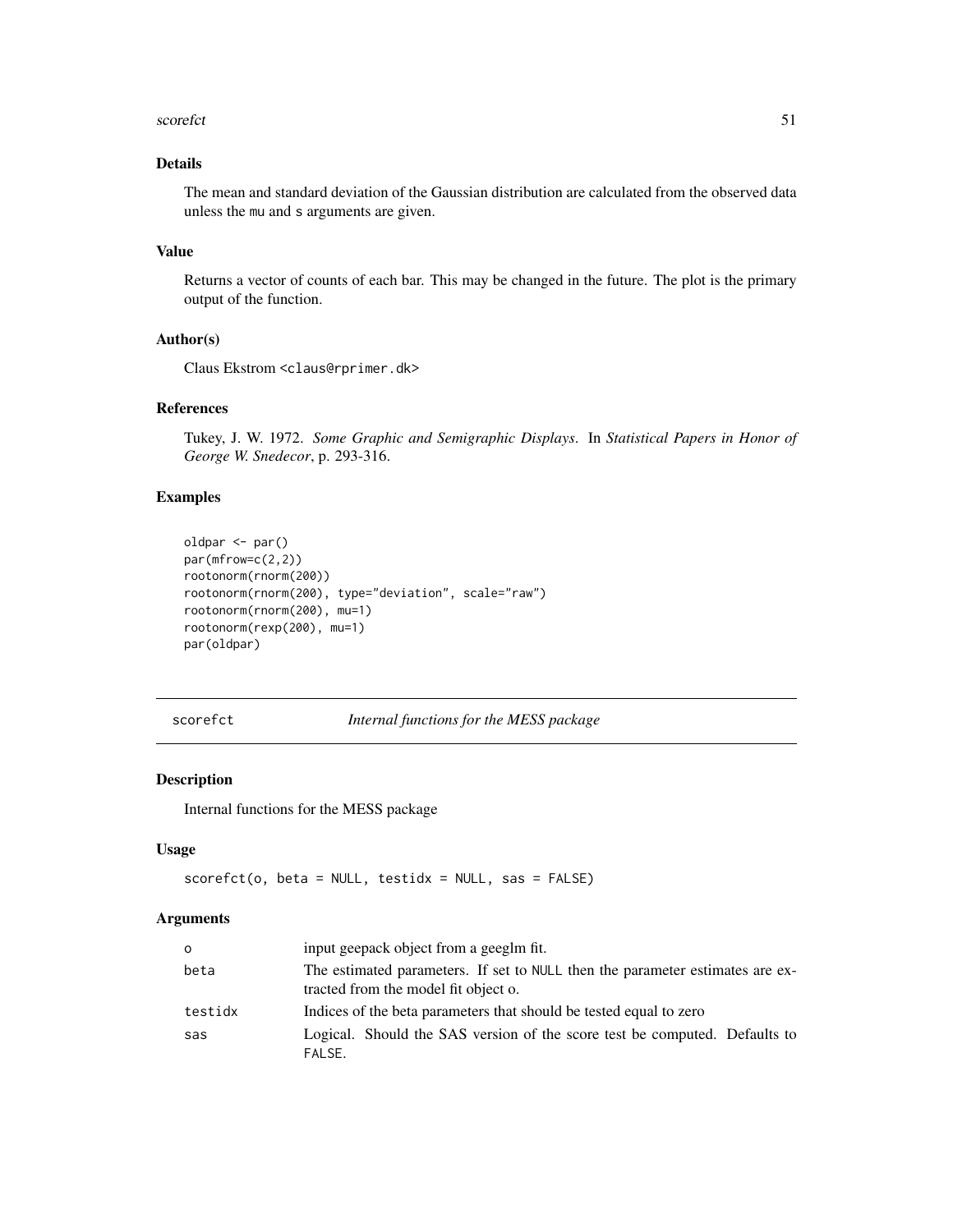#### Author(s)

Claus Ekstrom <claus@rprimer.dk>

segregate.genes *Segregate genes through a pedigree*

#### Description

Segregate di-allelic genes down through the generations of a pedigree. It is assumed that the founders are independent and that the genes are in Hardy Weinberg equilibrium in the population.

#### Usage

segregate.genes(pedigree, maf)

#### Arguments

| pedigree | a pedigree object                                                                 |
|----------|-----------------------------------------------------------------------------------|
| maf      | a vector of minor allele frequencies for each diallelic gene to segregate through |
|          | the pedigree                                                                      |

#### Value

Returns a data frame. Each row matches the order of the individuals in the pedigree and each column corresponds to each of the segregated genes. The data frame contains values 0, 1, or 2 corresponding to the number of copies of the minor allele frequency allele that person has.

#### Author(s)

Claus Ekstrom <claus@rprimer.dk>

#### See Also

pedigree, kinship,

```
library(kinship2)
mydata <- data.frame(id=1:5,
                     dadid=c(NA, NA, 1, 1, 1),
                     momid=c(NA, NA, 2, 2, 2),
                     sex=c("male", "female", "male", "male", "male"),
                     famid=c(1,1,1,1,1))
relation \leftarrow data-frame(id1=c(3), id2=c(4), famil=c(1), code=c(1))ped <- pedigree(id=mydata$id, dadid=mydata$dadid, momid=mydata$momid,
                sex=mydata$sex, relation=relation)
segregate.genes(ped, c(.1, .3, .5))
```
<span id="page-51-0"></span>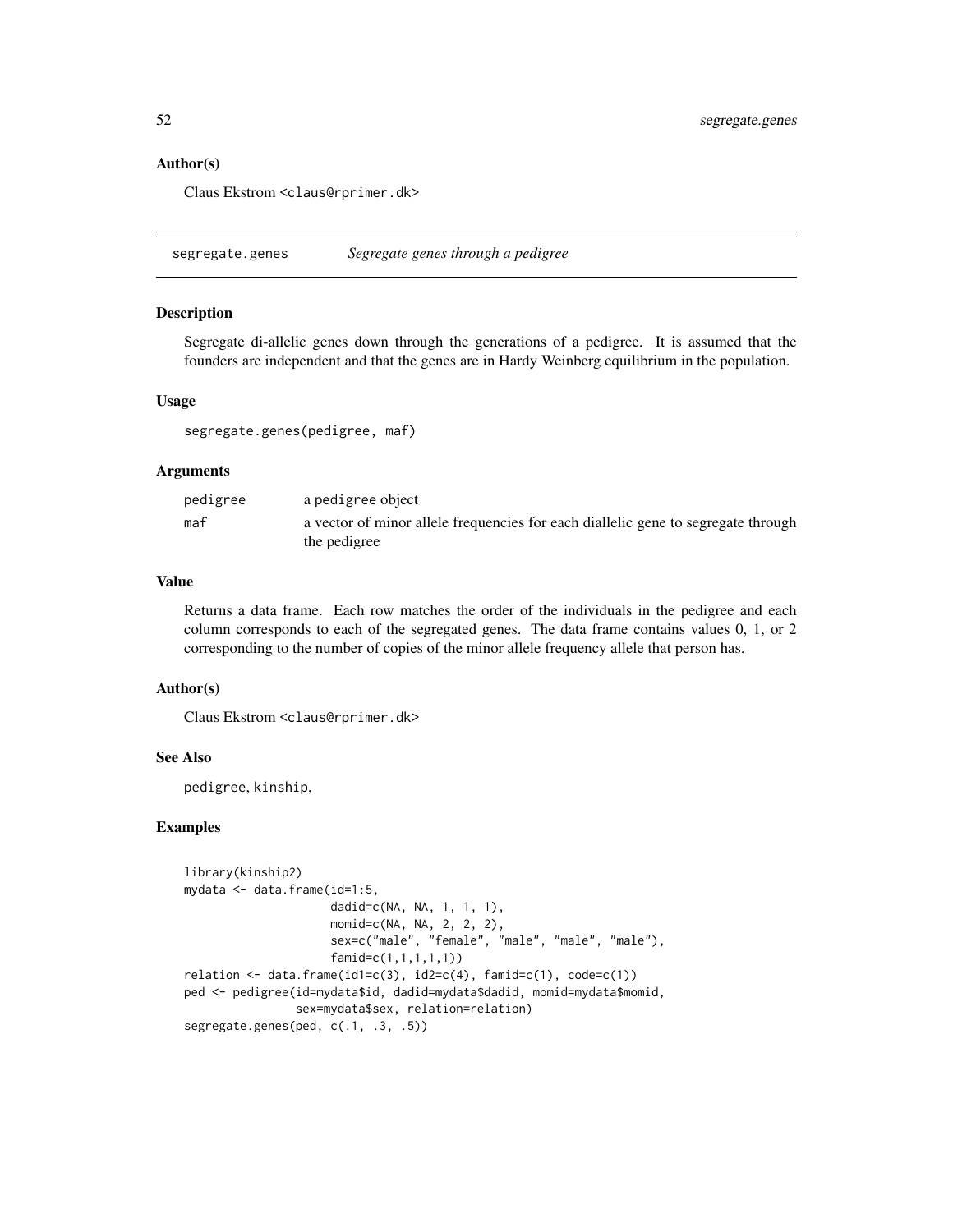<span id="page-52-0"></span>

Inverts a symmetric positive-definite matrix without requiring the Matrix package.

#### Usage

sinv(obj)

#### Arguments

obj The symmetric positive-definite matrix

#### Details

This function does no error checking and it is up to the user to ensure that the input is indeed symmetric, positive-definite, and a matrix.

#### Value

A matrix of the same size as the input object

#### Author(s)

Claus Ekstrom, <claus@rprimer.dk>.

#### Examples

```
m \le matrix(c(1, 0, .5, .5, 0, 1, .5, .5, .5, .5, 1, .5, .5, .5, .5, 1), 4)
sinv(m)
```
smokehealth *Effect of smoking on self reported health*

#### Description

Effect of smoking at 45 years of age on self reported health five years later. Data are on a sample of males from the Glostrup survey.

#### Format

A table with daily smoking categories for the rows and self reported health five years later as the columns.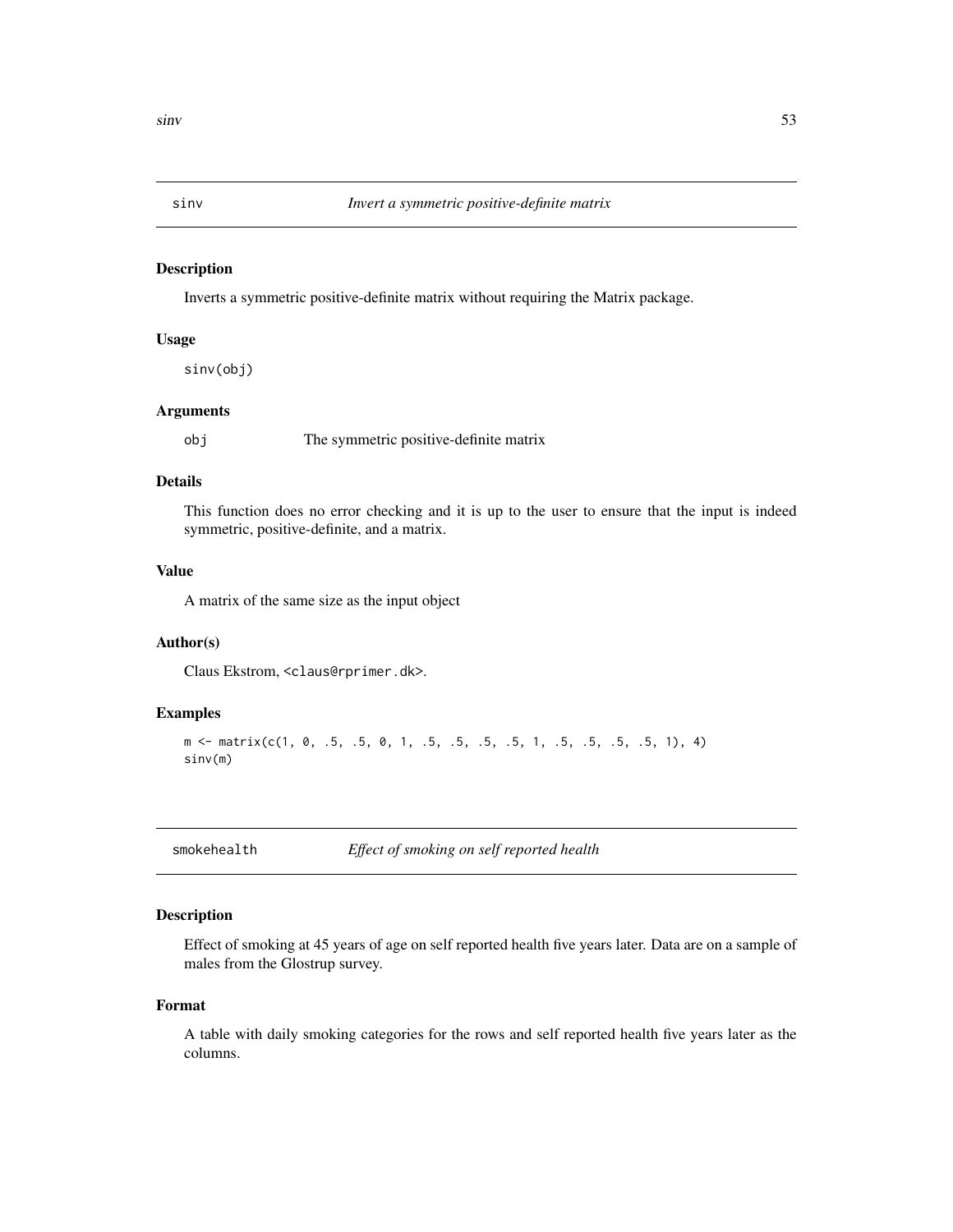#### <span id="page-53-0"></span>54 soccer social state of the state of the state of the state state state state state state state state state of the state state state state state state state state state state state state state state state state state sta

#### Source

Data example found on the internet but originates from Svend Kreiner

#### Examples

```
data(smokehealth)
m <- smokehealth
m[, 3] <- m[, 3]+ m[, 4]m[4, ] \leq m[4, ] + m[5, ]m \le m[1:4,1:3]gkgamma(m)
chisq.test(m)
```
soccer *Danish national soccer players*

#### Description

Players on the Danish national soccer team. The dataset consists of all players who have been picked to play on the men's senior A-team, their position, date-of-birth, goals and matches.

#### Format

A data frame with 805 observations on the following 5 variables.

name a factor with names of the players

DoB a Date. The date-of-birth of the player

position a factor with levels Forward Defender Midfielder Goalkeeper

matches a numeric vector. The number of A matches played by the player

goals a numeric vector. The number of goals scored by the player in A matches

#### Source

Data collected from the player database of DBU on March 21st, 2014. See <http://www.dbu.dk> for more information.

```
data(soccer)
```

```
birthmonth <- as.numeric(format(soccer$DoB, "%m"))
birthyear <- as.numeric(format(soccer$DoB, "%Y"))
```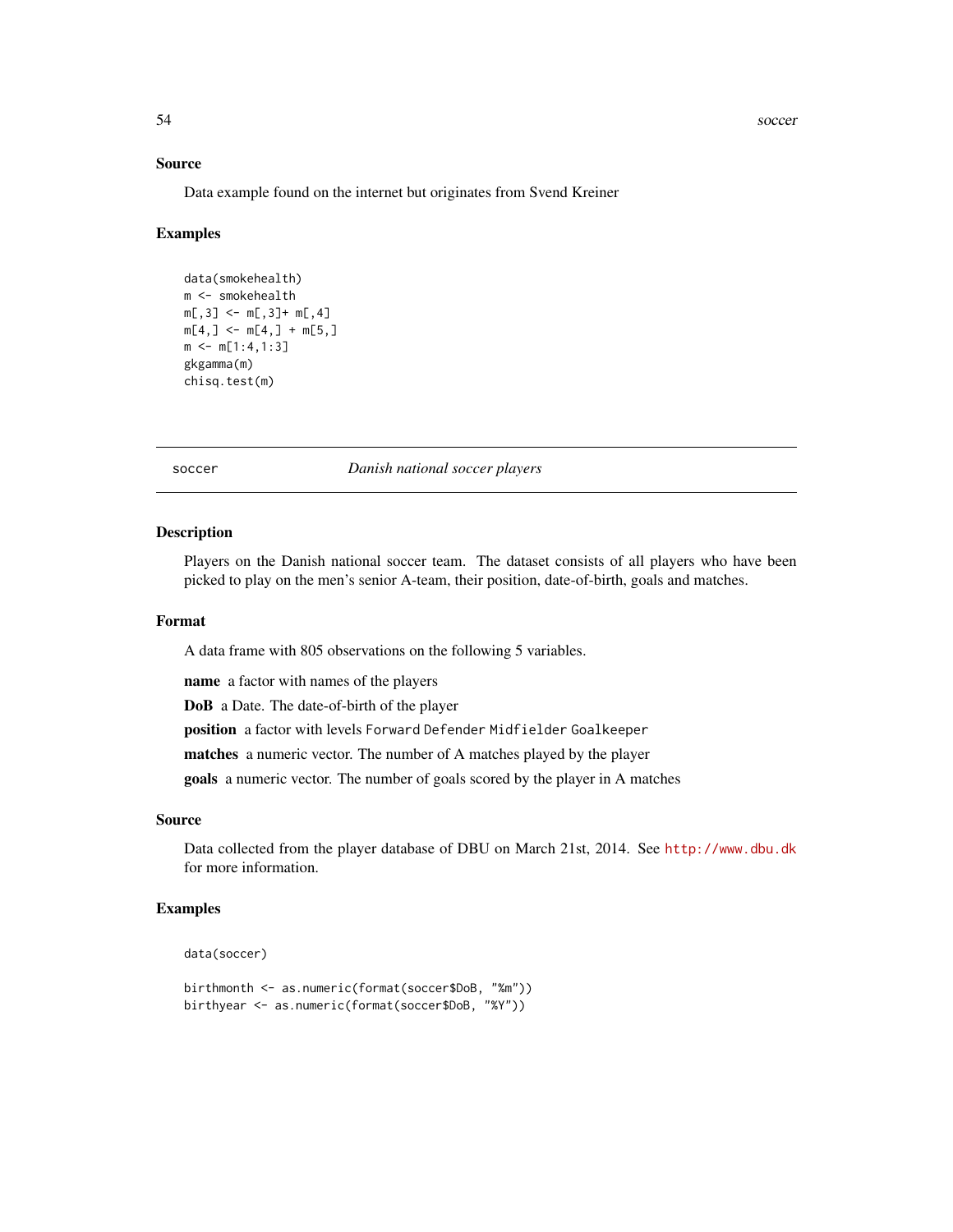<span id="page-54-0"></span>Gene expression levels from two-color dye-swap experiment on 6 microarrays. Arrays 1 and 2 represent the first biological sample (ie, the first dye swap), 3 and 4 the second, and arrays 5 and 6 the third.

#### Format

A data frame with 258000 observations on the following 5 variables.

color a factor with levels green red representing the dye used for the gene expression

array a factor with levels 1 2 3 4 5 6 corresponding to the 6 arrays

gene a factor with 21500 levels representing the genes on the arrays

plant a factor with levels rnt wt for the two types of plants: runts and wild type

signal a numeric vector with the gene expression level (normalized but not log transformed)

#### Source

Data provided by Soren Bak <br/> <br/>bak@life.ku.dk>. Added by Claus Ekstrom <ekstrom@sund.ku.dk>

#### References

Morant, M. et al. (2010). Metabolomic, Transcriptional, Hormonal and Signaling Cross-Talk in Superroot2. *Molecular Plant*. 3, p.192–211.

```
data(superroot2)
# Select one gene
g1 <- superroot2[superroot2$gene=="AT2G24000.1",]
model <- lm(log(signal) ~ plant + color + array, data=g1)
summary(model)
```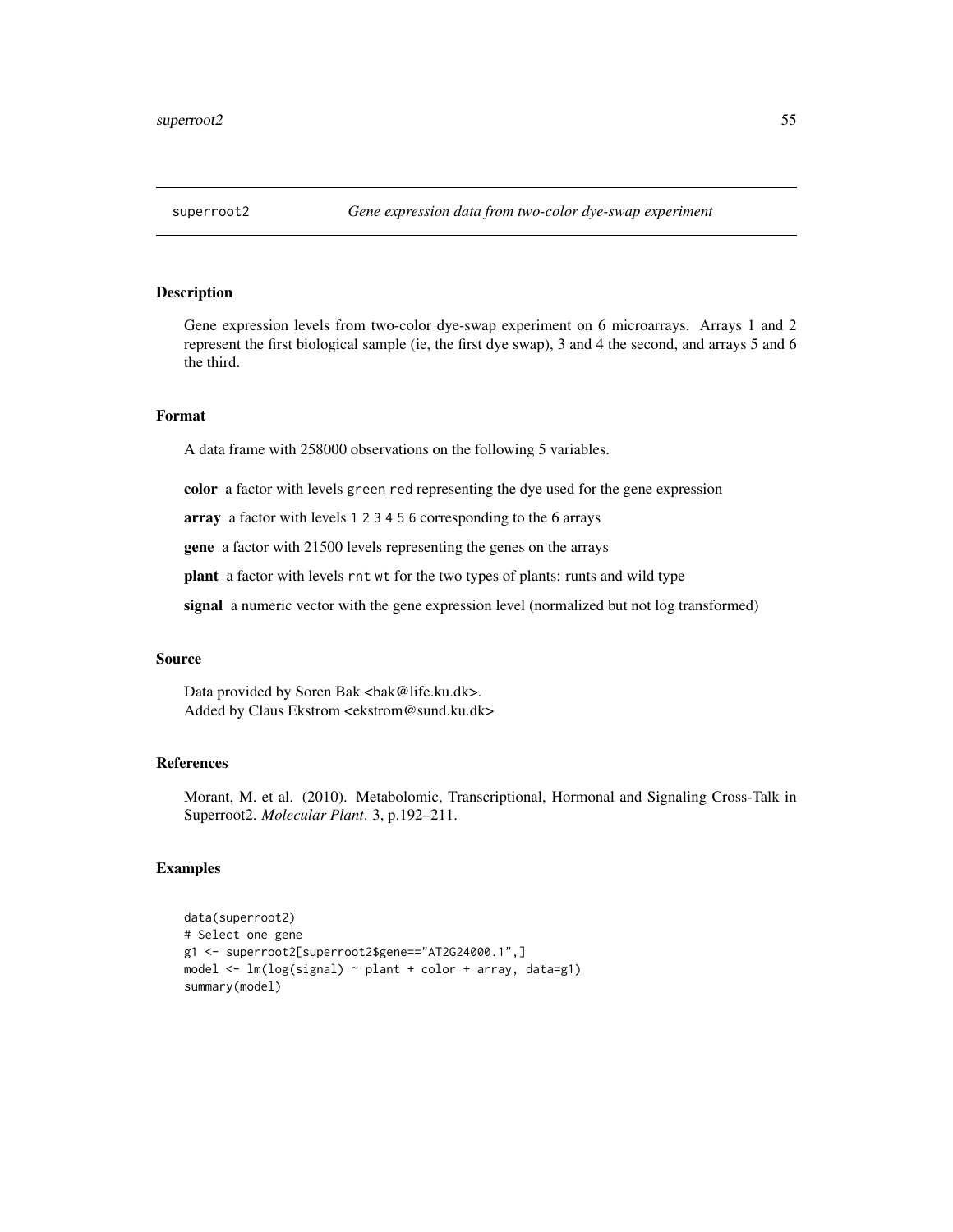<span id="page-55-0"></span>

Fast computation of the trace of the matrix product trace $(t(A))$ 

#### Usage

tracemp(A, B)

#### Arguments

| A | A matrix with dimensions n <sup>*</sup> k. |
|---|--------------------------------------------|
| B | A matrix with dimenions $n*k$ .            |

#### Value

The trace of the matrix product

#### Author(s)

Claus Ekstrom <claus@rprimer.dk>

wallyplot.default *Plots a Wally plot*

#### Description

Produces a 3x3 grid of residual- or qq-plots plots from a lm object. One of the nine subfigures is the true residual plot/qqplot while the remaining are plots that fulfill the assumptions of the linear model

#### Usage

```
## Default S3 method:
wallyplot(x, y = x, FUN = residualplot, hide = TRUE,
  simulateFunction = rnorm, ...)
## S3 method for class 'lm'
wallyplot(x, y = x, FUN = residualplot, hide = TRUE,
  simulateFunction = rnorm, ...)
wallyplot(x, y = x, FUN = residualplot, hide = TRUE,
  simulateFunction = rnorm, ...)
```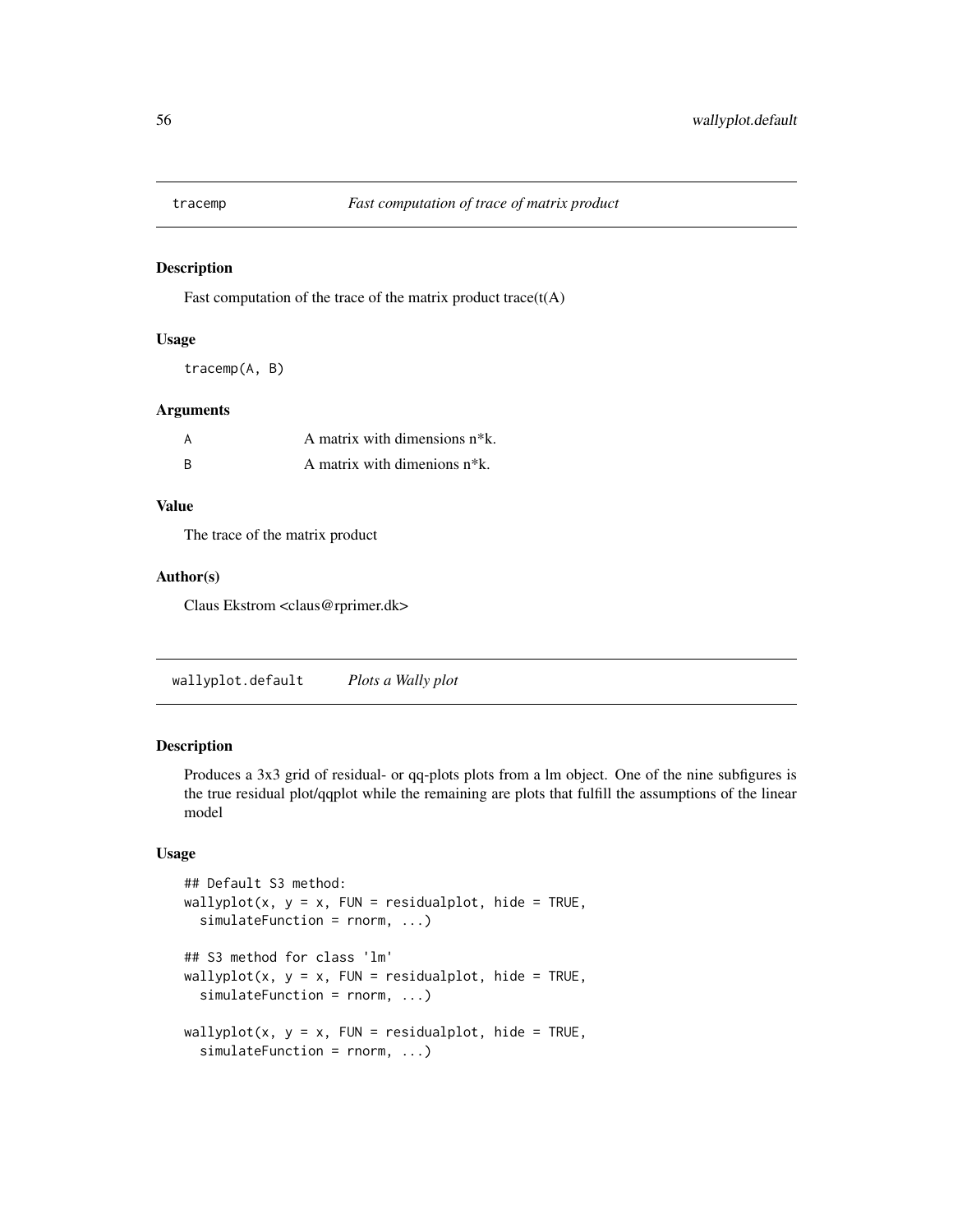#### **Arguments**

| $\mathsf{x}$     | a numeric vector of x values, or an lm object.                                                                                                                                                                        |  |  |
|------------------|-----------------------------------------------------------------------------------------------------------------------------------------------------------------------------------------------------------------------|--|--|
| y                | a numeric vector of y values of the same length as x or a $n * 9$ matrix of y values<br>- one column for each of the nine plots to make. The first column is the one<br>corresponding to the results from the dataset |  |  |
| FUN              | a function that accepts an x, y and argument and produces a graphical model<br>validation plots from the x and y values.                                                                                              |  |  |
| hide             | logical; if TRUE (the default) then the identity of the true residual plot is hidden<br>until the user presses a key. If FALSE then the true residual plot is shown in the<br>center.                                 |  |  |
| simulateFunction |                                                                                                                                                                                                                       |  |  |
|                  | The function used to produce y values under the null hypothesis. Defaults to<br>rnorm                                                                                                                                 |  |  |
| $\cdots$         | Other arguments passed to the plot function FUN                                                                                                                                                                       |  |  |

#### Details

Users who look at residual plots or qqnorm plots for the first time often feel they lack the experience to determine if the residual plot is okay or if the model assumptions are indeed violated. One way to convey "experience" is to plot a series of graphical model validation plots simulated under the model assumption together with the corresponding plot from the real data and see if the user can pinpoint one of them that looks like an odd-one-out. If the proper plot from the real data does not stand out then the assumptions are not likely to be violated.

The Wallyplot produces a 3x3 grid of plots from a lm object or from a set of pairs of x and y values. One of the nine subfigures is the true plot while the remaining are plots that fulfill the assumptions of the linear model. After the user interactively hits a key the correct residual plot (correponding to the provided data) is shown.

The plotting function can be set using the FUN argument which should be a function that accepts x, y and ... arguments and plots the desired figure. When y is a single vector the same length as x then the function simulateFunction is used to generate the remaining y values corresponding the situations under the null.

#### Author(s)

Claus Ekstrom <claus@rprimer.dk>

#### References

Ekstrom, CT (2014) *Teaching 'Instant Experience' with Graphical Model Validation Techniques*. Teaching Statistics (36), p 23-26

```
data(trees)
res <- lm(Volume ~ Height + Girth, data=trees)
wallyplot(res)
```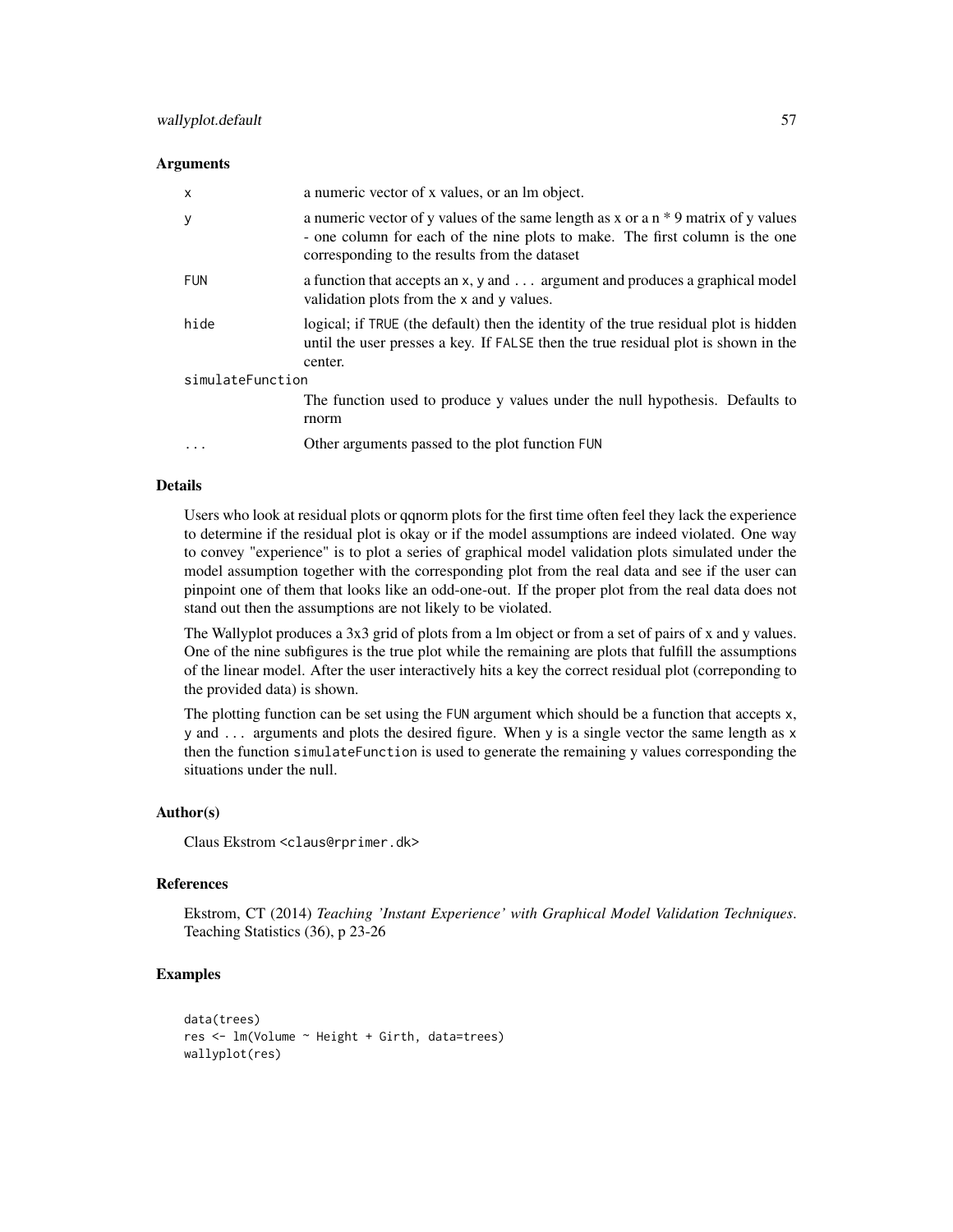```
# Create a grid of QQ-plot figures
# Define function to plot a qq plot with an identity line
qqnorm.wally \leq function(x, y, ...) { qqnorm(y, ...) ; abline(a=0, b=1) }
wallyplot(res, FUN=qqnorm.wally, main="")
# Define function to simulate components+residuals for Girth
cprsimulate <- function(n) {rnorm(n)+trees$Girth}
# Create the cpr plotting function
cprplot \leq function(x, y, ...) {plot(x, y, pch=20, ...) ;
                                 lines(lowess(x, y), lty=3)}
# Create the Wallyplot
wallyplot(trees$Girth, trees$Girth+rstudent(res), FUN=cprplot,
          simulateFunction=cprsimulate, xlab="Girth")
```
write.xml *Write a data frame in XML format*

#### Description

Writes the data frame to a file in the XML format.

#### Usage

write.xml(data, file = NULL, collapse = TRUE)

#### Arguments

| data     | the data frame object to save                                                            |
|----------|------------------------------------------------------------------------------------------|
| file     | the file name to be written to.                                                          |
| collapse | logical. Should the output file be collapsed to make it fill less? (Defaults to<br>TRUE) |

#### Details

This function does not requires the XML package to be installed to function properly.

#### Value

None

#### Author(s)

Claus Ekstrom, <claus@rprimer.dk> based on previous work by Duncan Temple Lang.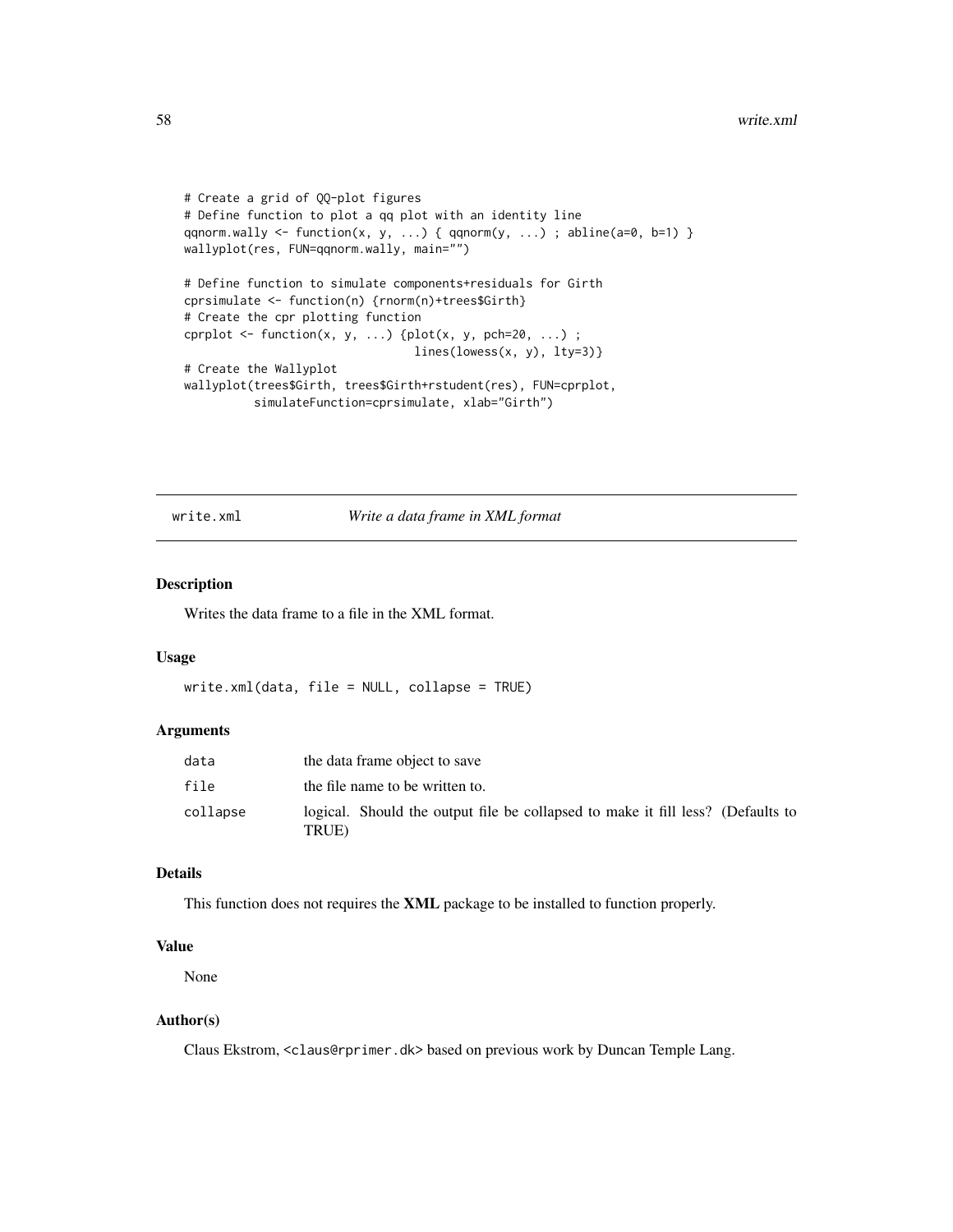#### write.xml 59

```
data(trees)
write.xml(trees, file="mydata.xml")
```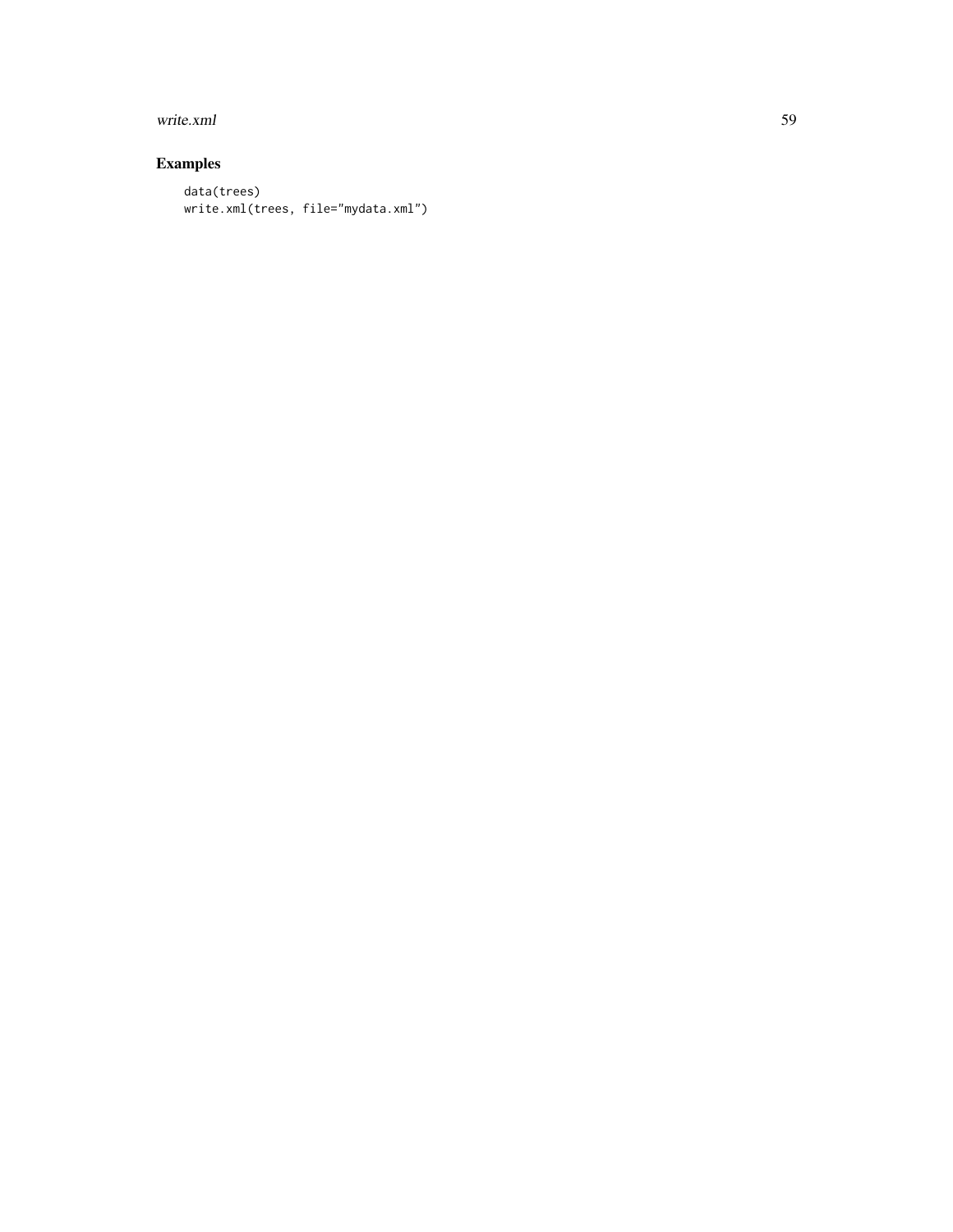# <span id="page-59-0"></span>Index

∗Topic \textasciitildehtests feature.test, [17](#page-16-0) ∗Topic \textasciitildekwd1 scorefct , [51](#page-50-0) ∗Topic datagen age , [4](#page-3-0) auc , [5](#page-4-0) common.shared, [12](#page-11-0) extended.shared, [15](#page-14-0) rmvt.pedigree , [47](#page-46-0) rmvtnorm.pedigree , [49](#page-48-0) segregate.genes, [52](#page-51-0) ∗Topic datasets bdstat , [6](#page-5-0) bees , [7](#page-6-0) clotting , [8](#page-7-0) earthquakes , [14](#page-13-0) greenland , [23](#page-22-0) happiness , [24](#page-23-0) icecreamads , [26](#page-25-0) kwdata , [26](#page-25-0) lifeexpect , [27](#page-26-0) matched, [29](#page-28-0) nh4 , [31](#page-30-0) picea , [34](#page-33-0) qpcr , [42](#page-41-0) rainman , [43](#page-42-0) smokehealth , [53](#page-52-0) soccer , [54](#page-53-0) superroot2 , [55](#page-54-0) ∗Topic file sinv , [53](#page-52-0) write.xml , [58](#page-57-0) ∗Topic hplot residualplot.default , [46](#page-45-0) rootonorm , [50](#page-49-0) ∗Topic htest drop1.geeglm , [13](#page-12-0) gkgamma , [22](#page-21-0)

power.binom.test , [34](#page-33-0) power.mcnemar.test, [37](#page-36-0) power.t.test, [38](#page-37-0) QIC.geeglm, [40](#page-39-0) ∗Topic iplot col.alpha , [10](#page-9-0) col.shade , [11](#page-10-0) col.tint , [11](#page-10-0) panel.hist , [32](#page-31-0) panel.r2, [33](#page-32-0) wallyplot.default, [56](#page-55-0) ∗Topic manip adaptive.weights, [3](#page-2-0) fac2num , [16](#page-15-0) lower.tri.vector , [28](#page-27-0) ∗Topic models geekin, [20](#page-19-0) ∗Topic package MESS , [29](#page-28-0) ∗Topic print ht , [25](#page-24-0) ∗Topic univar cmd , [9](#page-8-0) ∗Topic utilities ordered.clusters , [31](#page-30-0) adaptive.weights , [3](#page-2-0) age , [4](#page-3-0) approx , *[6](#page-5-0)* as.POSIXlt , *[4](#page-3-0)* auc , [5](#page-4-0) bdstat , [6](#page-5-0) bees , [7](#page-6-0) binom.test , *[35](#page-34-0)* chisq.test , *[22](#page-21-0)* clotting , [8](#page-7-0) cmd , [9](#page-8-0) col.alpha , [10](#page-9-0)